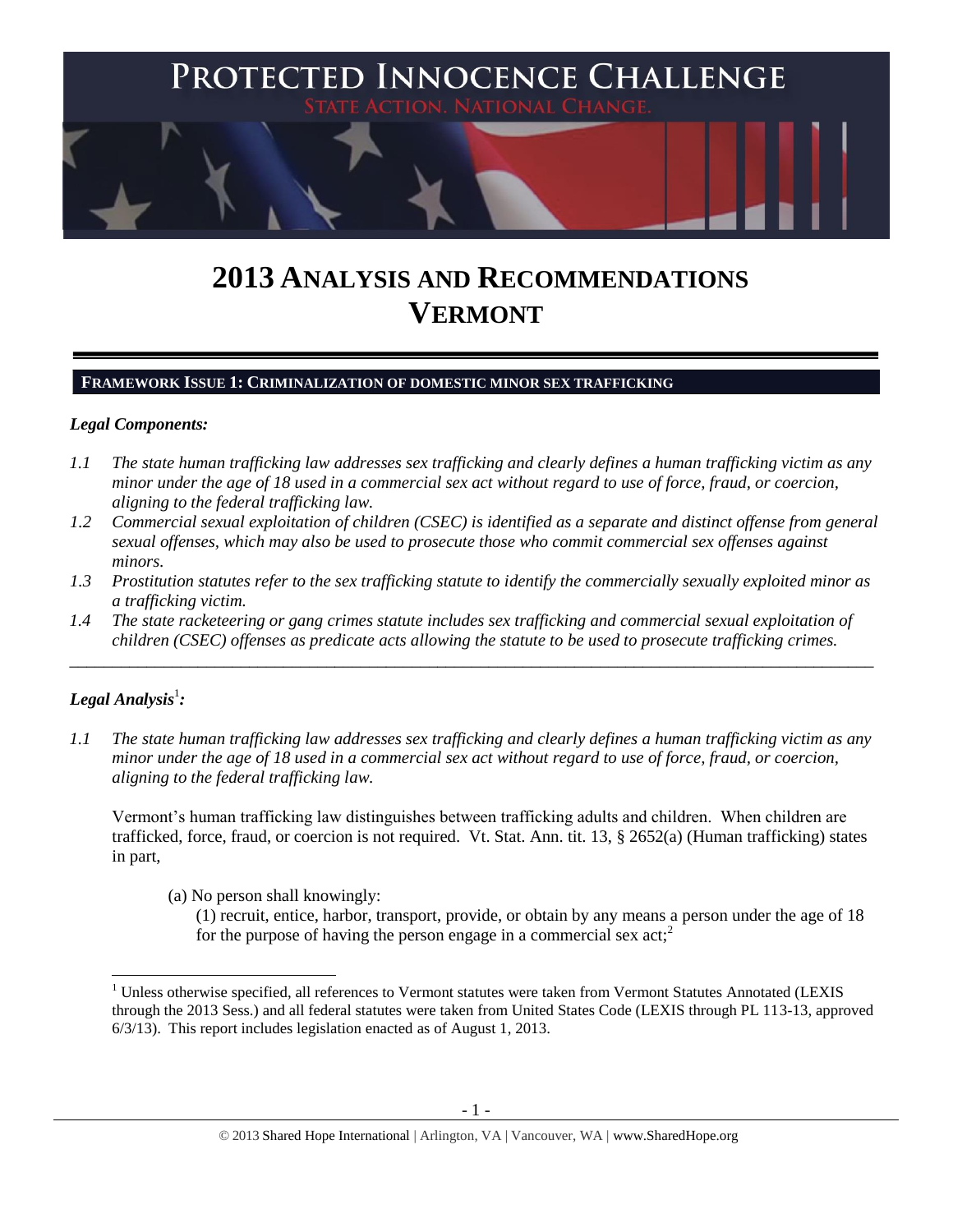(2) recruit, entice, harbor, transport, provide, or obtain a person through force, fraud, or coercion<sup>3</sup> for the purpose of having the person engage in a commercial sex act;

(3) compel a person through force, fraud, or coercion to engage in a commercial sex act;

(4) benefit financially or by receiving anything of value from participation in a venture, knowing that force, fraud, or coercion was or will be used to compel any person to engage in a commercial sex act as part of the venture.<sup>4</sup>

. . . .

A conviction under Vt. Stat. Ann. tit. 13, § 2652(a)(1)–(4) is punishable as a felony<sup>5</sup> by imprisonment "for a term up to and including life," a fine not to exceed \$500,000, or both. Vt. Stat. Ann. tit. 13, §§ 1, 2652(b).

Vt. Stat. Ann. tit. 13, § 2653(a) (Aggravated human trafficking) imposes a heightened penalty if the victim of human trafficking is under the age of 18. Vt. Stat. Ann. tit. 13, § 2653(a) states,

(a) A person commits the crime of aggravated human trafficking if the person commits human trafficking in violation of section 2652 of this title under any of the following circumstances:

<span id="page-1-0"></span>(1) The offense involves a victim of human trafficking who is a child under the age of 18;

(2) The person has previously been convicted of a violation of section 2652 of this title;

(3) The victim of human trafficking suffers serious bodily injury or death; or

(4) The actor commits the crime of human trafficking under circumstances which constitute the crime of sexual assault as defined in section 3252 of this title, aggravated sexual assault as defined in section 3253 of this title, or aggravated sexual assault of a child as defined in section 3253a of this title.

A conviction under Vt. Stat. Ann. tit. 13, § 2653(a) is punishable as a felony by imprisonment for 20 years to life, a fine up to \$100,000, or both. Vt. Stat. Ann. tit. 13, §§ 1, 2653(b). An attempt to commit either human

- (E) providing a drug, including alcohol, to another person with the intent to impair the person's judgment or maintain a state of chemical dependence;
- (F) wrongfully taking, obtaining, or withholding any property of another person;

(G) blackmail;

(H) asserting control over the finances of another person;

- (I) debt bondage; or
- (J) withholding or threatening to withhold food or medication.

notwithstanding any offense whose maximum term of imprisonment is more than two years, for life or which may be punished by death is a felony. Any other offense is a misdemeanor."

 $6$  Vt. Stat. Ann. tit. 13, § 2651(13) defines "victim of human trafficking" as "a victim of a violation of section 2652 [Human trafficking] of this title."

 $\overline{\phantom{a}}$ <sup>2</sup> Vt. Stat. Ann. tit. 13, § 2651(3) (Definitions) defines a "commercial sex act" as "any sex act or sexually explicit performance on account of which anything of value is promised to, given to, or received by any person."  $3$  Vt. Stat. Ann. tit. 13, § 2651(2) defines "coercion" as,

<sup>(</sup>A) threat of serious harm, including physical or financial harm, to or physical restraint against any person; (B) any scheme, plan, or pattern intended to cause a person to believe that failure to perform an act would result in serious bodily or financial harm to or physical restraint of any person;

<sup>(</sup>C) the abuse or threatened abuse of law or the legal process;

<sup>(</sup>D) withholding, destroying, or confiscating any actual or purported passport, immigration document, or any other government identification document of another person;

 $4$  Vt. Stat. Ann. tit. 13, § 2651(12) defines "venture" as "any group of two or more individuals associated in fact, whether or not a legal entity."

<sup>&</sup>lt;sup>5</sup> Pursuant to Vt. Stat. Ann. tit. 13, § 1 (Felonies and misdemeanors defined), "Any other provision of law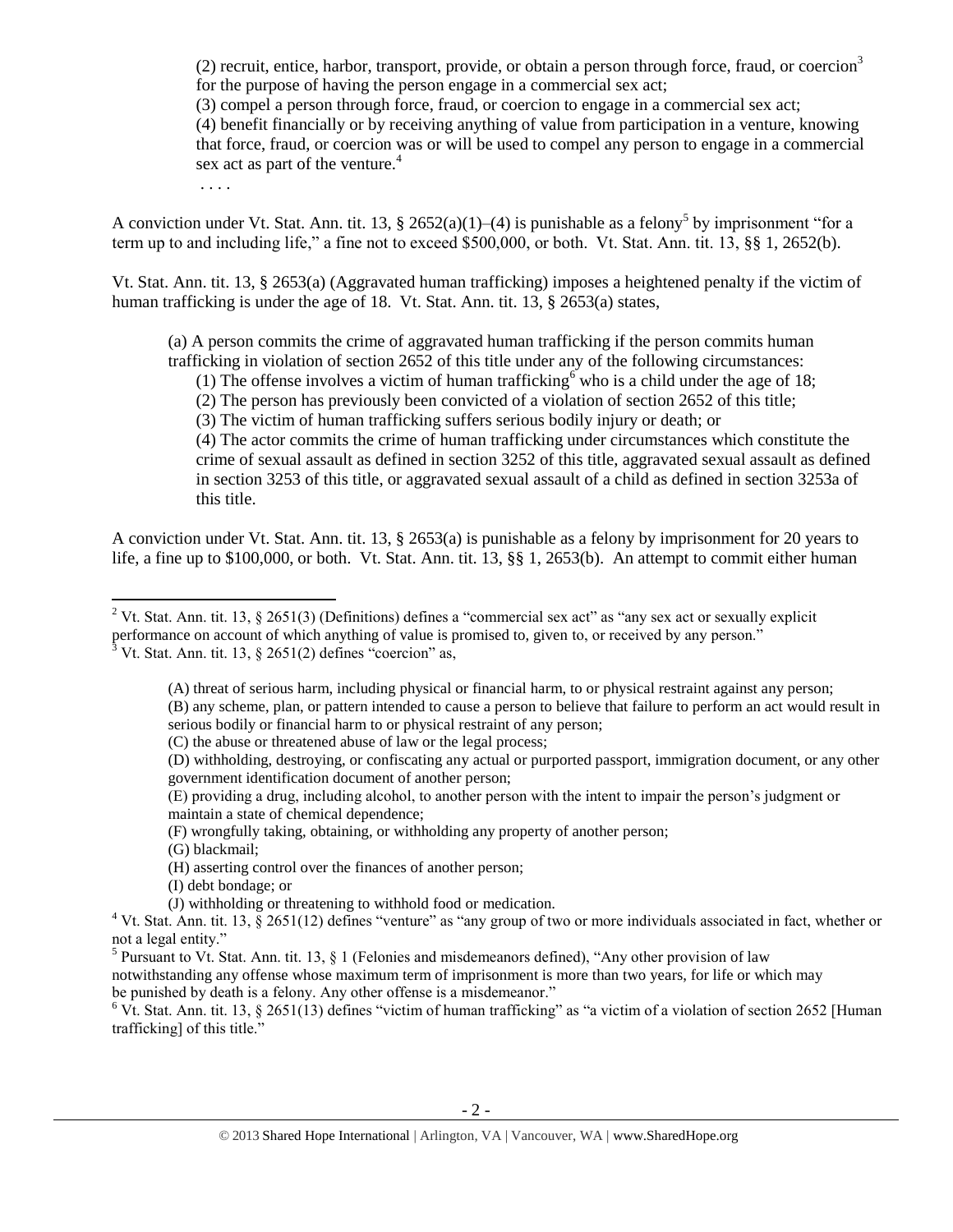trafficking or aggravated human trafficking is punishable to the same extent as the completed offense. Vt. Stat. Ann. tit 13, § 9(a).

Additionally, Vt. Stat. Ann. tit. 13, § 2654(a) (Patronizing or facilitating human trafficking) states,

No person shall knowingly:

(1) Permit a place, structure, or building owned by the person or under the person's control to be used for the purpose of human trafficking;<sup>7</sup>

(2) Receive or offer or agree to receive or offer a person into a place, structure, or building for the purpose of human trafficking; or

(3) Permit a person to remain in a place, structure, building, or conveyance for the purpose of human trafficking.

A conviction under Vt. Stat. Ann. tit. 13, § 2654(a) is punishable as a felony by imprisonment up to 5 years, a fine not to exceed \$100,000, or both. Vt. Stat. Ann. tit. 13, §§ 1, 2654(b).

Lastly, Vt. Stat. Ann. tit. 13, § 2655(a) (Solicitation) makes it illegal for a person to "knowingly solicit a commercial sex act<sup>8</sup> from a victim of human trafficking." A conviction under Vt. Stat. Ann. tit. 13, § 2655(a) is punishable as a felony by imprisonment up to 5 years, a fine not to exceed \$100,000, or both. Vt. Stat. Ann. tit. 13, §§ 1, 2655(b).

*1.2 Commercial sexual exploitation of children (CSEC) is identified as a separate and distinct offense from general sexual offenses, which may also be used to prosecute those who commit commercial sex offenses against minors.*

The following laws criminalize CSEC in Vermont:

<span id="page-2-1"></span><span id="page-2-0"></span>1. Vt. Stat. Ann. tit. 13, § 2822(a) (Use of a child in a sexual performance) states, "No person shall, with knowledge of the character and content, promote<sup>9</sup> a sexual performance<sup>10</sup> by a child<sup>11</sup> or a performance which contains a lewd exhibition of the genitals, anus or breasts of a child, or hire, employ, procure, use, cause or induce a child to engage in such a performance." A first conviction under Vt. Stat. Ann. tit. 13, § 2822(a) is punishable as a felony by imprisonment up to 10 years, a fine not to exceed \$20,000, or both. Vt. Stat. Ann. tit. 13, §§ 1, 2825(a). If the offender has a prior conviction under Vt. Stat. Ann. tit. 13, § 2822(a), § 2823 (Consenting to a sexual performance), or § 2824(a) (Promoting a recording of sexual conduct), however, a conviction is punishable as a felony by imprisonment for  $1-15$  years, a fine not to exceed \$50,000, or both. Vt. Stat. Ann. tit. 13, §§ 1, 2825(b).

l

<sup>&</sup>lt;sup>7</sup> Vt. Stat. Ann. tit. 13, § 2651(6) defines "human trafficking" as the following: "(A) to subject a person to a violation of section 2652 [Human trafficking] of this title; or (B) 'severe form of trafficking' as defined by 21 U.S.C. § 7105."

<sup>8</sup> *See supra* note [2](#page-0-0).

<sup>&</sup>lt;sup>9</sup> Vt. Stat. Ann. tit. 13, § 2821(5) (Definitions) defines "promote" as "to procure, issue, manufacture, publish, sell, give, provide, lend, mail, deliver, distribute, disseminate, circulate, present, exhibit, advertise, or offer to do the same, by any means, including electronic transmission."

<sup>&</sup>lt;sup>10</sup> Vt. Stat. Ann. tit. 13, § 2821(4) defines "sexual performance" as "any performance or any part of a performance, which includes sexual conduct by a child." Vt. Stat. Ann. tit. 13, § 2821(3) defines "performance" as "(A) an event which is photographed, filmed or visually recorded; or (B) a play, dance or other visual presentation or exhibition before an audience."

<sup>&</sup>lt;sup>11</sup> Vt. Stat. Ann. tit. 13, § 2821(1) defines "child" as "any person under the age of 16 years."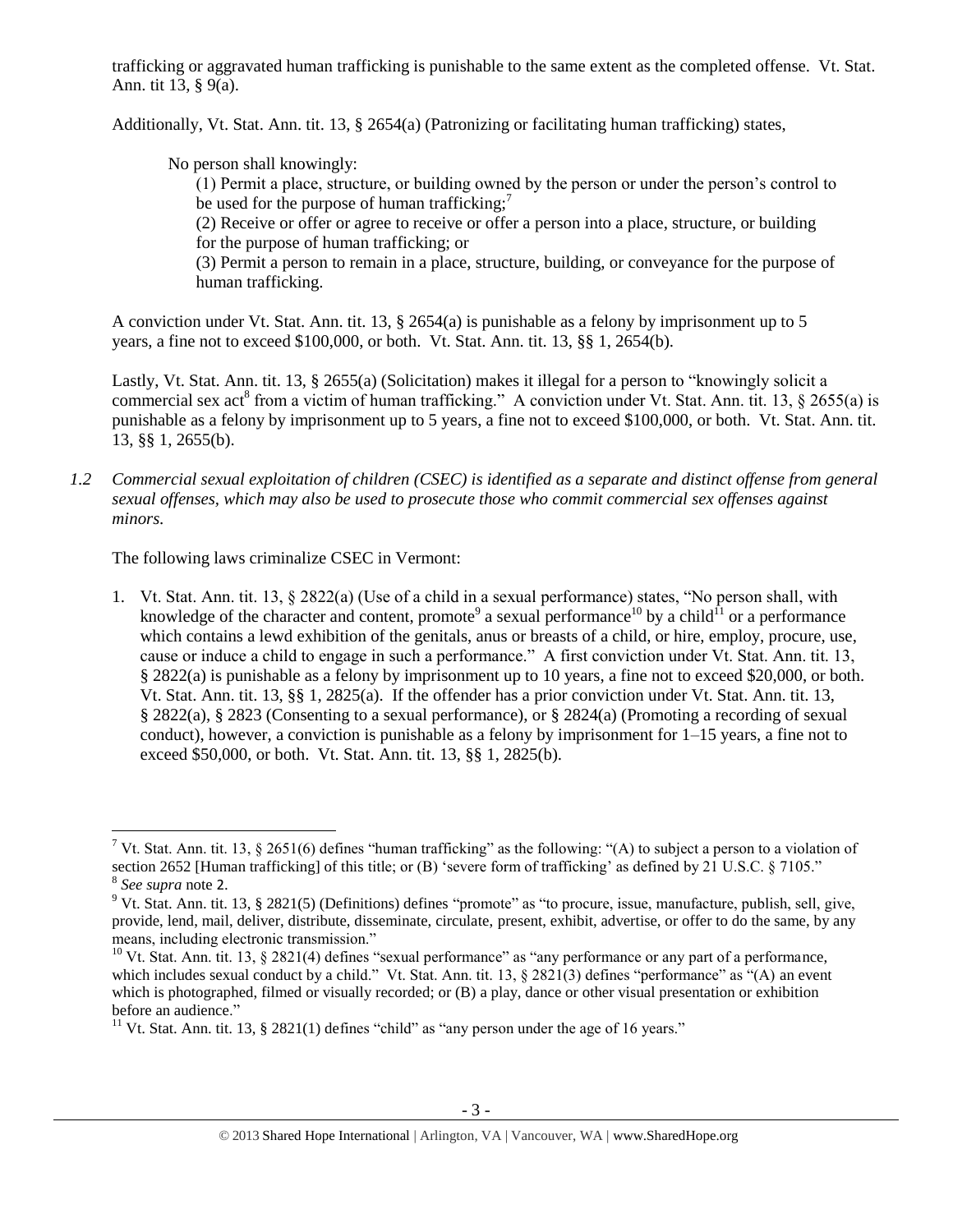2. Vt. Stat. Ann. tit. 13, § 2823 (Consenting to a sexual performance) states, "No person who is the parent, legal guardian, or custodian of a child<sup>12</sup> may, with knowledge of the character and content, consent to the participation of that child in a sexual performance<sup>13</sup> or a performance including a lewd exhibition of the genitals by that child." A first conviction under Vt. Stat. Ann. tit. 13, § 2823 is punishable as a felony by imprisonment up to 10 years, a fine not to exceed \$20,000, or both. Vt. Stat. Ann. tit. 13, §§ 1, 2825(a). If the offender has a prior conviction under Vt. Stat. Ann. tit. 13, § 2822(a), § 2823 (Consenting to a sexual performance), or § 2824(a) (Promoting a recording of sexual conduct), however, a conviction is punishable as a felony by imprisonment for 1–15 years, a fine not to exceed \$50,000, or both. Vt. Stat. Ann. tit. 13, §§ 1, 2825(b).

Other laws may be applicable to sexual exploitation of children although they do not specify commercial sexual exploitation:

1. Pursuant to Vt. Stat. Ann. tit. 13, § 2828 (Luring a child),

<span id="page-3-0"></span>(a) No person shall knowingly solicit, lure, or entice, or to attempt to solicit, lure, or entice, a child under the age of 16 or another person believed by the person to be a child under the age of 16, to engage in a sexual act as defined in section  $3251$  [Definitions] of this title<sup>14</sup> or engage in lewd and lascivious conduct as defined in section 2602 [Lewd or lascivious conduct with child] of this title.<sup>15</sup> (b) This section applies to solicitation, luring, or enticement by any means, including in person, through written or telephonic correspondence or electronic communication. (c) This section shall not apply if the person is less than 19 years old, the child is at least 15 years old, and the conduct is consensual.

A conviction under Vt. Stat. Ann. tit. 13, § 2828(a) is punishable as a felony by imprisonment up to 5 years, a fine not to exceed \$10,000, or both. Vt. Stat. Ann. tit. 13, §§ 1, 2825(e).

2. Vt. Stat. Ann. tit. 13, § 2602(a) (Lewd or lascivious conduct with child) provides,

(1) No person shall willfully and lewdly commit any lewd or lascivious act upon or with the body, or any part or member thereof, of a child under the age of 16 years, with the intent of arousing, appealing to, or gratifying the lust, passions, or sexual desires of such person or of such child. (2) This section shall not apply if the person is less than 19 years old, the child is at least 15 years old, and the conduct is consensual.

A first conviction under Vt. Stat. Ann. tit. 13, § 2602(a) is punishable as a felony by imprisonment for 2–15 years and a possible fine not to exceed \$5,000, a second conviction is punishable by imprisonment for 5 years to life and a possible fine not to exceed \$25,000, and subsequent convictions are punishable by imprisonment for 10 years to life and a possible fine not to exceed \$25,000. Vt. Stat. Ann. tit. 13, §§ 1, 2602(b). Additionally, sentences for second and subsequent convictions "shall be served and may not be suspended, deferred, or served as a supervised sentence" and the offender "shall not be eligible for probation, parole, furlough, or any other type of early release until the expiration of the five-year or 10-year term of imprisonment." Vt. Stat. Ann. tit. 13, § 2602(c). The court may, however, depart from the 5 and

<sup>12</sup> *See supra* note 11.

<sup>13</sup> *See supra* note [10.](#page-2-0) 

<sup>&</sup>lt;sup>14</sup> Vt. Stat. Ann. tit. 13, § 3251(1) (Definitions) defines "sexual act" as "conduct between persons consisting of contact between the penis and the vulva, the penis and the anus, the mouth and the penis, the mouth and the vulva, or any intrusion, however slight, by any part of a person's body or any object into the genital or anal opening of another."

<sup>&</sup>lt;sup>15</sup> See infra Section 1.2 for the provisions of Vt. Stat. Ann. tit. 13, § 2602 (Lewd or lascivious conduct with child).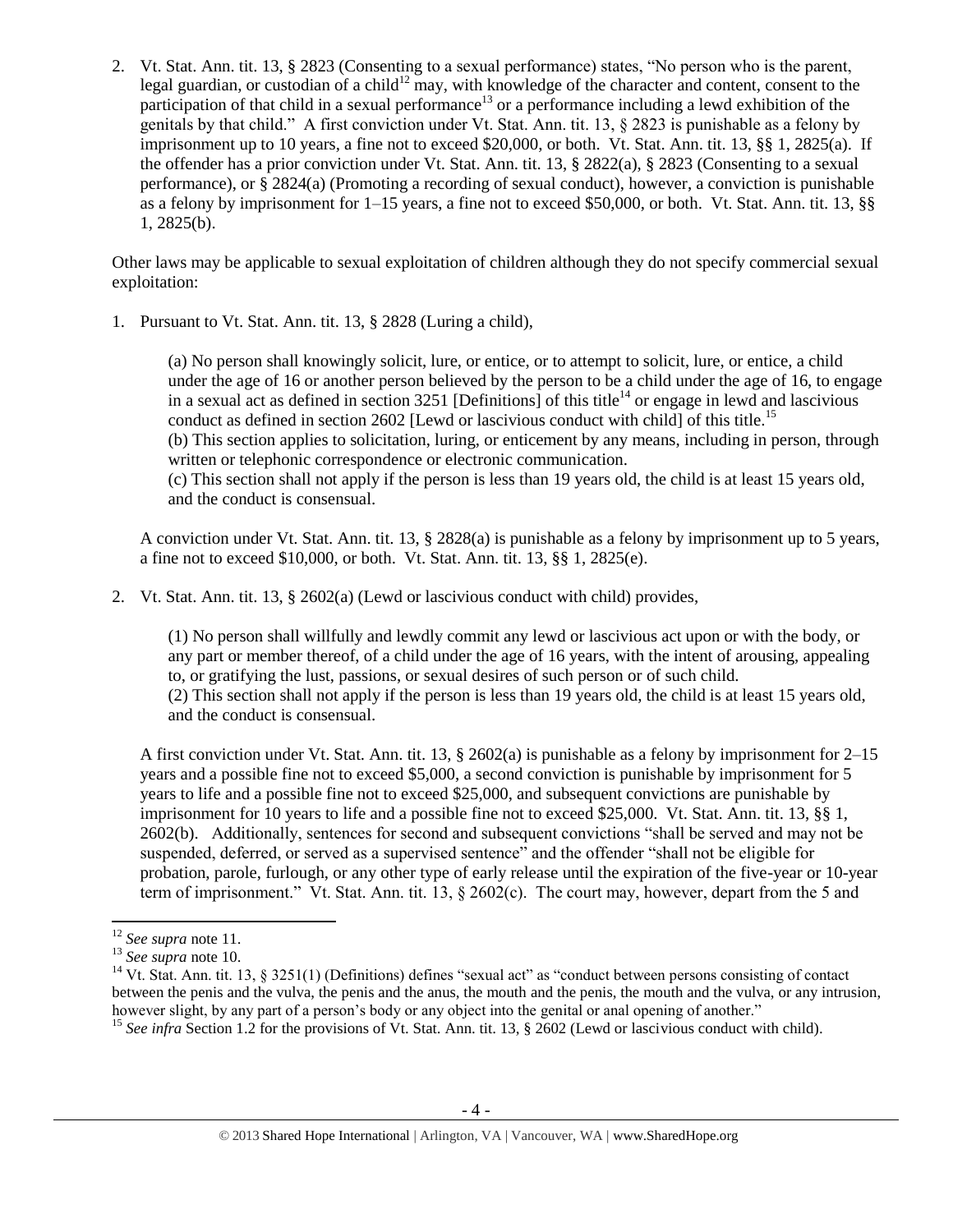10-year minimums required for second and subsequent convictions and may "impose a lesser term of incarceration if the court makes written findings on the record that the downward departure will serve the interests of justice and public safety." Vt. Stat. Ann. tit. 13, § 2602(c)(1), (2). Lastly, "A person convicted of violating subdivision (b)(2) or (3) of this section shall be sentenced under section 3271 [Indeterminate life sentence]<sup>16</sup> of this title" and "[a]ny prior conviction for sexual assault or aggravated sexual assault shall be considered a prior offense for purposes of sentencing enhancement." Vt. Stat. Ann. tit. 13, § 2602(d), (e).

- 3. Vt. Stat. Ann. tit. 13, § 3252(c) (Sexual assault) prohibits the following:
	- (c) No person shall engage in a sexual act<sup>17</sup> with a child who is under the age of 16, except: (1) where the persons are married to each other and the sexual act is consensual; or (2) where the person is less than 19 years old, the child is at least 15 years old, and the sexual act is consensual.

A conviction under Vt. Stat. Ann. tit. 13, § 3252(c) is punishable as a felony by imprisonment up to 20 years and a possible fine not to exceed  $$10,000$ . Vt. Stat. Ann. tit. 13,  $§$ § 1, 3252(f)(2).

4. Vt. Stat. Ann. tit. 13, § 3253(a) (Aggravated sexual assault of a child) states,

(a) A person commits the crime of aggravated sexual assault of a child if the actor is at least 18 years of age and commits sexual assault against a child under the age of 16 in violation of section 3252 [Sexual assault] of this title and at least one of the following circumstances exists:

(2) The actor is joined or assisted by one or more persons in physically restraining, assaulting, or sexually assaulting the victim.

(3) The actor commits the sexual act under circumstances which constitute the crime of kidnapping. (4) The actor has previously been convicted in this state of sexual assault under subsection 3252(a) or (b) of this title, aggravated sexual assault under section 3253 of this title, or aggravated sexual assault of a child under this section, or has been convicted in any jurisdiction in the United States or territories of an offense which would constitute sexual assault under subsection 3252(a) or (b) of this title, aggravated sexual assault under section 3253 of this title, or aggravated sexual assault of a child under this section if committed in this state.

. . . .

. . . .

A conviction under Vt. Stat. Ann. tit. 13, § 3253a(a) is punishable as a felony by imprisonment for 25 years to life and a possible fine not to exceed \$50,000. Vt. Stat. Ann. tit. 13, §§ 1, 3253a(b). Vt. Stat. Ann. tit. 13, § 3253a(b) further states, "The 25-year term of imprisonment . . . shall be served and may not be

<sup>17</sup> *See supra* note [14.](#page-3-0) 

 $\overline{a}$ 

<sup>&</sup>lt;sup>16</sup> Vt. Stat. Ann. tit. 13, § 3271(b)–(d) (Indeterminate life sentence) states,

<sup>(</sup>b) If a person is sentenced under this section, the person's maximum sentence shall be imprisonment for life. (c) If a person sentenced under this section receives a sentence that is wholly or partially suspended, sex offender conditions and treatment shall be a condition of the person's probation agreement.

<sup>(</sup>d) If a person sentenced under this section receives a sentence for an unsuspended term of incarceration, the person shall not be released until the person successfully completes all sex offender treatment and programming required by the department of corrections, unless the department determines that the person poses a sufficiently low risk of reoffense to protect the community or that a program can be implemented which adequately supervises the person and addresses any risk the person may pose to the community.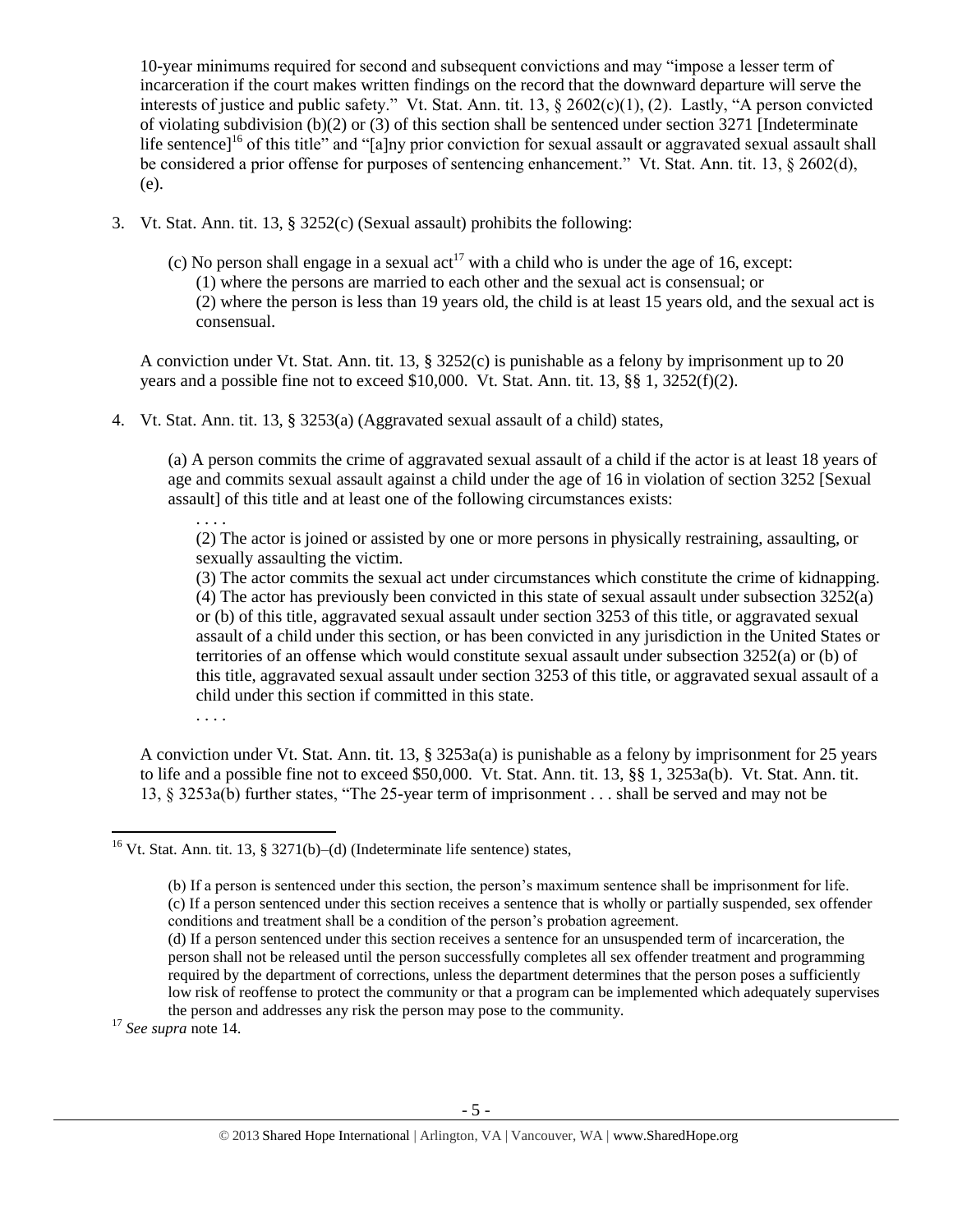suspended, deferred, or served as a supervised sentence. The defendant shall not be eligible for probation, parole, furlough, or any other type of early release until the expiration of the 25-year term of imprisonment."

*1.3 Prostitution statutes refer to the sex trafficking statute to identify the commercially sexually exploited minor as a trafficking victim.* 

While Vermont's prostitution statute Vt. Stat. Ann. tit. 13, § 2632 (Prohibited acts) does not refer to the human trafficking statute when the person charged is minor, the human trafficking statute, makes minors immune from criminal prosecution under the prostitution statute. Pursuant to Vt. Stat. Ann. tit. 13,  $\S 2652(a)(1)$  (Human trafficking),

(B) Notwithstanding any other provision of law, a person under the age of 18 shall be immune from prosecution in the criminal division of the superior court for a violation of section 2632 of this title (prohibited acts; prostitution), but may be treated as a juvenile under chapter 52 of Title 33 [Delinquency provisions] or referred to the department for children and families for treatment under chapter 53 of Title 33 [Children in need of care or supervision].

*1.4 The state racketeering or gang crimes statute includes sex trafficking and commercial sexual exploitation of children (CSEC) offenses as predicate acts allowing the statute to be used to prosecute trafficking crimes.* 

Vermont has not enacted a racketeering or gang crimes statute.

1.4.1 Recommendation: Enact a racketeering statute that includes CSEC and trafficking offenses as predicate crimes and may be used to prosecute trafficking enterprises.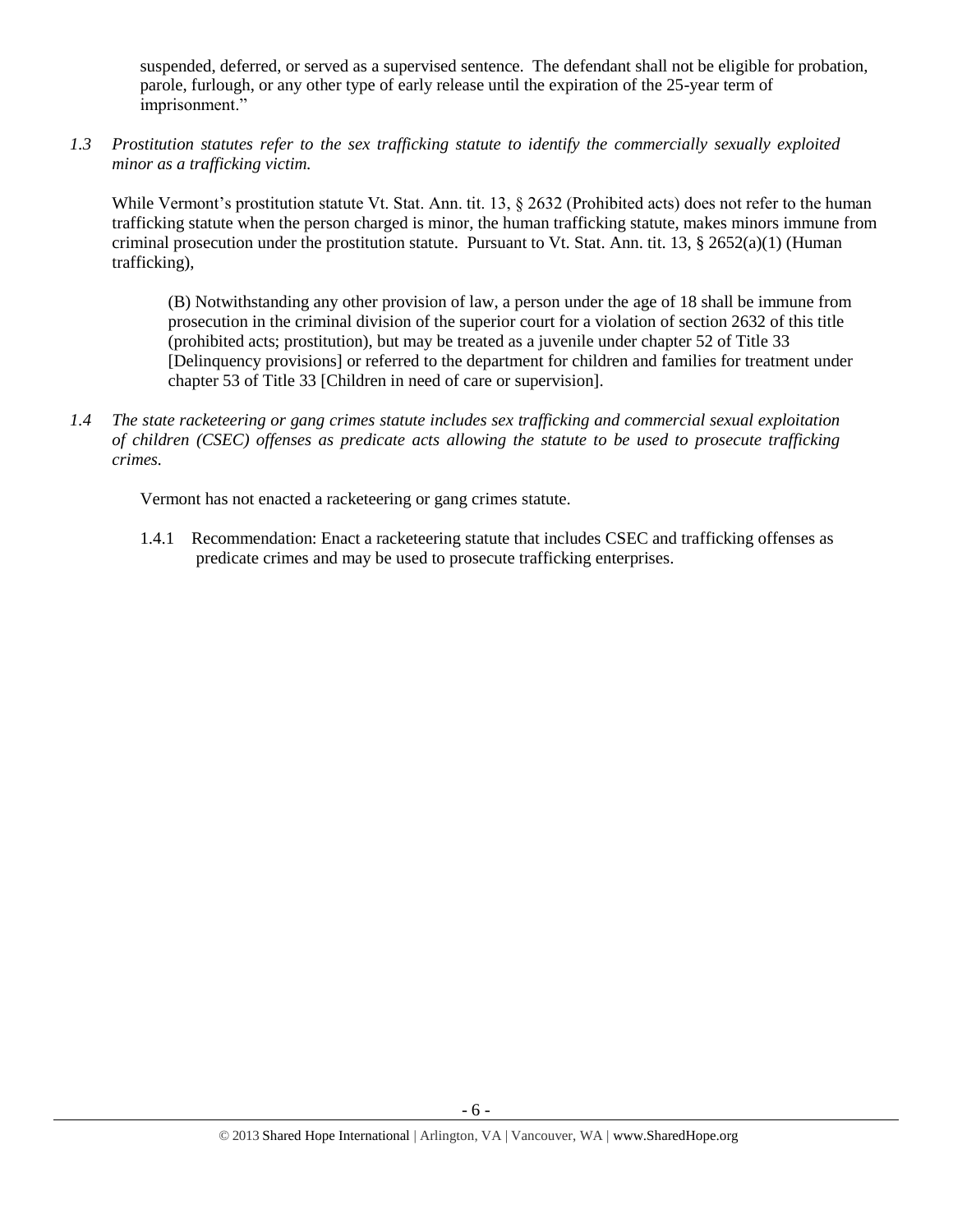#### **FRAMEWORK ISSUE 2: CRIMINAL PROVISIONS FOR DEMAND**

#### *Legal Components:*

- *2.1 The state sex trafficking law can be applied to the buyers of commercial sex acts with a victim of domestic minor sex trafficking.*
- *2.2 Buyers of commercial sex acts with a minor can be prosecuted under commercial sexual exploitation of children (CSEC) laws.*
- *2.3 Solicitation laws differentiate buying sex acts with an adult and buying sex acts with a minor under 18.*
- *2.4 Penalties for buyers of commercial sex acts with minors are as high as federal penalties.*
- *2.5 Using the Internet to lure, entice, or purchase, or attempt to lure, entice, or purchase commercial sex acts with a minor is a separate crime or results in an enhanced penalty for buyers.*
- *2.6 No age mistake defense is permitted for a buyer of commercial sex acts with any minor under 18.*
- *2.7 Base penalties for buying sex acts with a minor under 18 are sufficiently high and not reduced for older minors.*
- *2.8 Financial penalties for buyers of commercial sex acts with minors are sufficiently high to make it difficult for buyers to hide the crime.*
- *2.9 Buying and possessing child pornography carries penalties as high as similar federal offenses.*
- *2.10 Convicted buyers of commercial sex acts with minors and child pornography are required to register as sex offenders.*

\_\_\_\_\_\_\_\_\_\_\_\_\_\_\_\_\_\_\_\_\_\_\_\_\_\_\_\_\_\_\_\_\_\_\_\_\_\_\_\_\_\_\_\_\_\_\_\_\_\_\_\_\_\_\_\_\_\_\_\_\_\_\_\_\_\_\_\_\_\_\_\_\_\_\_\_\_\_\_\_\_\_\_\_\_\_\_\_\_\_\_\_\_\_

### *Legal Analysis:*

l

*2.1 The state sex trafficking law can be applied to the buyers of commercial sex acts with a victim of domestic minor sex trafficking.*

<span id="page-6-0"></span>Vt. Stat. Ann. tit. 13, § 2655(a) (Solicitation) makes it illegal for a person to "knowingly solicit a commercial sex act<sup>18</sup> from a victim of human trafficking." Vt. Stat. Ann. tit. 13, § 2652(a)(1) (Human trafficking) makes it illegal to "obtain<sup>19</sup> by any means a person under the age of 18 for the purpose of having the person engage in a commercial sex act." Federal prosecutors, under the Trafficking Victims Protection Act (TVPA),<sup>20</sup> have applied the crime of human trafficking to attempted buyers of commercial sex with minors by charging that the buyers attempted to "obtain"<sup>21</sup> a person under 18 to engage in commercial sex. It is unsettled whether the courts will uphold this interpretation of the TVPA. It is arguable, therefore, that the term "obtain" in Vermont's trafficking statute may be similarly applied, and could, therefore, implicate buyers under Vt. Stat. Ann. tit. 13, §

<sup>&</sup>lt;sup>18</sup> See supra note [2](#page-0-0) for the definition of "commercial sex act."

<sup>&</sup>lt;sup>19</sup> See United States v. Jungers, 702 F.3d 1066 (8<sup>th</sup> Cir. 2013). In this case, the Eighth Circuit specifically addressed whether the federal sex trafficking law, 18 U.S.C. § 1591 (Sex trafficking of children or by force, fraud, or coercion) applies to buyers when it reversed a District of South Dakota ruling that Congress did not intend the string of verbs constituting criminal conduct under 18 U.S.C. § 1591(a)(1) ("recruits, entices, harbors, transports, provides, obtains, or maintains") to reach the conduct of buyers. United States v. Jungers, 834 F. Supp. 2d 930, 931 (D.S.D. 2011). Holding that the conduct of buyers who obtain a child for commercial sex can violate 18 U.S.C. § 1591(a)(1), the Eighth Circuit illustrated through hypothetical buyer scenarios that, under certain circumstances, most of the terms in the string of verbs constituting criminal conduct under 18 U.S.C. § 1591(a)(1) could apply to buyers. While other terms may apply to buyers' conduct under state law as well, the analysis here focuses on the term "obtains" which is most likely to apply in the majority of buyer cases.

 $^{20}$  Trafficking Victims Protection Act (TVPA) of 2000, Pub. L. No. 106-386, 114 Stat. 1464, 1466 (codified in scattered sections of 18 and 22 U.S.C.).

 $21$  18 U.S.C. § 1591(a).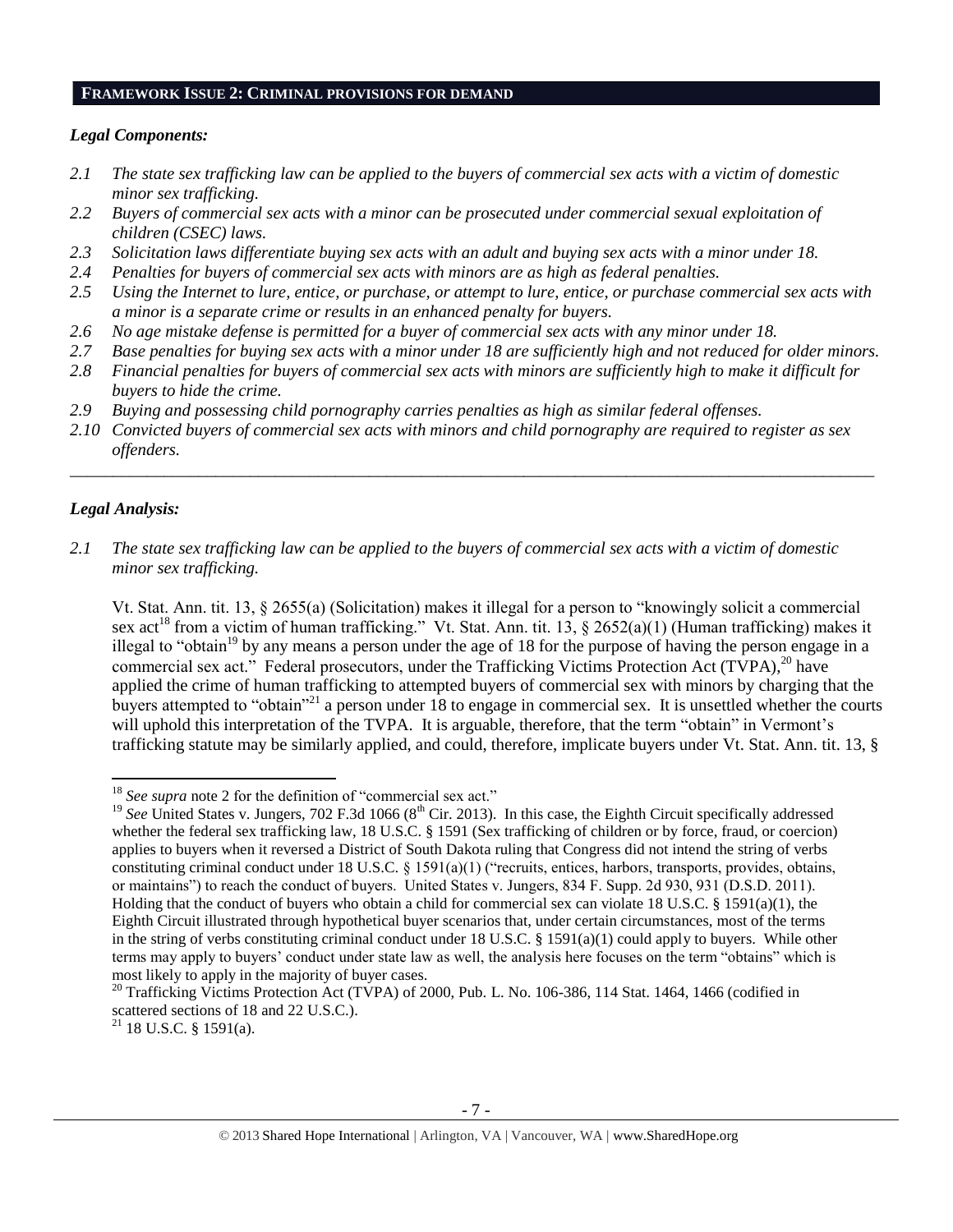2652(a)(1). To the extent that buyers may be convicted under Vt. Stat. Ann. tit. 13, § 2652(a)(1) for obtaining commercial sex with a minor, buyers may also be convicted under § 2653(a) (Aggravated human trafficking).

*2.2 Buyers of commercial sex acts with a minor can be prosecuted under commercial sexual exploitation of children (CSEC) laws.*

While buyers of sex with minors face substantial penalties under Vt. Stat. Ann. tit. 13, § 2655(a) (Solicitation) in the human trafficking chapter, if the victim is not identified as a trafficking victim, no other CSEC law applies, leaving a buyer subject only to prosecution under Vermont's general prostitution law, Vt. Stat. Ann. tit. 13, § 2632(a) (Prohibited acts), which states,

(a) A person shall not:

<span id="page-7-0"></span>. . .

(6) Procure or solicit or offer to procure or solicit a person for the purpose of prostitution,  $2<sup>3</sup>$ lewdness<sup>24</sup> or assignation;<sup>25</sup>

<span id="page-7-2"></span><span id="page-7-1"></span>(7) Reside in, enter or remain in a place, structure or building or enter or remain in a conveyance for the purpose of prostitution, lewdness or assignation;

- (8) Engage in prostitution, lewdness or assignation; or
- (9) Aid or abet prostitution, lewdness or assignation, by any means whatsoever.

A buyer's first conviction under Vt. Stat. Ann. tit. 13,  $\S$  2632(a) is punishable as a misdemeanor by imprisonment up to 1 year or a fine not to exceed \$100 while subsequent convictions are punishable as a felony by imprisonment up to 3 years. Vt. Stat. Ann. tit. 13, §§ 1, 2632(b).

*2.3 Solicitation laws differentiate buying sex acts with an adult and buying sex acts with a minor under 18.*

Vermont's prostitution statute, Vt. Stat. Ann. tit. 13, § 2632(a)(6) (Prohibited acts), is age-neutral and does not differentiate between buying sex with an adult and buying sex with a minor. Instead, Vt. Stat. Ann. tit. 13, § 2632(a)(6) only makes it illegal for a person to "[p]rocure or solicit or offer to procure or solicit a person for the purpose of prostitution,<sup>26</sup> lewdness<sup>27</sup> or assignation."<sup>28</sup> Similarly, Vt. Stat. Ann. tit. 13, § 2655 (Solicitation) is also age-neutral and does not distinguish between soliciting commercial sex from an adult victim of human trafficking and a minor victim of human trafficking. Vt. Stat. Ann. tit. 13, § 2655(a) states only that "[n]o person shall knowingly solicit a commercial sex act from a victim of human trafficking." The definition of "victim of human trafficking" in Vt. Stat. Ann. tit. 13, § 2651(13), however, refers to Vt. Stat. Ann. tit. 13, § 2652, which does differentiate between minors and adults.

2.3.1 Recommendation: Revise Vt. Stat. Ann. tit. 13, § 2632(a)(6) (Prohibited acts) to clarify that when commercial sex acts are purchased with a minor under 18 years of age, heightened penalties apply and the case should be prosecuted under Vt. Stat. Ann. tit. 13, § 2655 (Solicitation) in the human

<sup>&</sup>lt;sup>22</sup> *See supra* Section 1.1 for the substantive provisions of Vt. Stat. Ann. tit. 13, § 2653(a).

<sup>&</sup>lt;sup>23</sup> Pursuant to Vt. Stat. Ann. tit. 13, § 2631(1) (Definitions), "The term 'prostitution' shall be construed to include the offering or receiving of the body for sexual intercourse for hire and shall also be construed to include the offering or receiving of the body for indiscriminate sexual intercourse without hire."

<sup>&</sup>lt;sup>24</sup> Vt. Stat. Ann. tit. 13, § 2631(2) (Definitions) defines "lewdness" as "open and gross lewdness."

<sup>&</sup>lt;sup>25</sup> Pursuant to Vt. Stat. Ann. tit. 13,  $\S$  2631(3) (Definitions), "The term 'assignation' shall be construed to include the making of an appointment or engagement for prostitution or lewdness as defined in this section."

<sup>&</sup>lt;sup>26</sup> See supra note [23f](#page-7-0)or the definition of "prostitution."

<sup>&</sup>lt;sup>27</sup> See supra note [24](#page-7-1) for the definition of "lewdness."

<sup>&</sup>lt;sup>28</sup> *See supra* note [25](#page-7-2) for the definition of "assignation."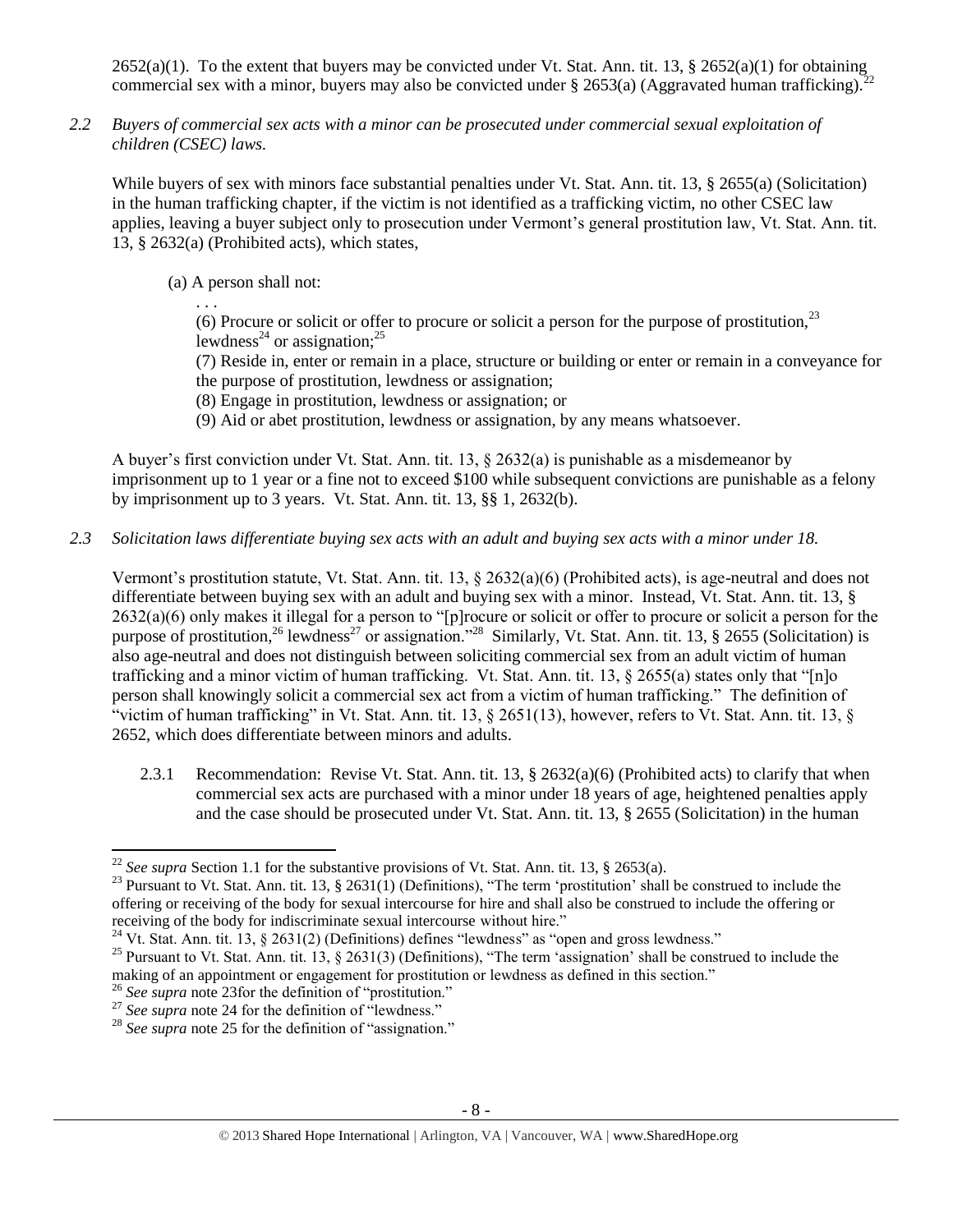trafficking chapter so that the statutes differentiate between buying sex with an adult and buying sex with a minor.

# *2.4 Penalties for buyers of commercial sex acts with minors are as high as federal penalties.*

Buyers face penalties under several of Vermont's statutes related to human trafficking and prostitution. A conviction under Vt. Stat. Ann. tit. 13, § 2652(a) (Human trafficking) is punishable as a felony by imprisonment "for a term up to and including life," a fine not to exceed \$500,000, or both. Vt. Stat. Ann. tit. 13, §§ 1, 2652(b). A conviction under Vt. Stat. Ann. tit. 13, § 2653(a) (Aggravated human trafficking) is a felony punishable by imprisonment for 20 years to life, a fine up to \$100,000, or both. Vt. Stat. Ann. tit. 13, §§ 1, 2653(b). Attempts to commit either human trafficking or aggravated human trafficking are punishable to the same extent as the completed offense. Vt. Stat. Ann. tit 13, § 9(a). A conviction under Vt. Stat. Ann. tit. 13, § 2655(a) (Solicitation) is punishable as a felony by imprisonment up to 5 years, a fine not to exceed \$100,000, or both. Vt. Stat. Ann. tit. 13, §§ 1, 2655(b). Lastly, a buyer's first conviction under Vt. Stat. Ann. tit. 13, § 2632(a) (Prohibited acts) is punishable by imprisonment up to 1 year or a fine up to \$100, while subsequent convictions are punishable by imprisonment up to 3 years. Vt. Stat. Ann. tit. 13, § 2632(b).

Several sexual offenses could be used to prosecute certain buyers of commercial sex acts with a minor but do not specifically criminalize the commercial sexual exploitation of a child and do not refer to the human trafficking statute to bring these criminal offenses within the ambit of human trafficking under Vt. Stat. Ann. tit. 13, § 2653.<sup>29</sup>

In comparison, if the victim is under the age of 14, a conviction under the TVPA for child sex trafficking is punishable by 15 years to life imprisonment and a fine not to exceed \$250,000. 18 U.S.C. §§ 1591(b)(1), 3559(a)(1), 3571(b)(3). If the victim is between the ages of 14–17, a conviction is punishable by 10 years to life imprisonment and a fine not to exceed \$250,000. 18 U.S.C. §§ 1591(b)(2),  $3559(a)(1)$ ,  $3571(b)(3)$ . A conviction is punishable by mandatory life imprisonment, however, if the buyer has a prior conviction for a federal sex offense<sup>30</sup> against a minor. 18 U.S.C. § 3559(e)(1). To the extent buyers can be prosecuted under other federal CSEC laws, $31$  a conviction is punishable by penalties ranging from a fine not to exceed \$250,000 to life imprisonment and a fine not to exceed \$250,000.<sup>32</sup>

 $\overline{a}$ <sup>29</sup> See supra Section 1.2 for a full description of the sexual offense laws that may be used to prosecute certain buyers.

<sup>&</sup>lt;sup>30</sup> Pursuant to 18 U.S.C. § 3559(e)(2), "federal sex offense" is defined as

<span id="page-8-0"></span>an offense under section 1591 [18 USCS § 1591] (relating to sex trafficking of children), 2241 [18 USCS § 2241] (relating to aggravated sexual abuse), 2242 [18 USCS § 2242] (relating to sexual abuse),  $2244(a)(1)$  [18 USCS §  $2244(a)(1)$ ] (relating to abusive sexual contact),  $2245$  [18 USCS § 2245] (relating to sexual abuse resulting in death), 2251 [18 USCS § 2251] (relating to sexual exploitation of children), 2251A [18 USCS § 2251A] (relating to selling or buying of children), 2422(b) [18 USCS § 2422(b)] (relating to coercion and enticement of a minor into prostitution), or  $2423(a)$  [18 USCS § 2423(a)] (relating to transportation of minors).

 $31$  18 U.S.C. §§ 2251A(b) (Selling or buying of children), 2251(a) (Sexual exploitation of children), 2423(a) (Transportation of a minor with intent for minor to engage in criminal sexual activity), 2422(a) (Coercion and enticement), 2252(a)(2), (a)(4) (Certain activities relating to material involving the sexual exploitation of minors).  $32$  18 U.S.C. §§ 2251A(b) (conviction punishable by imprisonment for 30 years to life and a fine), 2251(e) (conviction punishable by imprisonment for 15–30 years and a fine), 2423(a) (conviction punishable by imprisonment for 10 years to life and a fine), 2422(a) (conviction punishable by a fine, imprisonment up to 20 years, or both),  $2252(a)(2)$ , (4) (stating that a conviction under subsection (a)(2) is punishable by imprisonment for 5–20 years and a fine, while a conviction under subsection (a)(4) is punishable by imprisonment up to 10 years, a fine, or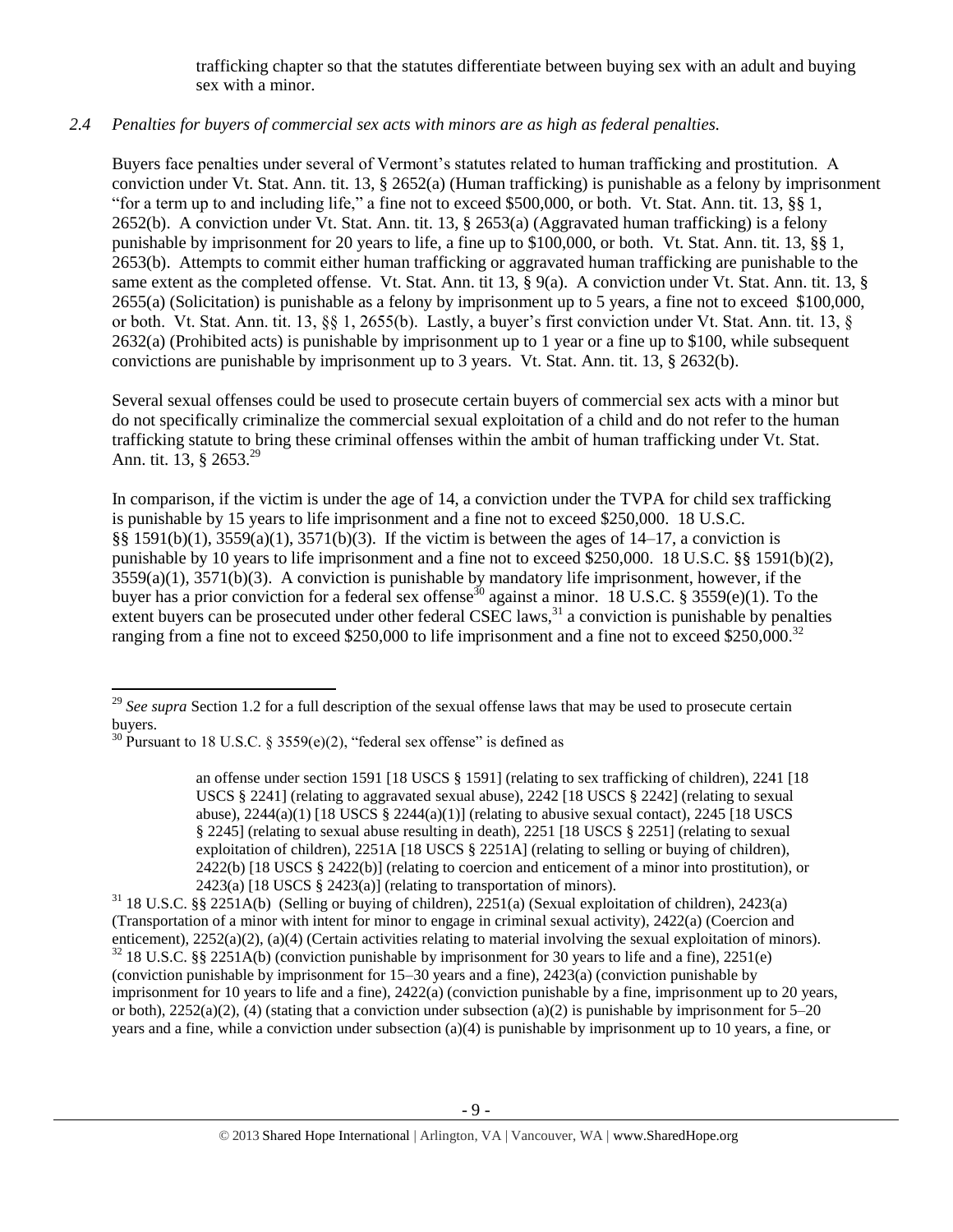*2.5 Using the Internet to lure, entice, or purchase, or attempt to lure, entice, or purchase commercial sex acts with a minor is a separate crime or results in an enhanced penalty for buyers.*

Although Vt. Stat. Ann. tit. 13, § 2828 (Luring a child) is not expressly commercial or limited in application to offenses involving the use of the Internet, the statute may be used to convict a buyer who uses the Internet to lure, entice, recruit, or purchase commercial sex acts with a minor. Vt. Stat. Ann. tit. 13, § 2828 states,

(a) No person shall knowingly solicit, lure, or entice, or to attempt to solicit, lure, or entice, a child under the age of 16 or another person believed by the person to be a child under the age of 16, to engage in a sexual act as defined in section 3251 [Definitions]<sup>33</sup> of this title or engage in lewd and lascivious conduct as defined in section 2602 [Lewd or lascivious conduct with child] of this title. $34$ (b) This section applies to solicitation, luring, or enticement by any means, including in person, through written or telephonic correspondence or electronic communication. (c) This section shall not apply if the person is less than 19 years old, the child is at least 15 years old, and the conduct is consensual.

A conviction under Vt. Stat. Ann. tit. 13, § 2828(a) is punishable as a felony by imprisonment up to 5 years, a fine not to exceed \$10,000, or both. Vt. Stat. Ann. tit. 13, § 2825(e).

2.5.1 Recommendation: Amend Vt. Stat. Ann. tit. 13, § 2828(a) (Luring a child) to protect all minors under the age of 18 and impose enhanced penalties on a buyer who uses the Internet to lure, entice, recruit, or purchase commercial sex acts with a minor.

### *2.6 No age mistake defense is permitted for a buyer of commercial sex acts with any minor under 18.*

Vt. Stat. Ann. tit. 13, § 2652 (Human trafficking), § 2655(a) (Solicitation), and § 2653 (Aggravated human trafficking) do not expressly prohibit a mistake of age defense. Additionally, because a conviction under Vermont's age-neutral solicitation law, Vt. Stat. Ann. tit. 13, § 2632(a) (Prohibited acts), does not depend on the age of the person solicited, the defense of age mistake is irrelevant.

Vt. Stat. Ann. tit. 13, § 2827(c)(1) (Possession of child pornography),<sup>35</sup> however, does permit the use of an affirmative defense if "the defendant in good faith had a reasonable basis to conclude that the child in fact had attained the age of 16 when the depiction was made." Additionally, although not applicable to buyers, Vt. Stat. Ann. tit. 13, § 2822(b) (Use of a child in a sexual performance), states,

In any prosecution arising under this section, the defendant may raise as an affirmative defense that before the child participated in the sexual performance, the defendant, in good faith, had a reasonable and factual basis to conclude that the child had in fact attained the age of 16; and the defendant did not rely solely upon the oral allegations or representations of the child as to his or her age.

l

both); *see also* 18 U.S.C. §§ 3559(a)(1) (classifying all of the above listed offenses as felonies), 3571(b)(3) (providing a fine up to \$250,000 for any felony conviction).

See supra note [14](#page-3-0) for the definition of "sexual act."

<sup>&</sup>lt;sup>34</sup> *See supra* Section 1.2 for the substantive provisions of Vt. Stat. Ann. tit. 13, § 2602(a).

<sup>&</sup>lt;sup>35</sup> See infra Section 2.9 for the substantive provisions of Vt. Stat. Ann. tit. 13, § 2827(c)(1).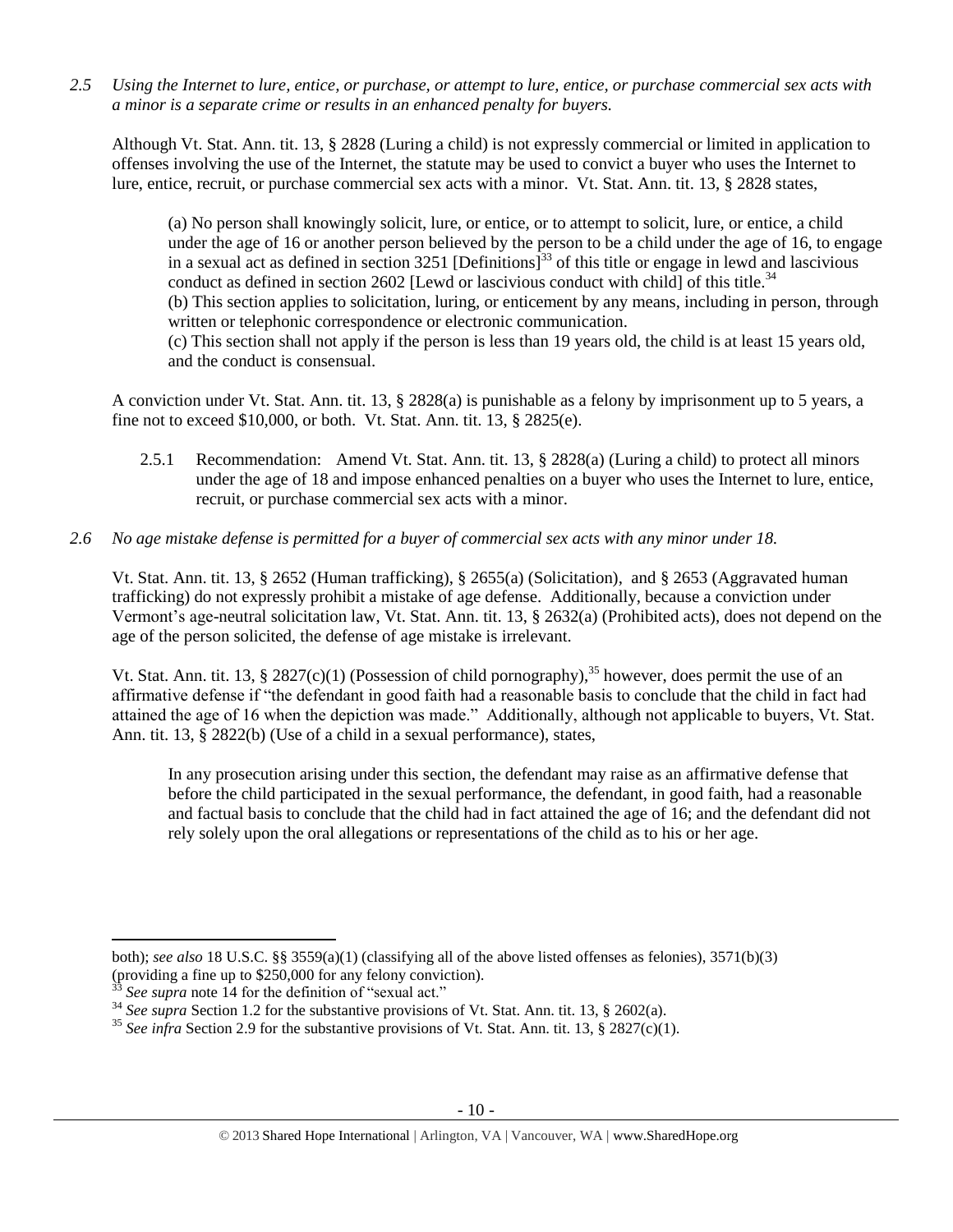Similarly, Vt. Stat. Ann. tit. 13, § 2824(b)(3) (Promoting a recording of sexual conduct)<sup>36</sup> allows the defendant to assert an affirmative defense when "the defendant in good faith had a reasonable basis to conclude that the child in fact had attained the age of 16 when the recording was made."

- 2.6.1 Recommendation: Amend Vt. Stat. Ann. tit. 13, § 2652 (Human trafficking), § 2653 (Aggravated human trafficking), and Vermont's CSEC laws to expressly prohibit the mistake of age defense.
- *2.7 Base penalties for buying sex acts with a minor under 18 are sufficiently high and not reduced for older minors.*

Vt. Stat. Ann. tit. 13, § 2652(b) (Human trafficking) and § 2653(b) (Aggravated human trafficking) do not reduce penalties for older minors. Vt. Stat. Ann. tit. 13, § 2655(a) (Solicitation) applies to buyers of sex with any "victim of trafficking." "Victim of trafficking" is defined in Vt. Stat. Ann. tit. 13, § 2651(13) by referring to § 2652, which differentiates between adults and minors under 18.

*2.8 Financial penalties for buyers of commercial sex acts with minors are sufficiently high to make it difficult for buyers to hide the crime.* 

Buyers of commercial sex with minors face fines, restitution, and civil penalties; however, buyers will not have to forfeit assets used in or acquired through a violation of Vermont's human trafficking or CSEC laws.

Buyers convicted under Vermont's CSEC laws are subject to possible fines not to exceed \$500,000. A buyer convicted under Vt. Stat. Ann. tit. 13, § 2652(a) (Human trafficking) may be required to pay a fine not to exceed \$ 500,000. Vt. Stat. Ann. tit. 13, § 2652(b). Buyers convicted under Vt. Stat. Ann. tit. 13, § 2655(a) (Solicitation) or § 2653(a) (Aggravated human trafficking) are subject to a possible fine not to exceed \$100,000. Vt. Stat. Ann. tit. 13, §§ 2653(b), 2655(b). Lastly, a buyer's conviction under Vt. Stat. Ann. tit. 13, § 2632(a) (Prohibited acts) is subject to a possible fine not to exceed \$100. Vt. Stat. Ann. tit. 13, § 2632(b).

Buyers convicted of violating Vt. Stat. Ann. tit. 13, § 2652(a), § 2653(a), or § 2655(a) shall be ordered to make restitution to their victim under Vt. Stat. Ann. tit. 13, § 2657 (Restitution), which states,

(a) A person convicted of a violation of this subchapter [Criminal acts] shall be ordered to pay restitution to the victim pursuant to section 7043 [Restitution] of this title.

(b) If the victim of human trafficking<sup>37</sup> to whom restitution has been ordered dies before restitution is paid, any restitution ordered shall be paid to the victim's heir or legal representative, provided that the heir or legal representative has not benefited in any way from the trafficking.

(c) The return of the victim of human trafficking to his or her home country or other absence of the victim from the jurisdiction shall not limit the victim's right to receive restitution pursuant to this section.

In a case involving a buyer convicted of any other offense, the court must consider restitution where the victim suffers a material loss. Vt. Stat. Ann. tit. 13, § 7043(a) states,

<span id="page-10-0"></span>(1) Restitution shall be considered in every case in which a victim of a crime, as defined in subdivision  $5301(4)$  of this title,<sup>38</sup> has suffered a material loss.

l <sup>36</sup> *See infra* Section 3.2 for the substantive provisions of Vt. Stat. Ann. tit. 13, § 2824.

<sup>&</sup>lt;sup>37</sup> See supra note [6](#page-1-0) for the definition of "victim of human trafficking."

<sup>&</sup>lt;sup>38</sup> Vt. Stat. Ann. tit. 13, § 5301(4) states, "'Victim' means a person who sustains physical, emotional or financial injury or death as a direct result of the commission or attempted commission of a crime or act of delinquency and shall also include the family members of a minor, incompetent or a homicide victim."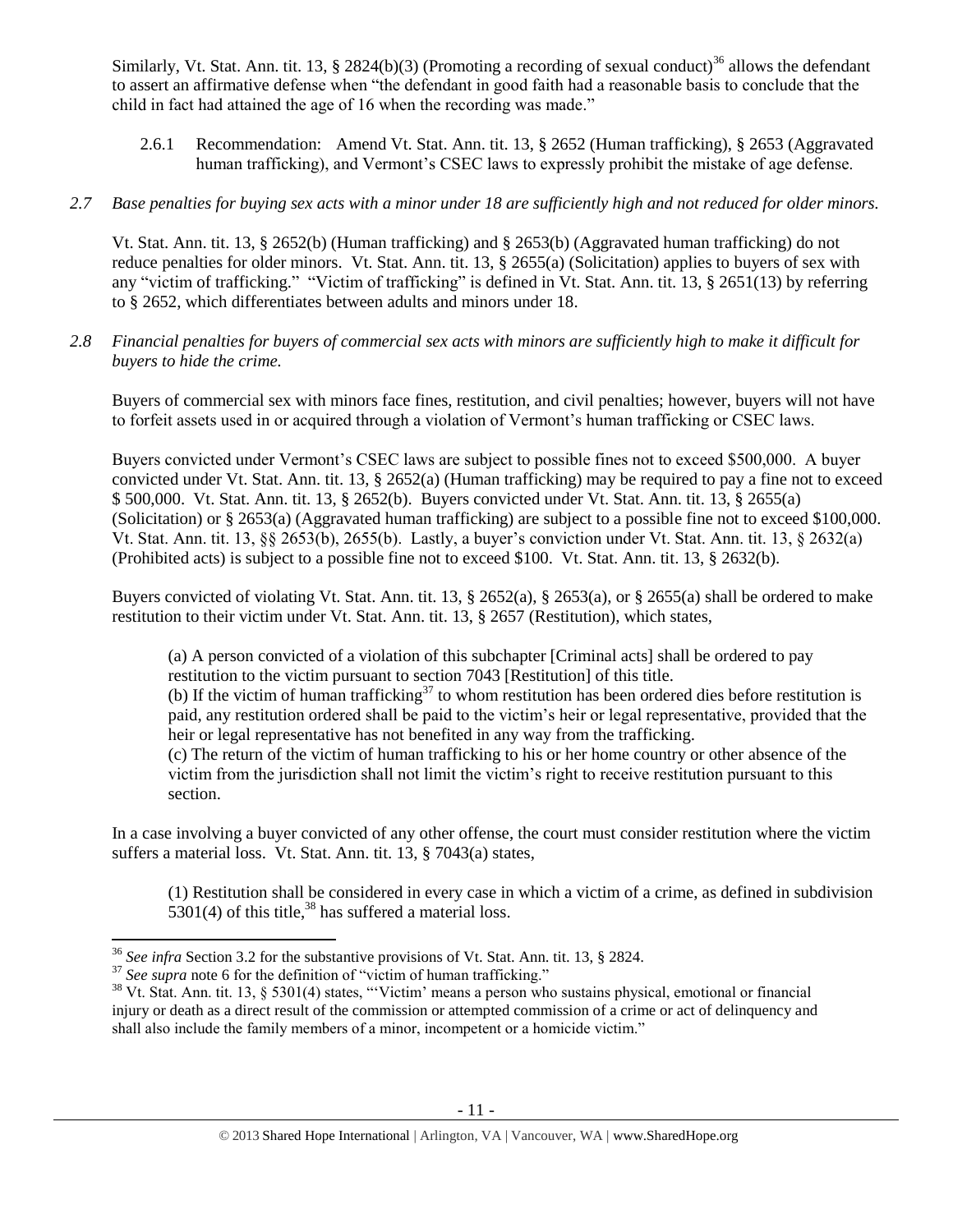(2) For purposes of this section, "material loss" means uninsured property loss, uninsured out-of-pocket monetary loss, uninsured lost wages, and uninsured medical expenses.

(3) In cases where restitution is ordered to the victim as a result of a human trafficking conviction under chapter 60 of this title, "material loss" shall also mean:

(A) attorney's fees and costs; and

(B) the greater of either:

(i) the gross income or value of the labor performed for the offender by the victim; or (ii) the value of the labor performed by the victim as guaranteed by the minimum wage and overtime provisions of 21 V.S.A. Section 385 [Administration].

Additionally, Vt. Stat. Ann. tit. 13, § 7043(h) states that "[r]estitution ordered under this section shall not preclude a person from pursuing an independent civil action for all claims not covered by the restitution order."

- 2.8.1 Recommendation: Enact a law requiring buyers who violate Vt. Stat. Ann. tit. 13, § 2652(a) (Human trafficking), § 2653(a) (Aggravated human trafficking), § 2655(a) (Solicitation), or Vermont's CSEC laws to forfeit property used in or acquired through the commission of the crime.
- *2.9 Buying and possessing child pornography carries penalties as high as similar federal offenses.*

<span id="page-11-0"></span>Vermont's statutes penalize the possession of child pornography only if the depicted child is under the age of 16. Vt. Stat. Ann. tit. 13, § 2827(a) (Possession of child pornography) makes it illegal for a person "with knowledge of the character and content, [to] possess any photograph, film or visual depiction, including any depiction which is stored electronically, of sexual conduct<sup>39</sup> by a child<sup>40</sup> or of a clearly lewd exhibition of a child's genitals or anus." Pursuant to Vt. Stat. Ann. tit. 13, § 2825(c)(2) (Penalties), if the possessed child pornography depicts "sexual conduct by a child" a first conviction under Vt. Stat. Ann. tit. 13, § 2827(a) is punishable as a felony by imprisonment up to 5 years, a fine not to exceed \$10,000, or both, but if the child pornography depicts "a clearly lewd exhibition of a child's genitals or anus, other than a depiction of sexual conduct by a child," a first conviction is punishable as a misdemeanor by imprisonment up to 2 years, a fine not to exceed \$5,000, or both. Vt. Stat. Ann. tit. 13, §§ 1, 2825(c)(2). Subsequent convictions under Vt. Stat. Ann. tit. 13, § 2827(a) are punishable as felonies by imprisonment up to 10 years, a fine not to exceed \$50,000, or both. Vt. Stat. Ann. tit. 13, § 2825(d).

In comparison, a federal conviction for possession of child pornography<sup>41</sup> is generally punishable by imprisonment for 5–20 years and a fine not to exceed  $$250,000.<sup>42</sup>$  Subsequent convictions, however, are punishable by imprisonment up to 40 years and a fine not to exceed  $$250,000.<sup>43</sup>$ 

 $\overline{\phantom{a}}$  $39$  Vt. Stat. Ann. tit. 13,  $\frac{2821(2)}{D}$  (Definitions) defines "sexual conduct" as,

<sup>(</sup>A) any conduct involving contact between the penis and the vulva, the penis and the penis, the penis and the anus, the mouth and the penis, the mouth and the anus, the vulva and the vulva or the mouth and the vulva; (B) any intrusion, however slight, by any part of a person's body or any object into the genital or anal opening of another with the intent of arousing, appealing to, or gratifying the lust, passions or sexual desire of any person; (C) any intentional touching, not through the clothing, of the genitals, anus or breasts of another with the intent of arousing, appealing to, or gratifying the lust, passions or sexual desire of any person; (D) masturbation;

<sup>(</sup>E) bestiality; or

<sup>(</sup>F) sadomasochistic abuse for sexual purposes. <sup>40</sup> *See supra* note [11](#page-2-1) for the definition of "child."

<sup>&</sup>lt;sup>41</sup> 18 U.S.C. §§ 2252(a)(2), (a)(4) (Certain activities relating to material involving the sexual exploitation of minors),  $2252A(a)(2)$ –(3) (Certain activities relating to material constituting or containing child pornography), 1466A(a), (b) (Obscene visual representations of the sexual abuse of children).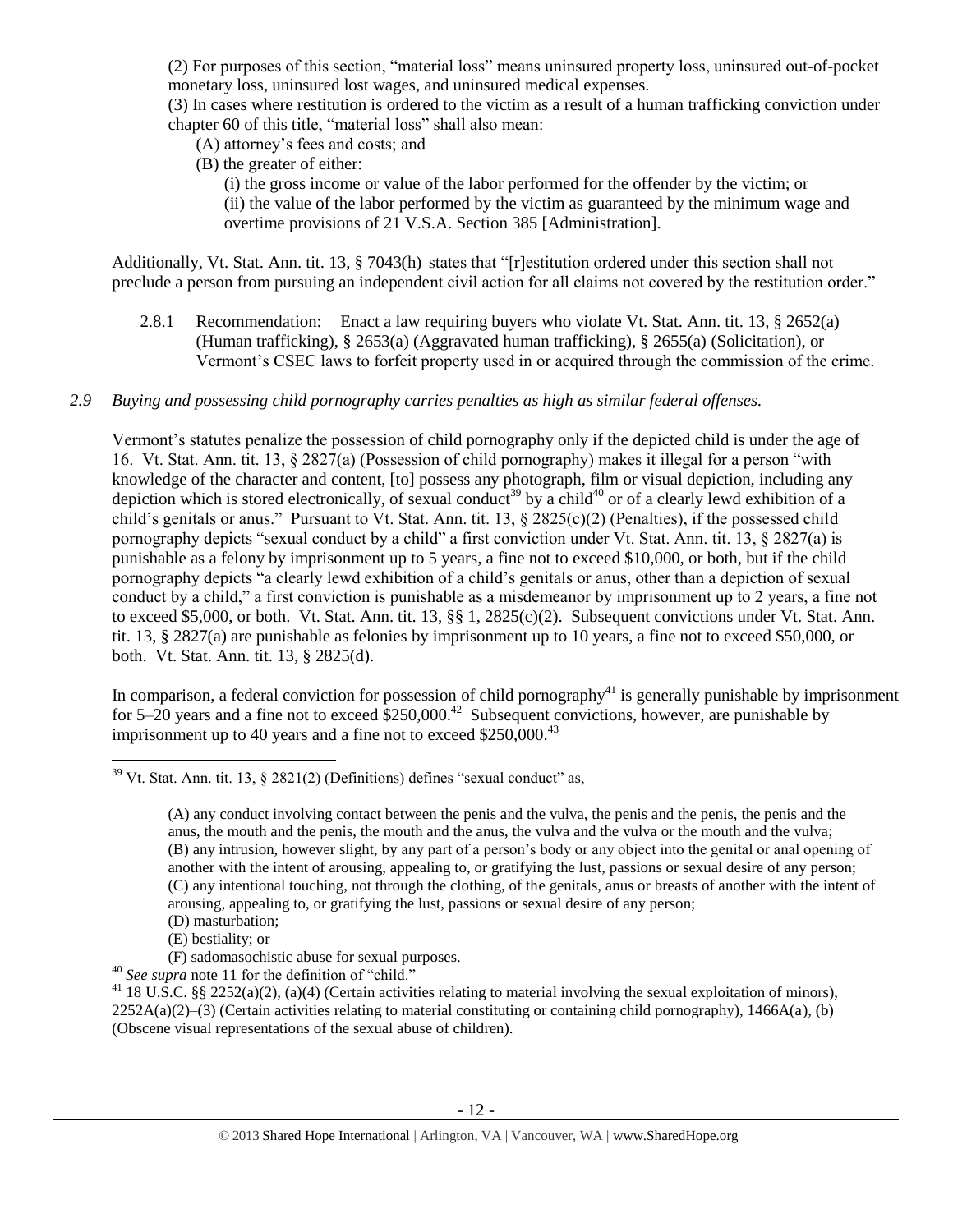- 2.9.1 Recommendation: Amend the definition of "child" in Vt. Stat. Ann. tit. 13, § 2821(1) (Definitions) to include any person under the age of 18 in order to protect all minors from Vt. Stat. Ann. tit. 13, § 2827(a) (Possession of child pornography).
- 2.9.2 Recommendation: Increase the penalties under Vt. Stat. Ann. tit. 13, § 2827 (Possession of child pornography) to be more comparable with federal penalties.

# *2.10 Convicted buyers of commercial sex acts with minors and child pornography are required to register as sex offenders.*

Buyers convicted under Vt. Stat. Ann. tit. 13, § 2652(a)(1)–(4) (Human trafficking), § 2653(a)(4) (Aggravated human trafficking), § 2632(a)(6) (Prohibited acts), when the person solicited is a minor, or § 2827(a) (Possession of child pornography) are required to register as sex offenders, but buyers convicted under Vt. Stat. Ann. tit. 13, § 2655(a) (Solicitation) are not expressly required to register. Vt. Stat. Ann. tit. 13, § 5402(a) (Sex offender registry) states that "[t]he department of public safety shall establish and maintain a sex offender registry, which shall consist of the information required to be filed under this subchapter." Vt. Stat. Ann. tit. 13, § 5407(a) (Sex offender's responsibility to report) states that "a sex offender shall report to the department." Vt. Stat. Ann. tit.  $13, \S$  5401(10)(A), (B) (Definitions) defines "sex offender" as

(A) A person who is convicted in any jurisdiction of the United States, including a state, territory, commonwealth, the District of Columbia, or military, federal, or tribal court of any of the following offenses:

. . . .

(viii) human trafficking in violation of subdivisions  $2652(a)(1)–(4)$  of this title;

 $f(x)$  aggravated human trafficking in violation of subdivision 2653(a)(4) of this title; and

(x) a federal conviction in federal court for any of the following offenses:

(I) Sex trafficking of children as defined in 18 U.S.C. § 1591.

(II) Aggravated sexual abuse as defined in 18 U.S.C. § 2241.

(III) Sexual abuse as defined in 18 U.S.C. § 2242.

(IV) Sexual abuse of a minor or ward as defined in 18 U.S.C. § 2243.

(V) Abusive sexual contact as defined in 18 U.S.C. § 2244.

. . . .

l

(VII) Sexual exploitation of children as defined in 18 U.S.C. § 2251.

(VIII) Selling or buying of children as defined in 18 U.S.C. § 2251A.

(IX) Material involving the sexual exploitation of minors as defined in 18 U.S.C. § 2252.

<sup>&</sup>lt;sup>42</sup> 18 U.S.C. §§ 2252(b) (stating that a conviction under subsection (a)(2) is punishable by imprisonment for 5–20 years and a fine, while a conviction under subsection (a)(4) is punishable by imprisonment up to 10 years, a fine, or both),  $2252A(b)(1)$  (a conviction is punishable by imprisonment for 5–20 years and a fine),  $1466A(a)$ , (b) (stating that a conviction under subsection (a) is "subject to the penalties provided in section  $2252A(b)(1)$ ," imprisonment for 5–20 years and a fine, while a conviction under subsection (b) is "subject to the penalties provided in section 2252A(b)(2)," imprisonment up to 10 years, a fine, or both); *see also* 18 U.S.C. §§ 3559(a)(1) (classifying all of the above listed offenses as felonies), 3571(b)(3) (providing a fine up to \$250,000 for any felony conviction). <sup>43</sup> 18 U.S.C. §§ 2252(b) (stating if a person has a prior conviction under subsection (a)(2), or a list of other statutes, a conviction is punishable by a fine and imprisonment for 15–40 years, but if a person has a prior conviction under subsection (a)(4), or a list of other statutes, a conviction is punishable by a fine and imprisonment for  $10-20$  years),

 $2252A(b)(1)$  (stating if a person has a prior conviction under subsection (a)(2), (a)(3), or a list of other statutes, a conviction is punishable by a fine and imprisonment for  $15-40$  years),  $1466A(a)$ , (b) (stating that the penalty scheme for section 2252A(b) applies); *see also* 18 U.S.C. §§ 3559(a)(1) (classifying all of the above listed offenses as felonies), 3571(b)(3) (providing a fine up to \$250,000 for any felony conviction).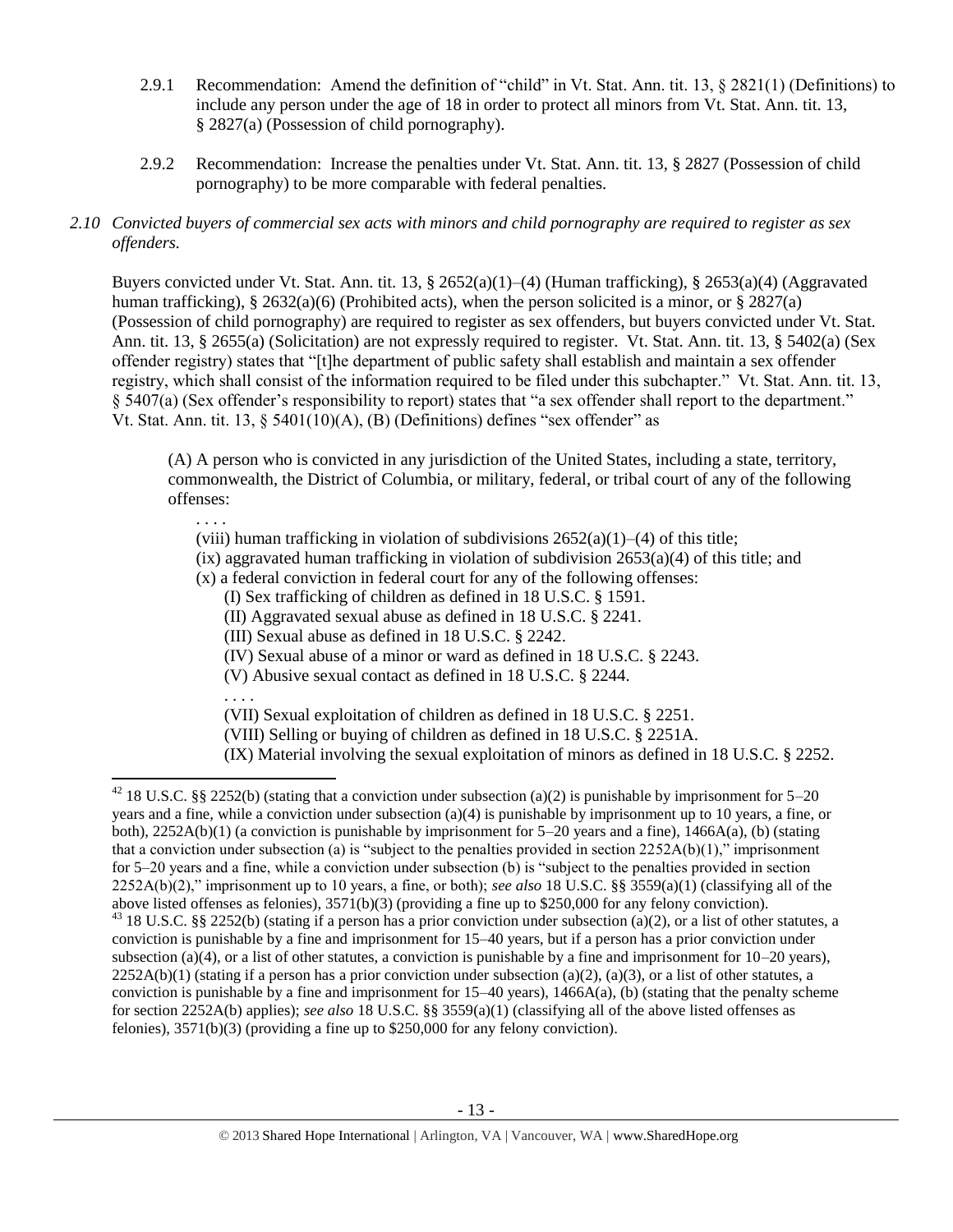(X) Material containing child pornography as defined in 18 U.S.C. § 2252A.

. . . .

(XIII) Coercion and enticement of a minor for illegal sexual activity as defined in 18 U.S.C. § 2422.

. . . .

(XVI) Trafficking in persons as defined in 18 U.S.C. sections 2251–2252(a), 2260, or 2421– 2423 if the violation included sexual abuse, aggravated sexual abuse, or the attempt to commit aggravated sexual abuse.

(xi) an attempt to commit any offense listed in this subdivision (A).

(B) A person who is convicted of any of the following offenses against a victim who is a minor, except that, for purposes of this subdivision, conduct which is criminal only because of the age of the victim shall not be considered an offense for purposes of the registry if the perpetrator is under the age of 18 and the victim is at least 12 years old:

(i) any offense listed in subdivision (A) of this subdivision (10).

. . . . (v) sexual exploitation of children as defined in 13 V.S.A. chapter 64 [which includes Vt. Stat. Ann.

tit. 13, § 2827(a) (Possession of child pornography)].

(vi) procurement or solicitation as defined in 13 V.S.A. § 2632(a)(6) [Prohibited acts].

. . . .

(x) an attempt to commit any offense listed in this subdivision (B).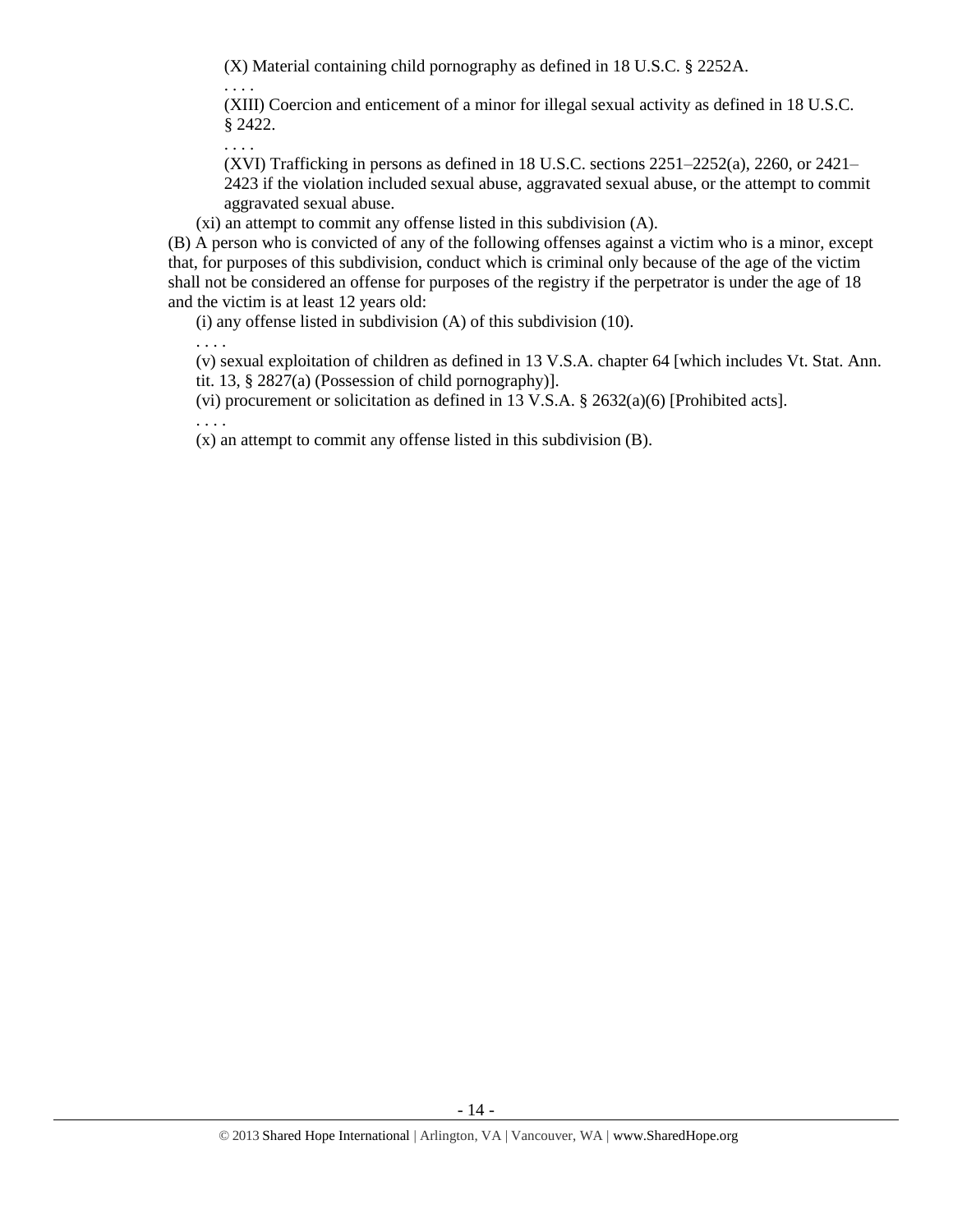# **FRAMEWORK ISSUE 3: CRIMINAL PROVISIONS FOR TRAFFICKERS**

#### *Legal Components:*

- *3.1 Penalties for trafficking a child for sexual exploitation are as high as federal penalties.*
- *3.2 Creating and distributing child pornography carries penalties as high as similar federal offenses.*
- *3.3 Using the Internet to lure, entice, recruit or sell commercial sex acts with a minor is a separate crime or results in an enhanced penalty for traffickers.*
- *3.4 Financial penalties for traffickers, including asset forfeiture, are sufficiently high.*
- *3.5 Convicted traffickers are required to register as sex offenders.*
- *3.6 Laws relating to termination of parental rights for certain offenses include sex trafficking or commercial sexual exploitation of children (CSEC) offenses in order to remove the children of traffickers from their control and potential exploitation.*

*\_\_\_\_\_\_\_\_\_\_\_\_\_\_\_\_\_\_\_\_\_\_\_\_\_\_\_\_\_\_\_\_\_\_\_\_\_\_\_\_\_\_\_\_\_\_\_\_\_\_\_\_\_\_\_\_\_\_\_\_\_\_\_\_\_\_\_\_\_\_\_\_\_\_\_\_\_\_\_\_\_\_\_\_\_\_\_\_\_\_\_\_\_\_*

#### *Legal Analysis:*

*3.1 Penalties for trafficking a child for sexual exploitation are as high as federal penalties.* 

Traffickers may be convicted under Vt. Stat. Ann. tit. 13, § 2652(a) (Human trafficking) or Vt. Stat. Ann. tit. 13, § 2653(a) (Aggravated human trafficking). A conviction under Vt. Stat. Ann. tit. 13, § 2652(a) is punishable as a felony by imprisonment "for a term up to and including life," a fine not to exceed \$500,000, or both, while a conviction under Vt. Stat. Ann. tit. 13, § 2653(a) is a felony punishable by imprisonment for 20 years to life, a fine up to \$100,000, or both. Vt. Stat. Ann. tit. 13, §§ 1, 2652(b), 2653(b). Attempts to commit either human trafficking or aggravated human trafficking are punishable to the same extent as the completed offense. Vt. Stat. Ann. tit 13, § 9(a).

A trafficker may also be convicted under Vt. Stat. Ann. tit. 13, § 2654(a) (Patronizing or facilitating human trafficking),<sup>44</sup> which is punishable as a felony by imprisonment up to 5 years, a fine not to exceed \$100,000, or both. Vt. Stat. Ann. tit. 13, §§, 1 2654(b).

Traffickers may be convicted under Vermont's CSEC laws. A conviction under either Vt. Stat. Ann. tit. 13, § 2822(a) (Use of a child in a sexual performance)<sup>45</sup>or Vt. Stat. Ann. tit. 13, § 2823 (Consenting to a sexual performance)<sup>46</sup> generally is punishable by imprisonment up to 10 years, a fine up to \$20,000, or both; however, if the offender has a prior conviction under Vt. Stat. Ann. tit. 13, § 2822(a), Vt. Stat. Ann. tit. 13, § 2823, or Vt. Stat. Ann. tit. 13, § 2824(a) (Promoting a recording of sexual conduct), a conviction under Vt. Stat. Ann. tit. 13, § 2822(a) or Vt. Stat. Ann. tit. 13, § 2823 is punishable by imprisonment for a term of 1–15 years, a fine up to \$50,000, or both. Vt. Stat. Ann. tit. 13, § 2825(a), (b).

In comparison, if the victim is under the age of 14, a conviction under the Trafficking Victims Protection Act  $(TVPA)^{47}$  for child sex trafficking is punishable by 15 years to life imprisonment and a fine not to exceed \$250,000. 18 U.S.C. §§ 1591(b)(1), 3559(a)(1), 3571(b)(3). If the victim is between the ages of 14–17, a conviction is punishable by 10 years to life imprisonment and a fine not to exceed \$250,000. 18 U.S.C.

<sup>44</sup> *See supra* Section 1.1 for the provisions of Vt. Stat. Ann. tit. 13, § 2654(a).

<sup>45</sup> *See supra* Section 1.2 for the provisions of Vt. Stat. Ann. tit. 13, § 2822(a).

<sup>46</sup> *See supra* Section 1.2 for the provisions of Vt. Stat. Ann. tit. 13, § 2823.

<sup>47</sup> *See supra* note [20.](#page-6-0)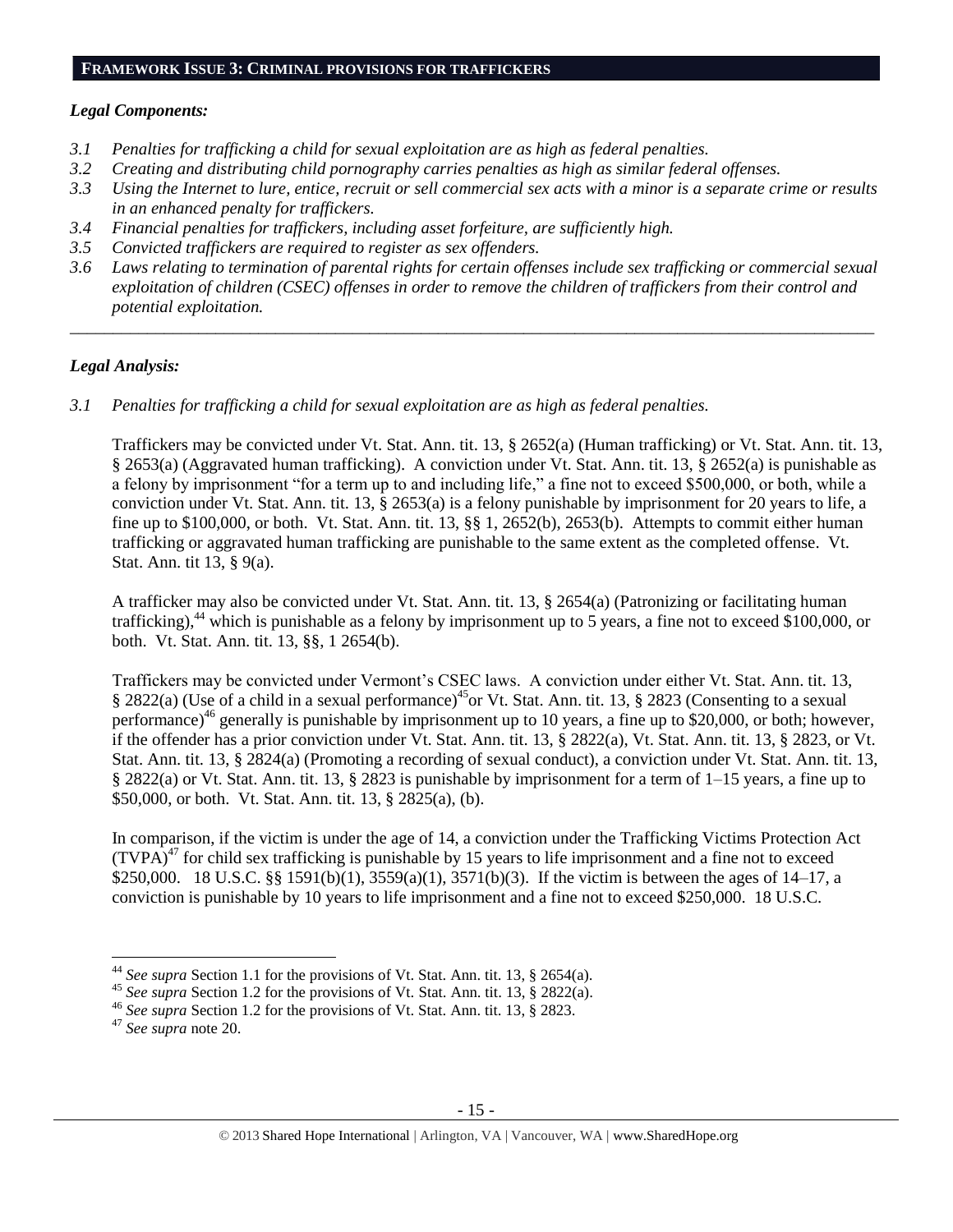§§ 1591(b)(2), 3559(a)(1), 3571(b)(3). A conviction is punishable by mandatory life imprisonment, however, if the trafficker has a prior conviction for a federal sex offense<sup>48</sup> against a minor.

# *3.2 Creating and distributing child pornography carries penalties as high as similar federal offenses.*

Vermont prohibits both the creation and distribution of child pornography. The creation of child pornography is prohibited under Vt. Stat. Ann. tit. 13, § 2822(a) (Use of a child in a sexual performance), which makes it illegal for a person to "promote a sexual performance by a child or a performance which contains a lewd exhibition of the genitals, anus or breasts of a child, or hire, employ, procure, use, cause or induce a child to engage in such a performance." A conviction under Vt. Stat. Ann. tit. 13,  $\S 2822(a)$  is generally punishable as a felony by imprisonment up to 10 years, a fine not to exceed \$20,000, or both, but if the offender has a prior conviction under Vt. Stat. Ann. tit. 13, § 2822(a), § 2823 (Consenting to a sexual performance), or § 2824(a) (Promoting a recording of sexual conduct), a conviction is punishable as a felony by imprisonment for 1–15 years, a fine not to exceed \$50,000, or both. Vt. Stat. Ann. tit. 13, §§ 1, 2825(a), (b).

Vt. Stat. Ann. tit. 13, § 2824(a) prohibits the distribution of child pornography by making it illegal for a person, "with knowledge of the character and content, [to] promote any photograph, film or visual recording of sexual conduct by a child, or of a lewd exhibition of a child's genitals or anus." Vt. Stat. Ann. tit. 13, § 2821(5) (Definitions) defines "promote" as "to procure, issue, manufacture, publish, sell, give, provide, lend, mail, deliver, distribute, disseminate, circulate, present, exhibit, advertise, or offer to do the same, by any means, including electronic transmission." A conviction under Vt. Stat. Ann. tit. 13, § 2824(a) is punishable in the same manner as Vt. Stat. Ann. tit. 13, § 2822 described above. Vt. Stat. Ann. tit. 13, § 2825(a), (b).

Lastly, Vt. Stat. Ann. tit. 13, § 2823 may be used to convict a trafficker who is the parent, legal guardian, or custodian of a child used in child pornography. Specifically, Vt. Stat. Ann. tit. 13, § 2823 makes it illegal for a "parent, legal guardian, or custodian of a child . . . [to], with knowledge of the character and content, consent to the participation of that child in a sexual performance or a performance including a lewd exhibition of the genitals by that child." A conviction under Vt. Stat. Ann. tit. 13, § 2823 is punishable in the same manner as Vt. Stat. Ann. tit. 13, § 2822 described above. Vt. Stat. Ann. tit. 13, § 2825(a), (b).

In comparison, if the victim is under the age of 14, a conviction under the TVPA for child sex trafficking is punishable by 15 years to life imprisonment and a fine not to exceed \$250,000. 18 U.S.C. §§ 1591(b)(1),  $3559(a)(1)$ ,  $3571(b)(3)$ . If the victim is between the ages of  $14-17$ , a conviction is punishable by 10 years to life imprisonment and a fine not to exceed \$250,000. 18 U.S.C. §§ 1591(b)(2), 3559(a)(1), 3571(b)(3). A conviction is punishable by mandatory life imprisonment, however, if the trafficker has a prior conviction for a federal sex offense<sup>49</sup> against a minor. Additionally, a federal conviction for distribution of child pornography<sup>50</sup> is generally punishable by imprisonment for  $5-20$  years and a fine not to exceed \$250,000.<sup>51</sup> Subsequent convictions, however, are punishable by imprisonment up to 40 years and a fine not to exceed \$250,000.<sup>52</sup>

<sup>48</sup> *See supra* note [30.](#page-8-0) 

<sup>49</sup> *See supra* note [30.](#page-8-0)

<sup>&</sup>lt;sup>50</sup> 18 U.S.C. §§ 2252(a)(1), (a)(2), (a)(3) (Certain activities relating to material involving the sexual exploitation of minors),  $2252A(a)(2)$ ,  $(a)(3)$  (Certain activities relating to material constituting or containing child pornography), 1466A(a) (Obscene visual representations of the sexual abuse of children).

<sup>&</sup>lt;sup>51</sup> 18 U.S.C. §§ 2252(b) (stating that a conviction under subsection (a)(1), (a)(2), or (a)(3) is punishable by imprisonment for 5–20 years and a fine), 2252A(b)(1) (a conviction is punishable by imprisonment for 5–20 years and a fine), 1466A(a), (b) (stating that a conviction under subsection (a) is "subject to the penalties provided in section 2252A(b)(1)," imprisonment for 5–20 years and a fine, while a conviction under subsection (b) is "subject to the penalties provided in section 2252A(b)(2)," imprisonment up to 10 years, a fine, or both); *see also* 18 U.S.C.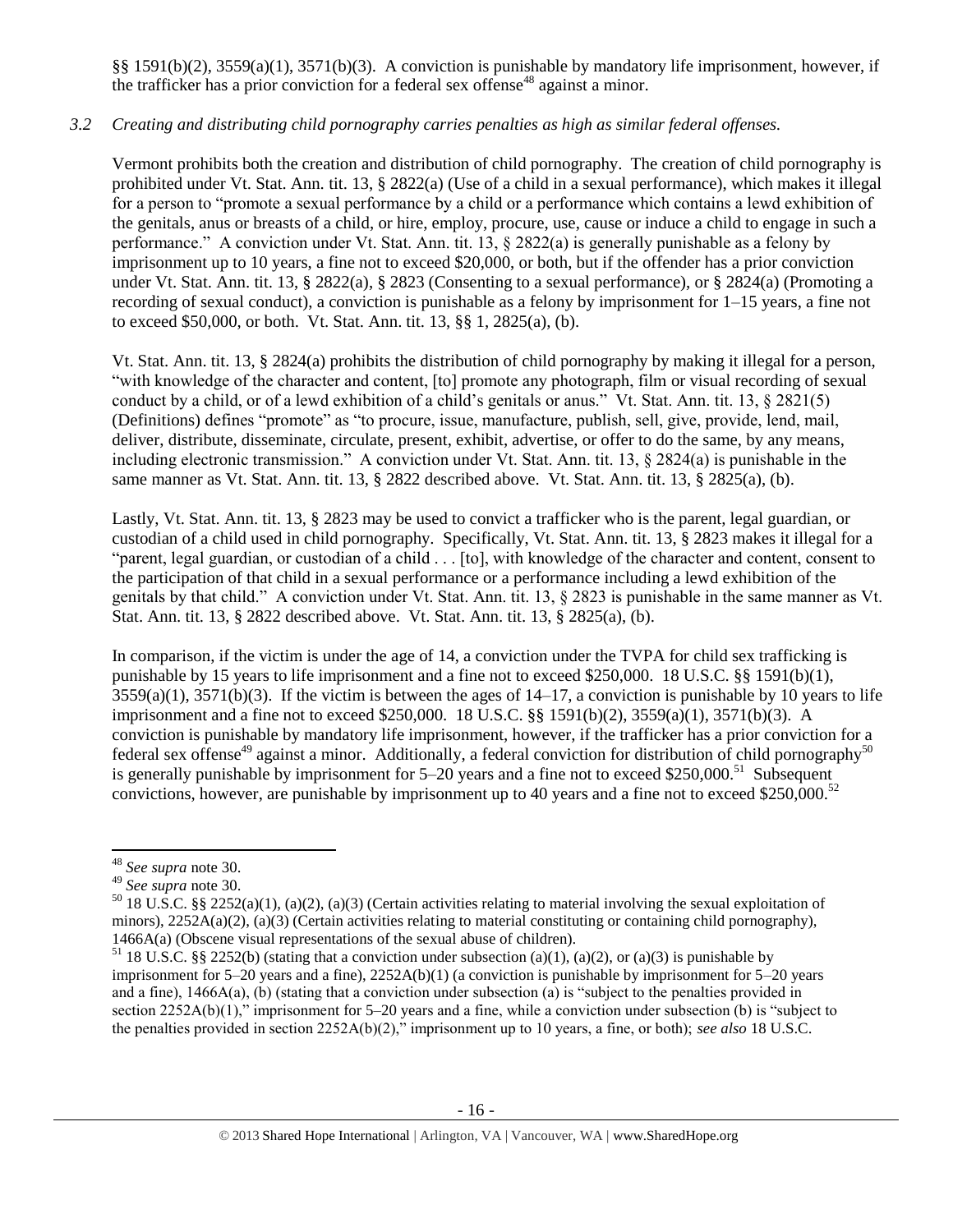*3.3 Using the Internet to lure, entice, recruit or sell commercial sex acts with a minor is a separate crime or results in an enhanced penalty for traffickers.*

Although Vt. Stat. Ann. tit. 13, § 2828 (Luring a child) is not expressly commercial or limited in application to offenses involving the use of the Internet, the statute may be used to convict a trafficker who uses the Internet to lure, entice, recruit, or purchase a minor for commercial sex acts. Vt. Stat. Ann. tit. 13, § 2828 states,

(a) No person shall knowingly solicit, lure, or entice, or to attempt to solicit, lure, or entice, a child under the age of 16 or another person believed by the person to be a child under the age of 16, to engage in a sexual act as defined in section 3251 of this title<sup>53</sup> or engage in lewd and lascivious conduct as defined in section 2602 [Lewd or lascivious conduct with child] of this title. (b) This section applies to solicitation, luring, or enticement by any means, including in person, through written or telephonic correspondence or electronic communication. (c) This section shall not apply if the person is less than 19 years old, the child is at least 15 years old, and the conduct is consensual.

A conviction under Vt. Stat. Ann. tit. 13, § 2828(a) is punishable as a felony by imprisonment up to 5 years, a fine not to exceed \$10,000, or both. Vt. Stat. Ann. tit. 13, §§ 1, 2825(e).

3.3.1 Recommendation: Amend Vt. Stat. Ann. tit. 13, § 2828(a) (Luring a child) to protect all minors under the age of 18 and impose enhanced penalties on a trafficker who uses the Internet to lure, entice, recruit, or purchase a minor for commercial sex acts.

### *3.4 Financial penalties for traffickers, including asset forfeiture, are sufficiently high.*

Traffickers of commercial sex with minors face fines, restitution, and civil penalties; however, assets used in or acquired as a result of the commercial sexual exploitation of a child will not be seized.

Traffickers convicted under Vermont's human trafficking, CSEC, and statutes related to prostitution may be required to pay fines. Traffickers convicted under Vt. Stat. Ann. tit. 13,  $\S$  2652(a)(1) (Human trafficking) are subject to a possible fine not to exceed \$500,000, while those convicted under § 2653(a)(1) (Aggravated human trafficking), if the victim is under the age of 18, or  $\S 2654(a)$  (Patronizing or facilitating human trafficking) are subject to a possible fine not to exceed \$100,000. Vt. Stat. Ann. tit. 13, §§ 2652(b), 2653(b), 2654(b). A trafficker convicted under either Vt. Stat. Ann. tit. 13, § 2822(a) (Use of a child in a sexual performance) or § 2823 (Consenting to a sexual performance) is subject to a possible fine not to exceed \$20,000, but the possible fine range increases to \$50,000 if the offender has a prior conviction under § 2822(a), § 2823, or § 2824(a) (Promoting a recording of sexual conduct). Vt. Stat. Ann. tit. 13, § 2825(a), (b).

Traffickers convicted under Vt. Stat. Ann. tit. 13, § 2652(a), § 2653(a), or § 2654(a) are required to make

<sup>§§ 3559(</sup>a)(1) (classifying all of the above listed offenses as felonies),  $3571(b)(3)$  (providing a fine up to \$250,000 for any felony conviction).

 $52$  18 U.S.C. §§ 2252(b) (stating if a person has a prior conviction under subsection (a)(1), (a)(2), or (a)(3) or a list of other statutes, a conviction is punishable by a fine and imprisonment for 15–40 years), 2252A(b)(1) (stating if a person has a prior conviction under subsection (a)(2), (a)(3), or a list of other statutes, a conviction is punishable by a fine and imprisonment for 15–40 years), 1466A(a), (b) (stating that the penalty scheme for section 2252A(b) applies); *see also* 18 U.S.C. §§ 3559(a)(1) (classifying all of the above listed offenses as felonies), 3571(b)(3) (providing a fine up to \$250,000 for any felony conviction).

See supra note [14](#page-3-0) for the definition of "sexual act."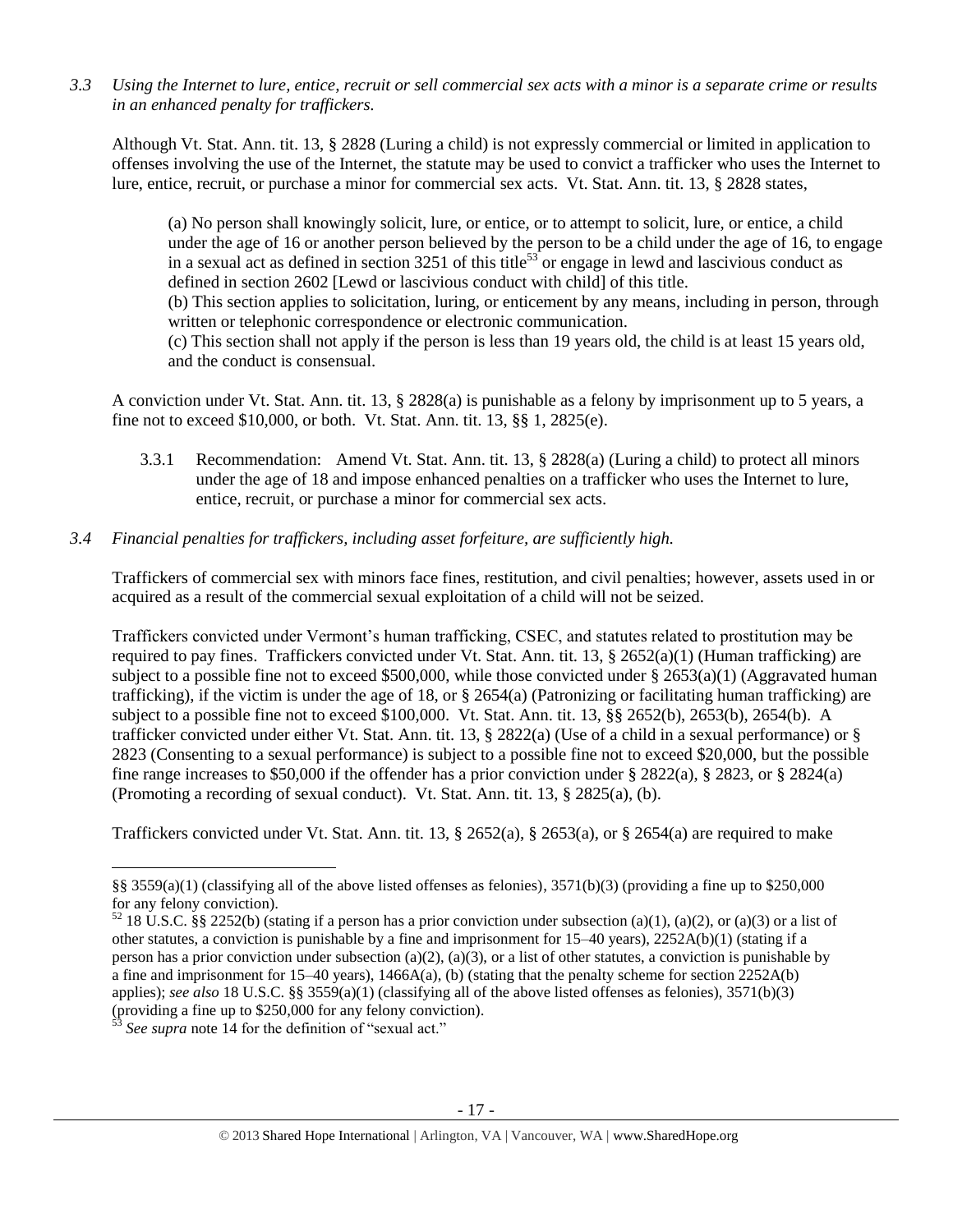restitution to their victim under Vt. Stat. Ann. tit. 13, § 2657 (Restitution), which states,

(a) A person convicted of a violation of this subchapter [Criminal acts] shall be ordered to pay restitution to the victim pursuant to section 7043 [Restitution] of this title.

(b) If the victim of human trafficking<sup>54</sup> to whom restitution has been ordered dies before restitution is paid, any restitution ordered shall be paid to the victim's heir or legal representative, provided that the heir or legal representative has not benefited in any way from the trafficking.

(c) The return of the victim of human trafficking to his or her home country or other absence of the victim from the jurisdiction shall not limit the victim's right to receive restitution pursuant to this section.

In a case involving a trafficker convicted of any other offense, the court must consider restitution where the victim suffers a material loss. Vt. Stat. Ann. tit. 13, § 7043(a) states,

(1) Restitution shall be considered in every case in which a victim of a crime, as defined in subdivision  $5301(4)$  of this title,<sup>55</sup> has suffered a material loss.

(2) For purposes of this section, "material loss" means uninsured property loss, uninsured out-of-pocket monetary loss, uninsured lost wages, and uninsured medical expenses.

(3) In cases where restitution is ordered to the victim as a result of a human trafficking conviction under chapter 60 of this title, "material loss" shall also mean:

- (A) attorney's fees and costs; and
- (B) the greater of either:

(i) the gross income or value of the labor performed for the offender by the victim; or (ii) the value of the labor performed by the victim as guaranteed by the minimum wage and overtime provisions of 21 V.S.A. Section 385 [Administration].

Additionally, Vt. Stat. Ann. tit. 13, § 7043(h) provides that "[r]estitution ordered under this section shall not preclude a person from pursuing an independent civil action for all claims not covered by the restitution order."

- 3.4.1 Recommendation: Enact a law requiring traffickers who violate Vt. Stat. Ann. tit. 13, § 2652(a) (Human trafficking), § 2653(a) (Aggravated human trafficking), § 2654(a) (Patronizing or facilitating human trafficking), or Vermont's CSEC laws to forfeit property used in or acquired through the commission of the crime.
- *3.5 Convicted traffickers are required to register as sex offenders.*

Vt. Stat. Ann. tit. 13, § 5402(a) (Sex offender registry) states, "The department of public safety shall establish and maintain a sex offender registry, which shall consist of the information required to be filed under this subchapter." Vt. Stat. Ann. tit. 13, § 5407(a) (Sex offender's responsibility to report) mandates that "a sex offender [as defined in Vt. Stat. Ann. tit. 13, § 5401(10)(A), (B) (Definitions)<sup>56</sup>] shall report to the department" and register as a sex offender. Therefore, traffickers convicted under Vt. Stat. Ann. tit. 13,  $\S 2652(a)(1)–(4)$ (Human trafficking), § 2653(a)(4) (Aggravated human trafficking), § 2822(a) (Use of a child in a sexual performance), § 2823 (Consenting to a sexual performance), § 2824(a) (Promoting a recording of sexual conduct), or  $\S 2632(a)(6)$  (Prohibited acts), if victim is a minor, are required to register as sex offenders. Vt. Stat. Ann. tit. 13, § 5401(10)(A), (B).

 $\overline{\phantom{a}}$ <sup>54</sup> *See supra* note [6](#page-1-0) for the definition of "victim of human trafficking."

<sup>&</sup>lt;sup>55</sup> See supra note [38](#page-10-0) for the definition of "victim" under Vt. Stat. Ann. tit. 13, § 5301(4).

<sup>56</sup> *See supra* Section 2.10 for the provisions of Vt. Stat. Ann. tit. 13, § 5401(1)(A), (B).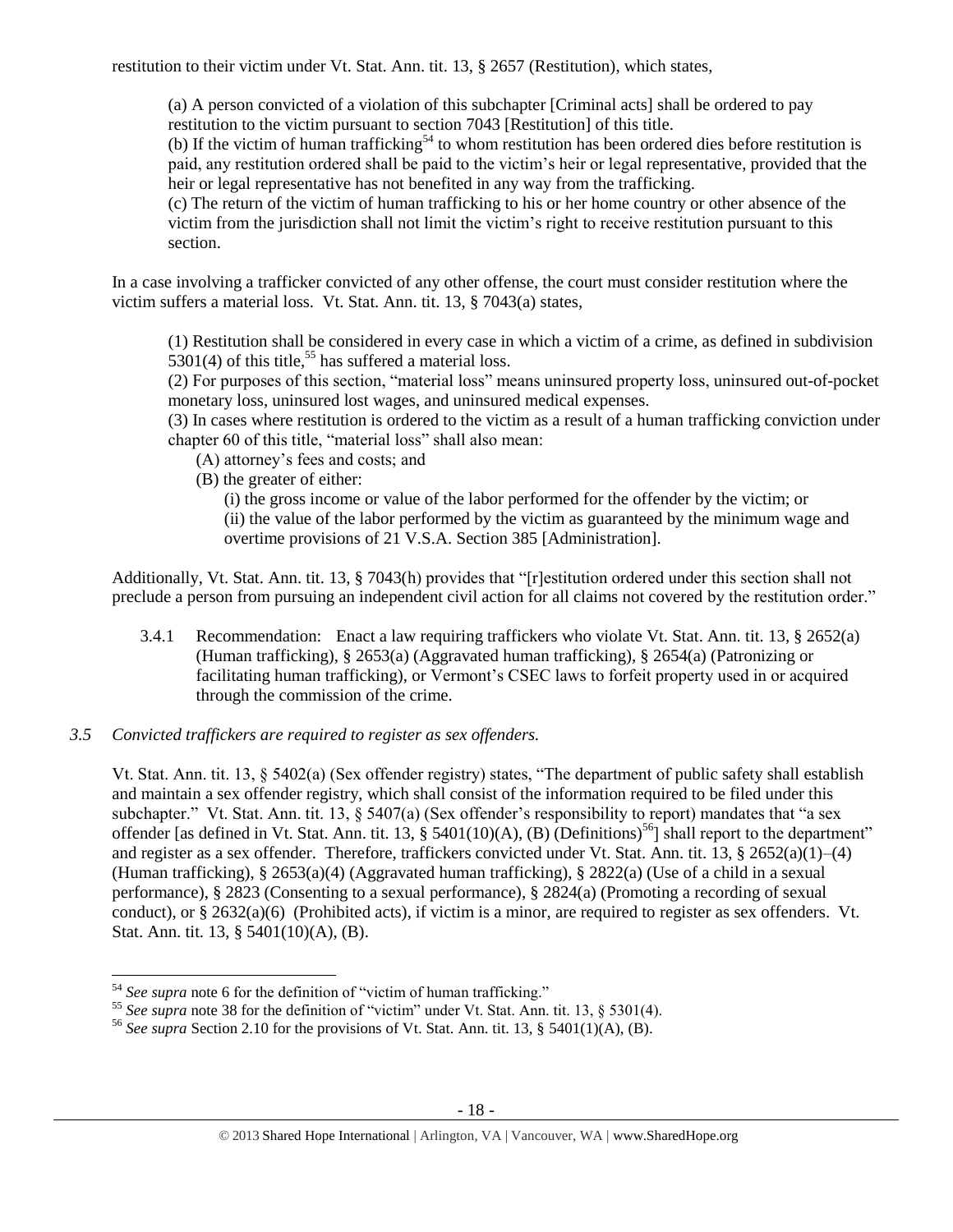*3.6 Laws relating to termination of parental rights for certain offenses include sex trafficking or commercial sexual exploitation of children (CSEC) offenses in order to remove the children of traffickers from their control and potential exploitation.* 

Vermont does not specifically include a violation of Vt. Stat. Ann. tit. 13, § 2652(a) (Human trafficking), § 2653(a) (Aggravated human trafficking), or any of Vermont's other human trafficking or CSEC laws as grounds for terminating parental rights. Vt. Stat. Ann., tit. 15A, § 3-504(a)(3) (Grounds for terminating relationship of parent and child) states that parental rights shall be terminated if it is in the best interest of the child and, among other things, the parent has been convicted of a violent crime. Vt. Stat. Ann. tit. 15A, § 3-  $504(a)(3)$  states,

(a) . . . . If the court finds, upon clear and convincing evidence, that any one of the following grounds exists and that termination is in the best interest of the minor,<sup>57</sup> the court shall order the termination of any parental relationship of the respondent to the minor:

. . . . (3) The respondent has been convicted of a crime of violence<sup>58</sup> or has been found by a court of competent jurisdiction to have committed an act of violence which violated a restraining or protective order, and the facts of the crime or violation indicate that the respondent is unfit to maintain a relationship of parent and child with the minor.

3.6.1 Recommendation: Amend Vt. Stat. Ann. tit. 15A, § 3-504(a)(3) (Grounds for terminating relationship of parent and child) to specify that convictions under Vt. Stat. Ann. tit. 13,

 $57$  Pursuant to Vt. Stat. Ann. tit. 33, § 5114(a),

 $\overline{\phantom{a}}$ 

. . .

(a) At the time of a permanency review under section 5321 of this title, a modification hearing under section 5113 of this title, or at any time a petition or request to terminate all residual parental rights of a parent without limitation as to adoption is filed by the commissioner or the attorney for the child, the court shall consider the best interests of the child in accordance with the following:

(1) The interaction and interrelationship of the child with his or her parents, siblings, foster parents, if any, and any other person who may significantly affect the child's best interests.

(2) The child's adjustment to his or her home, school, and community.

(3) The likelihood that the parent will be able to resume or assume parental duties within a reasonable period of time.

(4) Whether the parent has played and continues to play a constructive role, including personal contact and demonstrated emotional support and affection, in the child's welfare.

<sup>58</sup> Vt. Stat. Ann. tit. 13, § 11a(d) (Violent career criminals) defines "felony crime of violence" as,

(7) kidnapping as defined in section 2405 of this title or its predecessor as it was defined in section 2401 of this title;

(8) maiming as defined in section 2701 of this title;

(9) sexual assault as defined in subdivision  $3252(a)(1)$  or (2) of this title or its predecessor as it was defined in section 3201 of this title;

(10) aggravated sexual assault as defined in section 3253 of this title;

(11) first degree unlawful restraint as defined in section 2407 of this title;

(12) first degree aggravated domestic assault as defined in section 1043 of this title where the defendant causes serious bodily injury to another person;

(13) lewd or lascivious conduct with a child as defined in section 2602 of this title where the child is under the age of 13 years and the defendant is 18 years of age or older.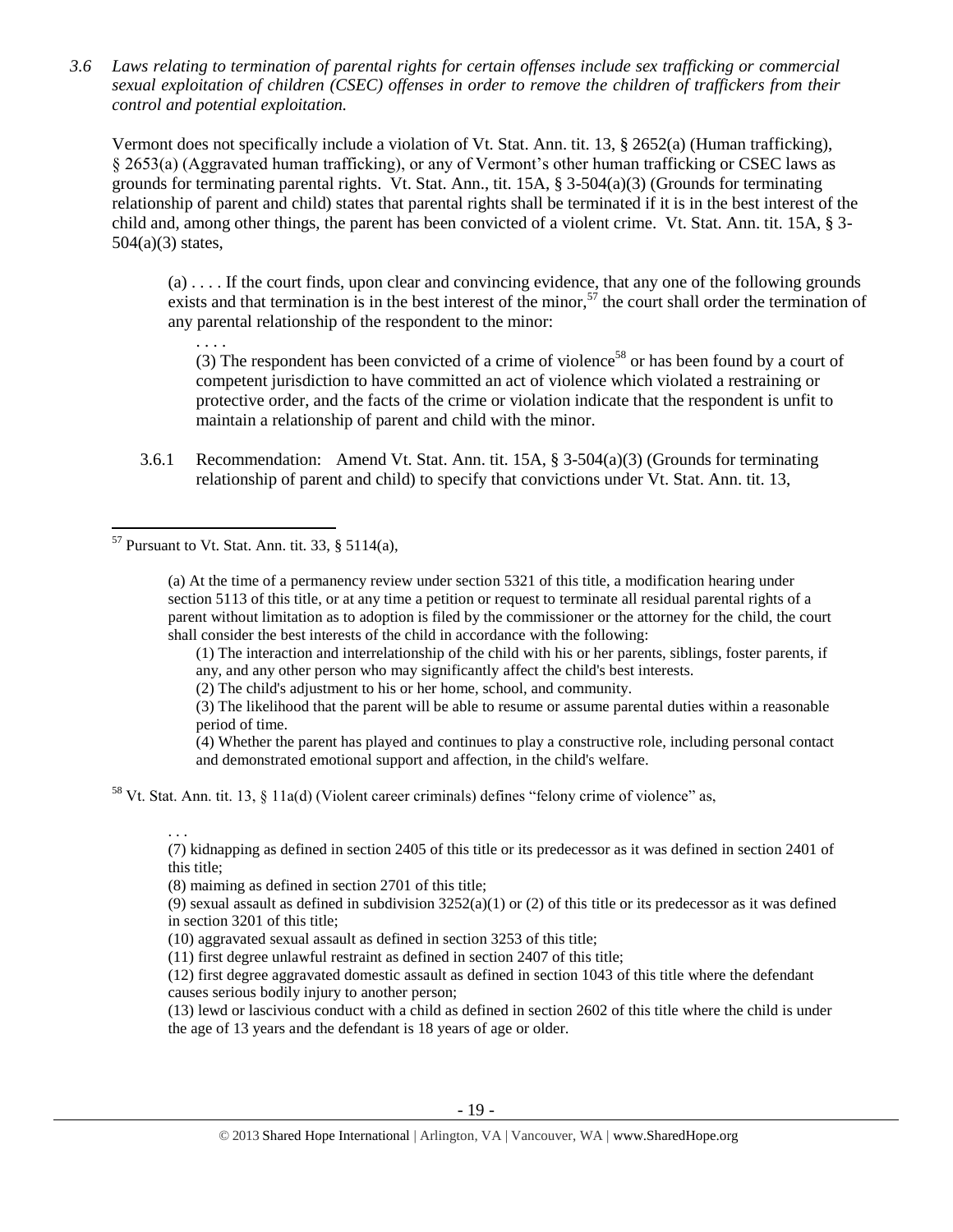§ 2652(a)(1)–(4), (b) (Human trafficking), § 2653 (Aggravated human trafficking), or Vermont's other human trafficking and CSEC laws are grounds for terminating parental rights.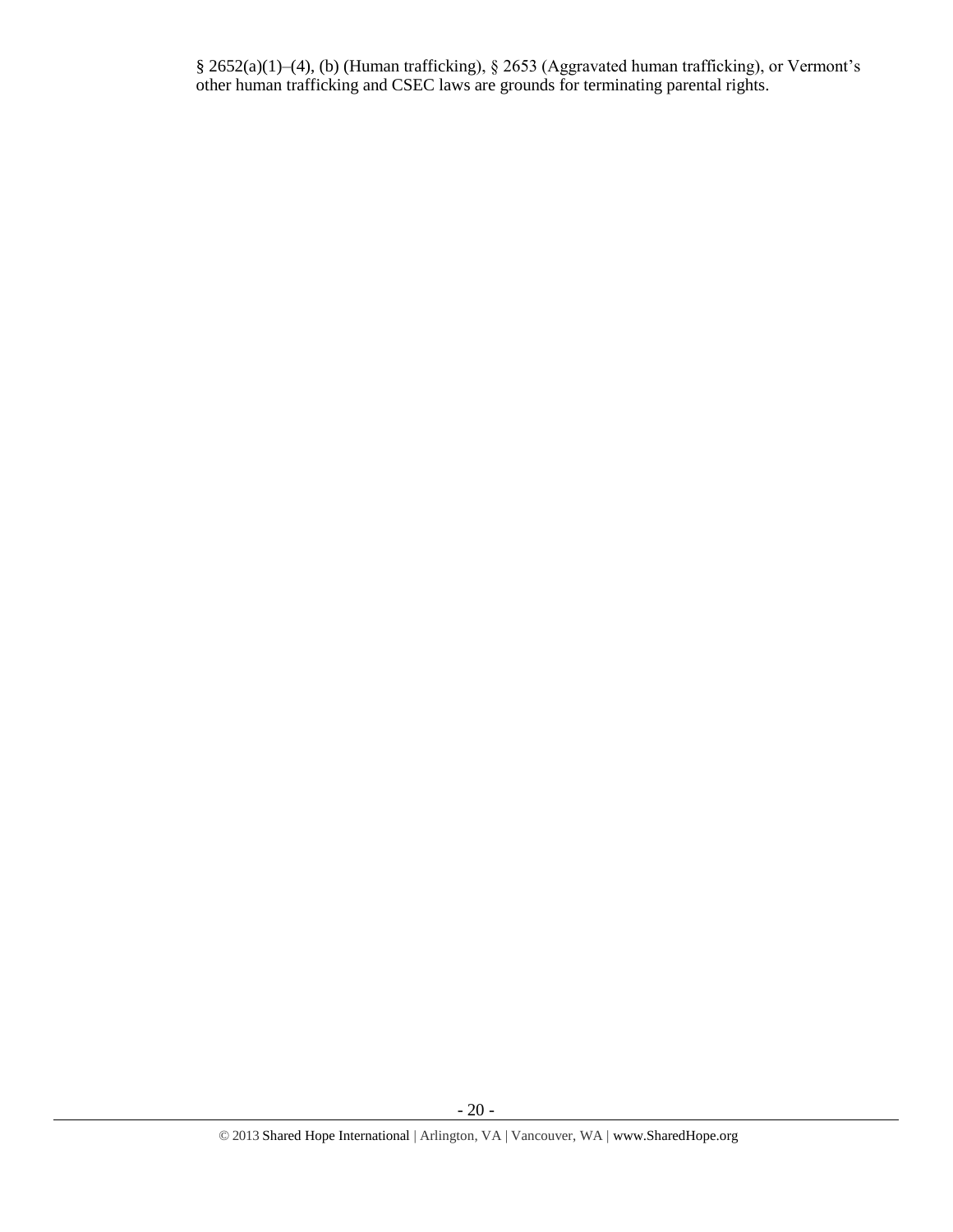#### **FRAMEWORK ISSUE 4: CRIMINAL PROVISIONS FOR FACILITATORS**

#### *Legal Components:*

- *4.1 The acts of assisting, enabling, or financially benefitting from child sex trafficking are included as criminal offenses in the state sex trafficking statute.*
- *4.2 Financial penalties, including asset forfeiture laws, are in place for those who benefit financially from or aid and assist in committing domestic minor sex trafficking.*

*\_\_\_\_\_\_\_\_\_\_\_\_\_\_\_\_\_\_\_\_\_\_\_\_\_\_\_\_\_\_\_\_\_\_\_\_\_\_\_\_\_\_\_\_\_\_\_\_\_\_\_\_\_\_\_\_\_\_\_\_\_\_\_\_\_\_\_\_\_\_\_\_\_\_\_\_\_\_\_\_\_\_\_\_\_\_\_\_\_\_\_\_\_\_*

- *4.3 Promoting and selling child sex tourism is illegal.*
- *4.4 Promoting and selling child pornography is illegal.*

### *Legal Analysis:*

*4.1 The acts of assisting, enabling, or financially benefitting from child sex trafficking are included as criminal offenses in the state sex trafficking statute.*

Vermont's human trafficking laws make it a separate crime for a person to financially benefit from sex trafficking. Vt. Stat. Ann. tit. 13, § 2652(a)(4) makes it illegal for a person to "benefit financially or by receiving anything of value from participation in a venture, knowing that force, fraud, or coercion was or will be used to compel any person to engage in a commercial sex act as part of the venture." Additionally, Vt. Stat. Ann. tit. 13, § 2652(a)(1) (Human trafficking) may apply to some facilitators, including those who knowingly "harbor, [or] transport . . . a person under the age of 18 for the purpose of having the person engage in a commercial sex act." To the extent a facilitator violates Vt. Stat. Ann. tit. 13, § 2652(a)(1) or (4) when the victim of human trafficking is a minor or the circumstances of the trafficking also constitute sexual assault, the facilitator may be convicted under Vt. Stat. Ann. tit. 13, § 2653(a) (Aggravated human trafficking), which is punishable as a felony by imprisonment for 20 years to life, a fine not to exceed \$100,000, or both. Vt. Stat. Ann. tit. 13, §§ 1, 2653(b). A facilitator may also be convicted under Vt. Stat. Ann. tit. 13, § 2654(a) (Patronizing or facilitating human trafficking),<sup>59</sup> which is punishable as a felony by imprisonment up to 5 years, a fine not to exceed \$100,000, or both. Vt. Stat. Ann. tit. 13, §§ 1, 2654(b).

Pursuant to Vt. Stat. Ann. tit. 13, § 2656 (Human trafficking by a business entity; dissolution), additional penalties may also apply if the facilitator is a business entity. Vt. Stat. Ann. tit. 13, § 2656 states,

If a business entity, including a corporation, partnership, association, or any other legal entity, is convicted of violating this chapter, the attorney general may commence a proceeding in the civil division of the superior court to dissolve the entity pursuant to 11A V.S.A. § 14.30–14.33.

*4.2 Financial penalties, including asset forfeiture laws, are in place for those who benefit financially from or aid and assist in committing domestic minor sex trafficking.*

Facilitators of commercial sex with minors face fines, restitution, and civil penalties; however, assets used in or acquired as a result of the commercial sexual exploitation of a child will not be seized.

Facilitators convicted under Vermont's human trafficking, CSEC, and statutes related to prostitution may be required to pay fines. Facilitators convicted under Vt. Stat. Ann. tit. 13, § 2652(a)(1) (Human trafficking) are subject to a possible fine not to exceed \$500,000, while those convicted under Vt. Stat. Ann. tit. 13, §

 $\overline{a}$ <sup>59</sup> *See supra* Section 1.1 for the relevant provisions of Vt. Stat. Ann. tit. 13, § 2654(a).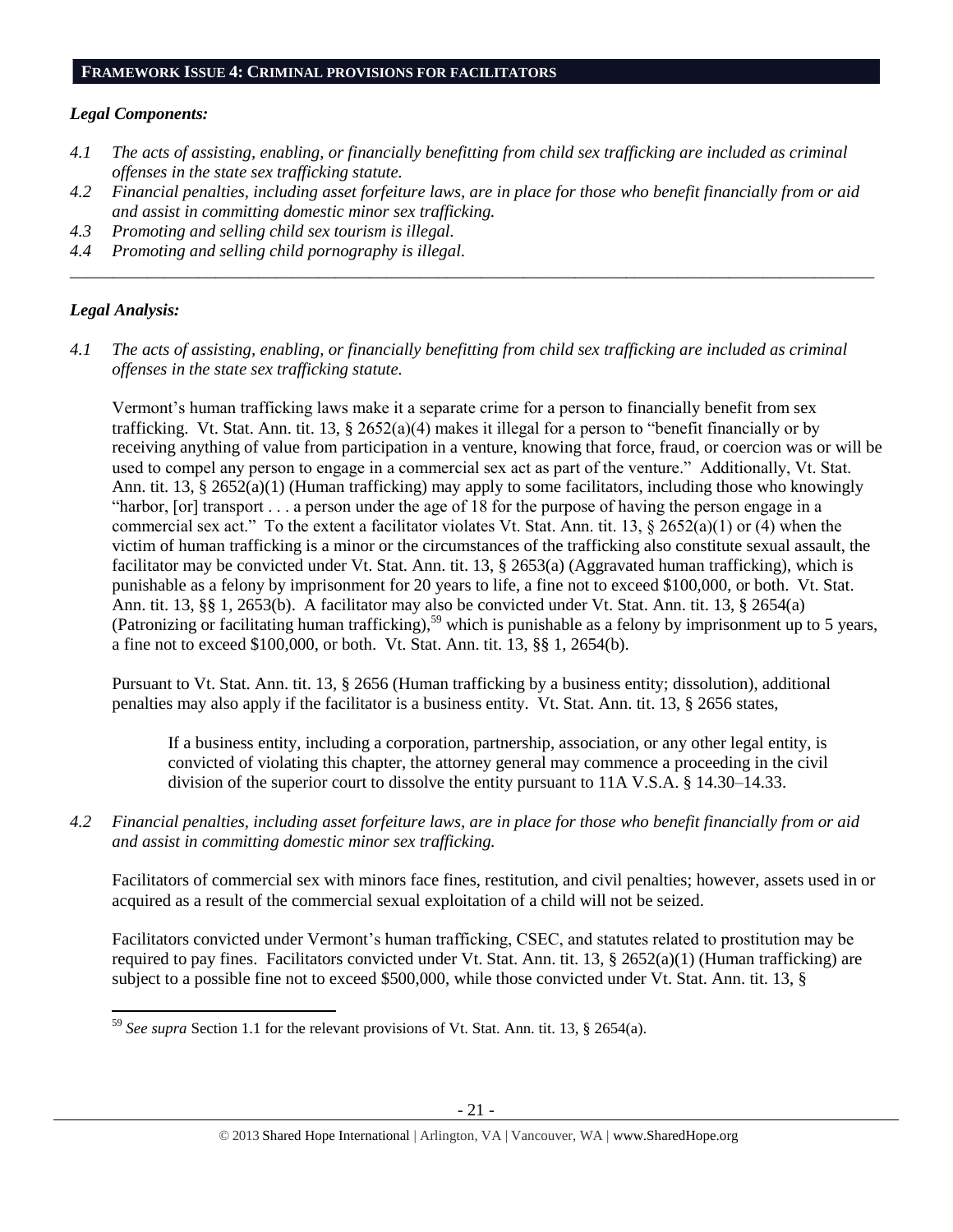$2653(a)(1)$  (Aggravated human trafficking) or § 2654(a) (Patronizing or facilitating human trafficking) are subject to a possible fine not to exceed \$100,000. Vt. Stat. Ann. tit. 13, §§ 2652(b), 2653(b), 2654(b). A facilitator convicted under Vt. Stat. Ann. tit. 13, § 2822(a) (Use of a child in a sexual performance)<sup>60</sup> is subject to a possible fine not to exceed \$20,000, but the possible fine range increases to \$50,000 if the offender has a prior conviction under Vt. Stat. Ann. tit. 13, § 2822(a), Vt. Stat. Ann. tit. 13, § 2823 (Consenting to a sexual performance), or Vt. Stat. Ann. tit. 13, § 2824(a) (Promoting a recording of sexual conduct). Vt. Stat. Ann. tit. 13, § 2825(a), (b).

Facilitators convicted under Vt. Stat. Ann. tit. 13, § 2652(a), § 2653(a), or § 2654(a) are required to make restitution to their victim under Vt. Stat. Ann. tit. 13, § 2657 (Restitution), which states,

(a) A person convicted of a violation of this subchapter [Criminal acts] shall be ordered to pay restitution to the victim pursuant to section 7043 [Restitution] of this title.

(b) If the victim of human trafficking<sup>61</sup> to whom restitution has been ordered dies before restitution is paid, any restitution ordered shall be paid to the victim's heir or legal representative, provided that the heir or legal representative has not benefited in any way from the trafficking.

(c) The return of the victim of human trafficking to his or her home country or other absence of the victim from the jurisdiction shall not limit the victim's right to receive restitution pursuant to this section.

In a case involving a facilitator convicted of any other offense, the court must consider restitution where the victim suffers a material loss. Vt. Stat. Ann. tit. 13, § 7043(a) states,

(1) Restitution shall be considered in every case in which a victim of a crime, as defined in subdivision 5301(4) of this title,<sup>62</sup> has suffered a material loss.

(2) For purposes of this section, "material loss" means uninsured property loss, uninsured out-of-pocket monetary loss, uninsured lost wages, and uninsured medical expenses.

(3) In cases where restitution is ordered to the victim as a result of a human trafficking conviction under chapter 60 of this title, "material loss" shall also mean:

- (A) attorney's fees and costs; and
- (B) the greater of either:

(i) the gross income or value of the labor performed for the offender by the victim; or (ii) the value of the labor performed by the victim as guaranteed by the minimum wage and overtime provisions of 21 V.S.A. Section 385 [Administration].

Facilitators convicted under Vt. Stat. Ann. tit. 13, § 2652(a), § 2653(a), or § 2654(a) may also face civil liability. Vt. Stat. Ann. tit. 13,  $\S$  2662 (Private cause of action)<sup>63</sup> expressly authorizes victims of human trafficking to bring a civil claim against their offenders.

4.2.1 Recommendation: Enact a law requiring facilitators who violate Vt. Stat. Ann. tit. 13, § 2652(a) (Human trafficking), § 2653(a) (Aggravated human trafficking), § 2654(a) (Patronizing or facilitating human trafficking), or Vermont's CSEC laws to forfeit property used in or acquired through the commission of the crime.

<sup>60</sup> *See supra* Section 1.2 for the provisions of Vt. Stat. Ann. tit. 13, § 2822(a).

<sup>&</sup>lt;sup>61</sup> See supra note [6](#page-1-0) for the definition of "victim of human trafficking."

 $62$  *See supra* note [38](#page-10-0) for the definition of "victim" under Vt. Stat. Ann. tit. 13, § 5301(4).

<sup>&</sup>lt;sup>63</sup> See supra Section 2.8 for the provisions of Vt. Stat. Ann. tit. 13, § 2662.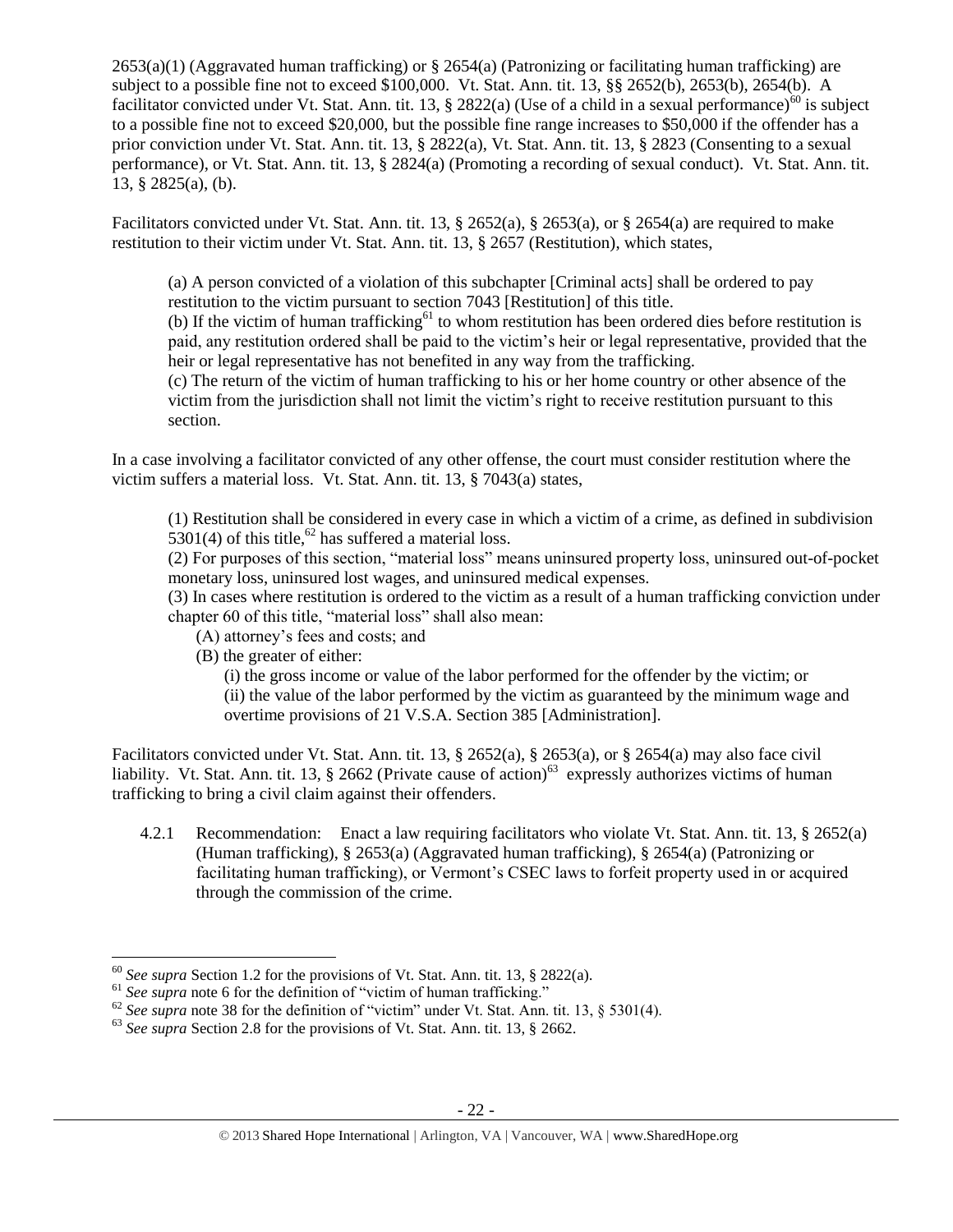### *4.3 Promoting and selling child sex tourism is illegal.*

Vermont has no statute specifically related to sex tourism.

4.3.1 Recommendation: Enact a law that prohibits selling or offering to sell travel services that include or facilitate travel in or outside of Vermont for the purpose of engaging in commercial sexual exploitation of a minor under the age of 18.

# *4.4 Promoting and selling child pornography is illegal.*

Vermont prohibits both the promotion and selling of child pornography. Vt. Stat. Ann. tit. 13, § 2821(5) (Definitions) defines "promote" as "to procure, issue, manufacture, publish, sell, give, provide, lend, mail, deliver, distribute, disseminate, circulate, present, exhibit, advertise, or offer to do the same, by any means, including electronic transmission." Vt. Stat. Ann. tit. 13, § 2822(a) makes it illegal for a person, "with knowledge of the character and content, [to] promote a sexual performance<sup>64</sup> by a child<sup>65</sup> or a performance which contains a lewd exhibition of the genitals, anus or breasts of a child . . . ." Additionally, Vt. Stat. Ann. tit. 13, § 2824(a) makes it unlawful for a person, "with knowledge of the character and content, [to] promote any photograph, film or visual recording of sexual conduct by a child, or of a lewd exhibition of a child's genitals or anus." A first conviction under either Vt. Stat. Ann. tit. 13,  $\S 2822(a)$  or  $\S 2824(a)$  is punishable as a felony by imprisonment up to 10 years, a fine not to exceed \$20,000, or both. Vt. Stat. Ann. tit. 13, §§ 1, 2825(a). If the offender has a prior conviction under Vt. Stat. Ann. tit. 13, § 2822(a), § 2823 (Consenting to a sexual performance), or § 2824(a) (Promoting a recording of sexual conduct), however, a conviction is punishable as a felony by imprisonment for 1–15 years, a fine not to exceed \$50,000, or both. Vt. Stat. Ann. tit. 13, §§ 1, 2825(b).

l <sup>64</sup> *See supra* note [10.](#page-2-0) 

<sup>65</sup> *See supra* note [11.](#page-2-1)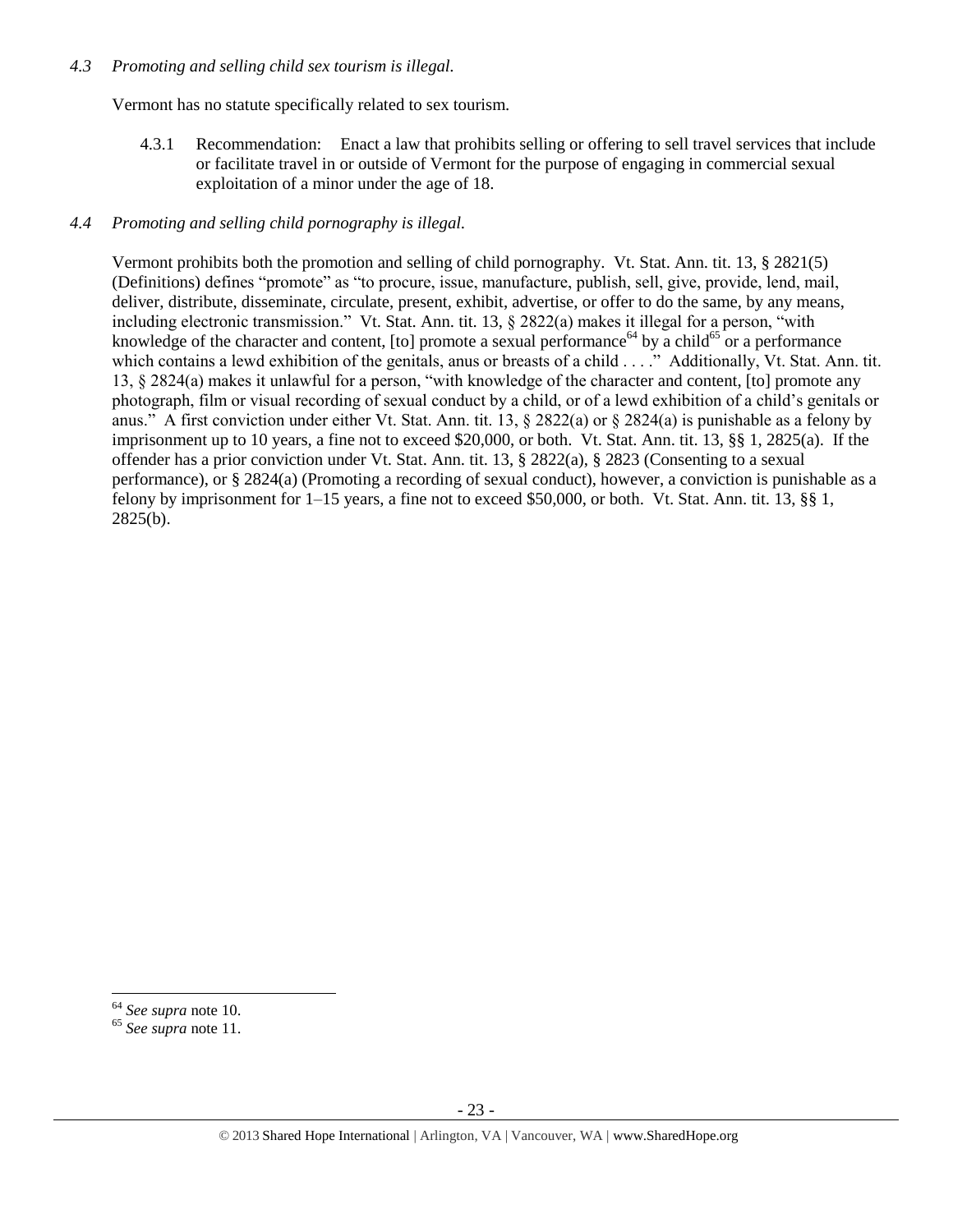#### **FRAMEWORK ISSUE 5: PROTECTIVE PROVISIONS FOR THE CHILD VICTIMS**

#### *Legal Components:*

- *5.1 A victim of domestic minor sex trafficking or CSEC is defined as a victim for purposes of qualifying for crime victims' compensation and other victim benefits.*
- *5.2 The state sex trafficking statute expressly prohibits a defendant from raising consent of the minor to the commercial sex acts as a defense.*
- *5.3 Prostitution laws apply only to adults, making minors under 18 specifically immune from this offense.*
- *5.4 Child victims of sex trafficking or commercial sexual exploitation are provided with a child protection response, including specialized shelter and services, and are not detained in juvenile detention facilities.*
- *5.5 Commercial sexual exploitation is identified as a type of abuse and neglect within child protection statutes.*
- *5.6 The definition of "caregiver" (or similar term) in the child welfare statutes is broad enough to include a trafficker who has custody or control of a child in order to bring a trafficked child into protection of child protective services.*
- *5.7 Crime victims' compensation is specifically available to a child victim of sex trafficking or commercial sexual exploitation of children (CSEC) without regard to ineligibility factors.*
- *5.8 Victim-friendly procedures and protections are provided in the trial process for minors under 18.*
- *5.9 Expungement or sealing of juvenile delinquency records resulting from arrests or adjudications for prostitution-related offenses committed as a result of, or in the course of, the commercial sexual exploitation of a minor is available within a reasonable time after turning 18.*
- *5.10 Victim restitution and civil remedies for victims of domestic minor sex trafficking or commercial sexual exploitation of children (CSEC) are authorized by law.*
- *5.11 Statutes of limitations for civil and criminal actions for child sex trafficking or commercial sexual exploitation of children (CSEC) offenses are eliminated or lengthened sufficiently to allow prosecutors and victims a realistic opportunity to pursue criminal action and legal remedies.*

*\_\_\_\_\_\_\_\_\_\_\_\_\_\_\_\_\_\_\_\_\_\_\_\_\_\_\_\_\_\_\_\_\_\_\_\_\_\_\_\_\_\_\_\_\_\_\_\_\_\_\_\_\_\_\_\_\_\_\_\_\_\_\_\_\_\_\_\_\_\_\_\_\_\_\_\_\_\_\_\_\_\_\_\_\_\_\_\_\_\_\_\_\_*

### *Legal Analysis:*

*5.1 Statutorily-mandated victim services define "victim" to specifically include victims of domestic minor sex trafficking or commercial sexual exploitation of children (CSEC) to ensure prompt identification and access to victims' rights and services.* 

<span id="page-23-0"></span>Under Vt. Stat. Ann. tit. 15,  $\S$  1151 (Definitions), <sup>66</sup> "[h]uman trafficking' means conduct prohibited by 13 V.S.A. § 2652 [Human trafficking] or § 2653 [Aggravated human trafficking], and includes a threat of such, regardless of whether the conduct or threat of conduct have been reported to law enforcement officers." Additionally, Vt. Stat. Ann. tit. 13, § 5301(4) (Definitions) defines "victim" as "a person who sustains physical, emotional or financial injury or death as a direct result of the commission or attempted commission of a crime or act of delinquency and shall also include the family members of a minor, incompetent or a homicide victim."

For purposes of Vermont's crime victims' compensation statutes, Vt. Stat. Ann. tit. 13, § 5351(7) (Definitions) defines "victim" as

(A) a person who sustains injury<sup>67</sup> or death as a direct result of the commission or attempted commission of a crime;<sup>68</sup> or

<sup>66</sup> *See supra* note 72.

 $67$  Under Vt. Stat. Ann. tit. 13, § 5351(4), "injury" is defined as "actual bodily harm or pregnancy, or emotional harm resulting from the crime."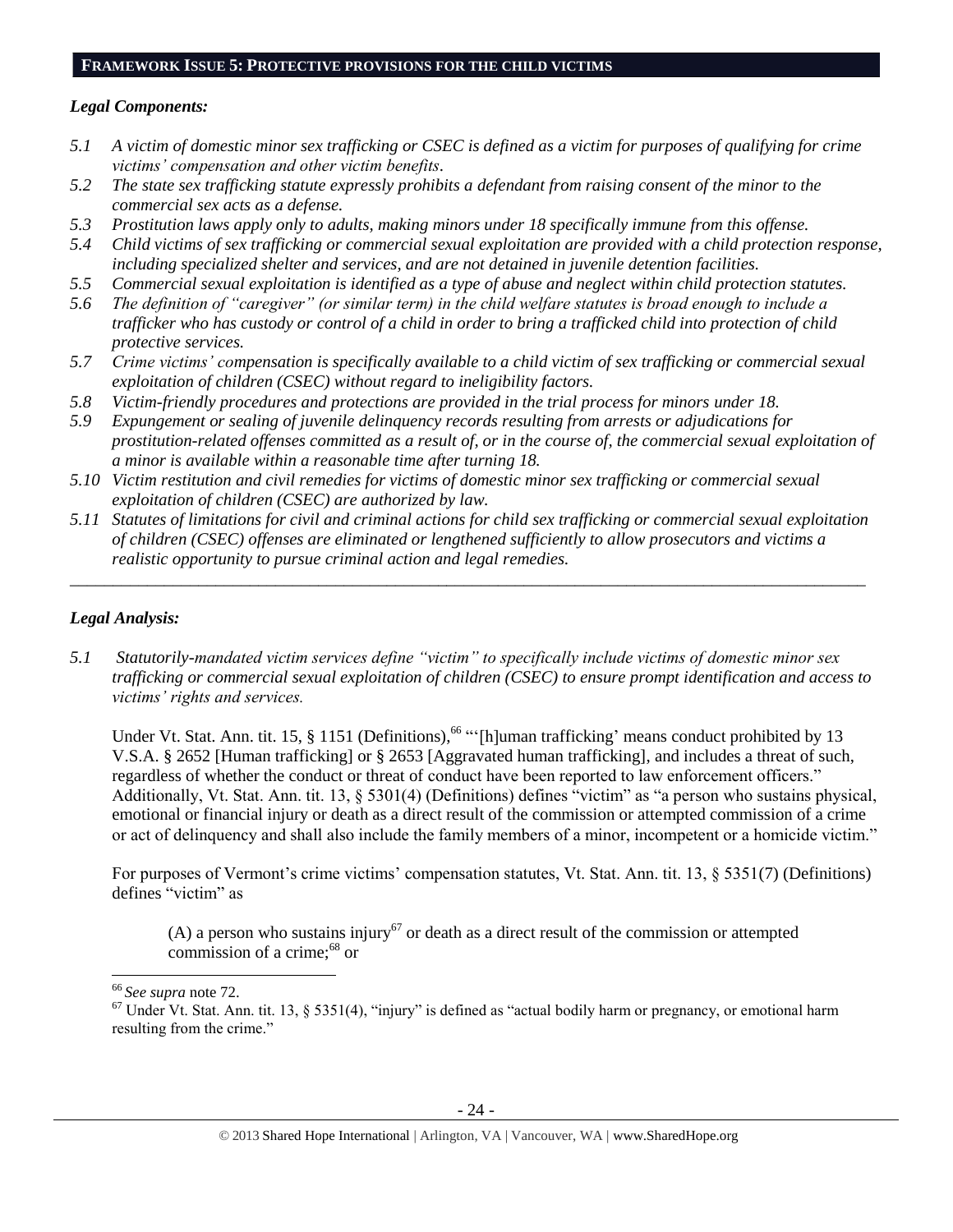(B) an intervenor who is injured or killed in an attempt to assist the person described in subdivision (A) of this subdivision (7) or the police; or

(C) a surviving immediate family member of a homicide victim, including a spouse, domestic partner, parent, sibling, child, grandparent, or other survivor who may suffer severe emotional harm as a result of the victim's death as determined on a case-by-case basis in the discretion of the board; or (D) a resident of this state who is injured or killed as the result of a crime committed outside the United States.

*5.2 The state sex trafficking statute expressly prohibits a defendant from raising consent of the minor to the commercial sex acts as a defense.*

A victim's consent is immaterial to a violation of Vt. Stat. Ann. tit. 13, § 2652(a) (Human trafficking) or § 2653(a)(1) (Aggravated human trafficking). Vt. Stat. Ann. tit. 13, § 2652(d) states, "In a prosecution for a violation of this section, the victim's alleged consent to the human trafficking is immaterial and shall not be admitted." Vt. Stat. Ann. tit. 13, § 2654(a) (Patronizing or facilitating human trafficking), § 2655(a) (Solicitation), § 2822(a) (Use of a child in a sexual performance), and § 2823 (Consenting to a sexual performance), however, are silent regarding whether a minor's consent to a commercial sex act may be used as a defense to the crime.

*5.3 Prostitution laws apply only to adults, making minors under 18 specifically immune from this offense.*

Vt. Stat. Ann. tit. 13, § 2652(c)(1) (Human trafficking) protects victims of domestic minor sex trafficking from prosecution for crimes "committed as a victim of sex trafficking." Specifically, Vt. Stat. Ann. tit. 13, § 2652(c) states,

 $(1)$ (A) A person who is a victim of sex trafficking in violation of subdivisions  $2652(a)(1)–(4)$  of this title shall not be found in violation of or be the subject of a delinquency petition based on chapter 59 (lewdness and prostitution) or 63 (obscenity) of this title for any conduct committed as a victim of sex trafficking.

(B) Notwithstanding any other provision of law, a person under the age of 18 shall be immune from prosecution in the criminal division of the superior court for a violation of section 2632 of this title (prohibited acts; prostitution), but may be treated as a juvenile under chapter 52 of Title 33 [Delinquency provisions] or referred to the department for children and families for treatment under chapter 53 of Title 33 [Children in need of care or supervision].

(2) If a person who is a victim of sex trafficking in violation of subdivisions  $2652(a)(1)–(4)$  of this title is prosecuted for any offense or is the subject of any delinquency petition other than a violation of chapter 59 (lewdness and prostitution) or 63 (obscenity) of this title which arises out of the sex trafficking or benefits the sex trafficker, the person may raise as an affirmative defense that he or she committed the offense as a result of force, fraud, or coercion by a sex trafficker.

*5.4 Child victims of sex trafficking or commercial sexual exploitation are provided with a child protection response, including specialized shelter and services, and are not detained in juvenile detention facilities.*

# **Child Identified as in Need of Care or Supervision (Abused/Abandoned)**

 $^{68}$  Pursuant to Vt. Stat. Ann. tit. 13, § 5351(3) "crime" is defined to include "delinquent acts and an act of terrorism, as defined in section 2331 of Title 18, United States Code, committed outside the United States against a resident of this state."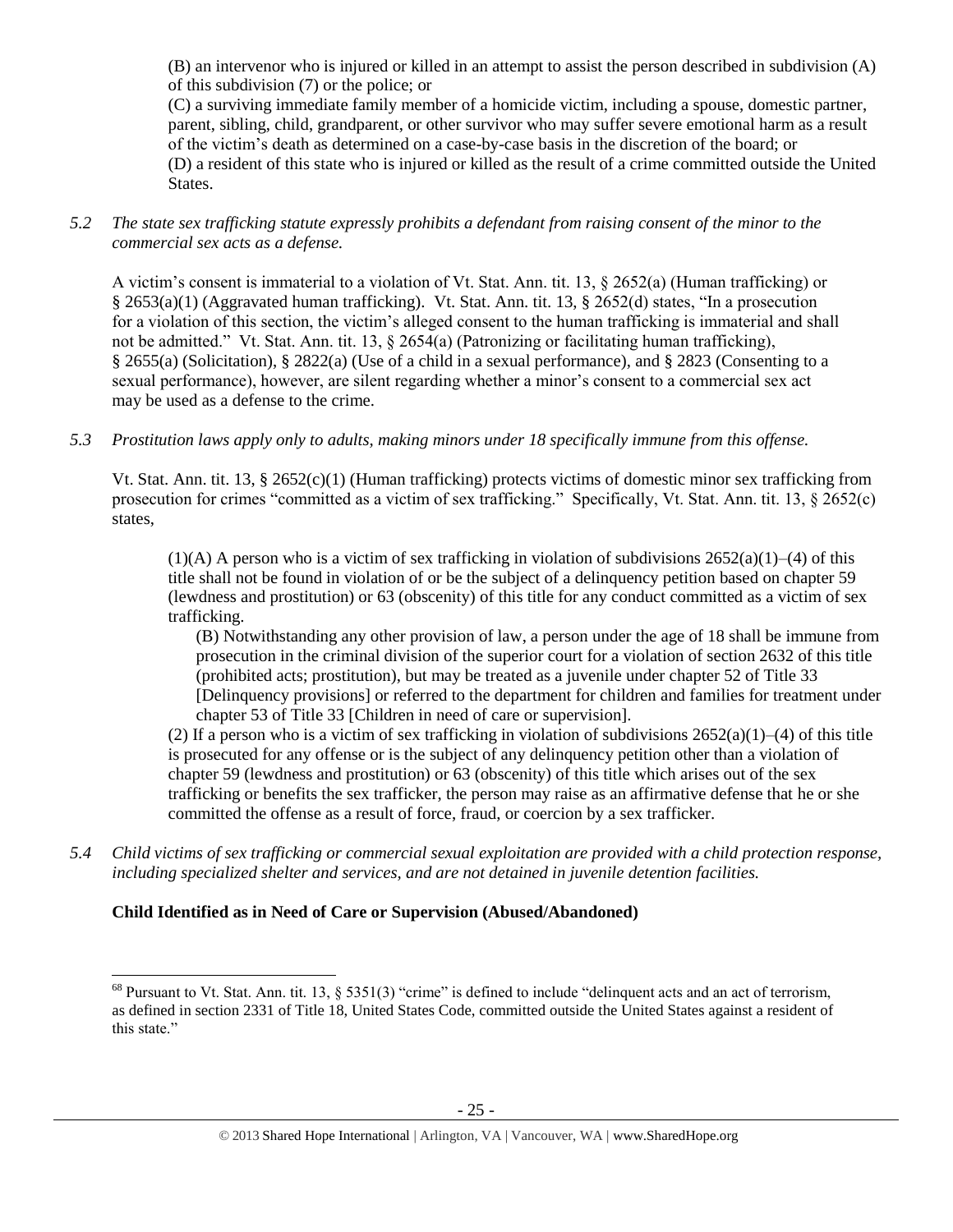Pursuant to Vt. Stat. Ann. tit. 33, § 4912(2),  $(8)^{69}$ , a sexually exploited child is likely to be identified as abused or abandoned. If a child is identified as abused or abandoned, the definition of "care provider" under § Vt. Stat. Ann. tit. 33, § 5102(1)<sup>70</sup> is sufficiently broad to involve Child Protective Services in investigations where the child is in the custody or control of a non-family trafficker.

Vt. Stat. Ann. tit. 13, § 2652(e) (Human trafficking) states, "If a person who is a victim of human trafficking is under 18 years of age at the time of the offense, the state may treat the person as the subject of a child in need of care or supervision proceeding."

Vt. Stat. Ann. tit. 33, § 5102(3) (Definitions and provisions of general application) defines a "child in need of care or supervision (CHINS)" as one who

(A) has been abandoned or abused by the child's parent, guardian, or custodian. A person is considered to have abandoned a child<sup>71</sup> if the person is: unwilling to have physical custody of the child; unable, unwilling, or has failed to make appropriate arrangements for the child's care; unable to have physical custody of the child and has not arranged or cannot arrange for the safe and appropriate care of the child; or has left the child with a care provider and the care provider is unwilling or unable to provide care or support for the child, the whereabouts of the person are unknown, and reasonable efforts to locate the person have been unsuccessful.

(B) is without proper parental care or subsistence, education, medical, or other care necessary for his or her well-being;

(C) is without or beyond the control of his or her parent, guardian, or custodian; or

(D) is habitually and without justification truant from compulsory school attendance.

- *I. Initial Custody:* 
	- a. Authority for initial custody

Vt. Stat. Ann. tit. 33, § 5301 (Taking into custody) governs when law enforcement may take a CHINS into custody. Vt. Stat. Ann. tit. 33, § 5301 states,

A child may be taken into custody:

(1) Pursuant to an order of the family division of the superior court under the provisions of this chapter.

(2) By an officer when the officer has reasonable grounds to believe that the child is in immediate danger from his or her surroundings and that removal from the child's current home is necessary for the child's protection.

b. Placement:

l

<sup>&</sup>lt;sup>69</sup> See *infra* section 5.5 for a full analysis of the definition of "abuse" as it relates to identification of sexually exploited children.

 $70$  See *infra* section 5.6 for a full analysis of the definition of "caregiver."

<sup>&</sup>lt;sup>71</sup> Notably, Vt. Stat. Ann. tit. 33, §  $5102(2)(B)(ii)$  defines a "child" to include,

<sup>[</sup>A]n individual who is between the ages of 16 to 17.5, is a child in need of care or supervision as defined in subdivision (3)(C) of this section (beyond parental control), and who is at high risk of serious harm to himself or herself or others due to problems such as substance abuse, prostitution, or homelessness.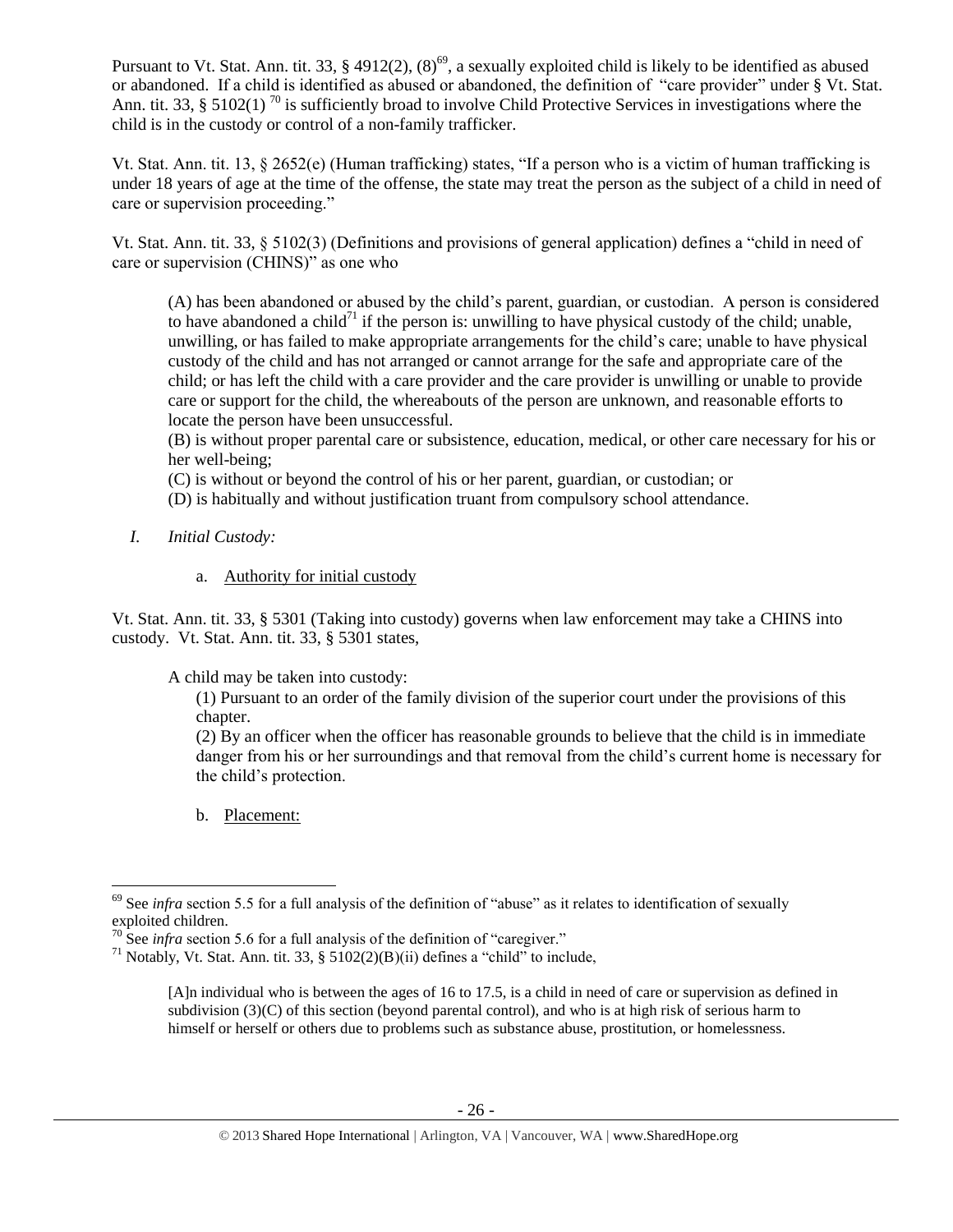Pursuant to Vt. Stat. Ann. tit. 33, § 5302(a) (Request for emergency care order), after an officer takes a child into custody under 5301(1) or (2), "the officer shall immediately notify the child's custodial parent, guardian, or custodian and release the child to the care of the child's custodial parent, guardian, or custodian unless the officer determines that the child's immediate welfare requires the child's continued absence from the home." If the officer determines that the removal of the child from the child's home is necessary, Vt. Stat. Ann. tit. 33, § 5302(b) (Request for emergency care order) states that the officer shall

(1) Remove the child from the child's surroundings, contact the [Department for Children and Families], and deliver the child to a location designated by the department. The department shall have the authority to make reasonable decisions concerning the child's immediate placement, safety and welfare pending the issuance of an emergency care order.

(2) Prepare an affidavit in support of a request for an emergency care order and provide the affidavit to the state's attorney. . .

. . . .

. . . .

# *II. Process following initial custody:*

After the officer has provided an affidavit to the state's attorney, the state's attorney must then request for an emergency care order. Vt. Stat. Ann. tit. 33, §5302(c). If the request is denied, the child must be returned to the child's home. Vt. Stat. Ann. tit. 33, §5302(d). Pursuant to Vt. Stat. Ann. tit. 33, § 5305(a), however, "If the court determines that the child's continued residence in the home is contrary to the child's welfare, the court may issue an emergency care order transferring temporary custody of the child to the department pending a temporary care hearing."

# *III. Placement process pending adjudication/ investigation:*

If the court issues an emergency care order, Vt. Stat. Ann. tit. 33, § 5307 (Temporary care hearing) states that the court shall hold a temporary care hearing "within 72 hours of the issuance of an emergency care order."

At the temporary care hearing, the court must determine whether to return the child to the child's home or retain custody over the child. Vt. Stat. Ann. tit. 33, § 5308(a) (Temporary care order) states,

(a) The court shall order that legal custody be returned to the child's custodial parent, guardian, or custodian unless the court finds by a preponderance of the evidence that a return home would be contrary to the child's welfare because any one of the following exists:

(1) A return of legal custody could result in substantial danger to the physical health, mental health, welfare, or safety of the child.

(2) The child or another child residing in the same household has been physically or sexually abused by a custodial parent, guardian, or custodian, or by a member of the child's household, or another person known to the custodial parent, guardian, or custodian.

(3) The child or another child residing in the same household is at substantial risk of physical or sexual abuse by a custodial parent, guardian, or custodian, or by a member of the child's household, or another person known to the custodial parent, guardian, or custodian. It shall constitute prima facie evidence that a child is at substantial risk of being physically or sexually abused if:

(A) a custodial parent, guardian, or custodian receives actual notice that a person has committed or is alleged to have committed physical or sexual abuse against a child; and

(B) a custodial parent, guardian, or custodian knowingly or recklessly allows the child to be in the physical presence of the alleged abuser after receiving such notice.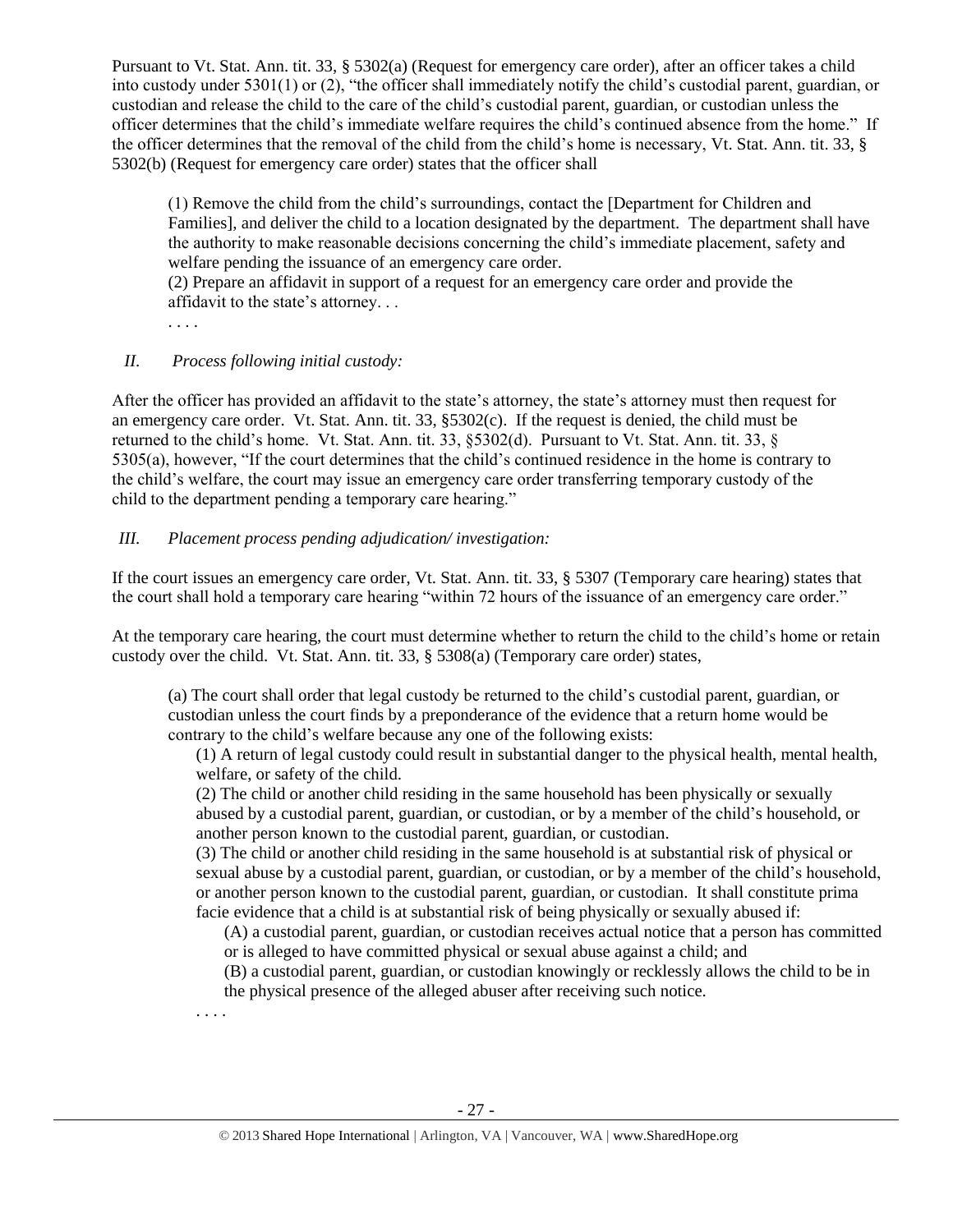Pursuant to Vt. Stat. Ann. tit. 33, § 5308(b), if the court finds that any of the conditions listed in Vt. Stat. Ann. tit. 33, § 5308(a) exist, "the court may issue such temporary orders related to the legal custody of the child as it deems necessary and sufficient to protect the welfare and safety of the child," which includes ordering any of the following, in order of preference: return legal custody to the parent or custodian, transfer temporary custody to a non-custodial parent, transfer temporary custody to a relative, transfer temporary custody to a person with a significant relationship with the child, or transfer custody to the Commissioner of the Department for Children and Families.

# *IV. Adjudication*

The court will hold a hearing on the merits of the petition pursuant to Vt. Stat. Ann. tit. 33, § 5315 (Merits adjudication). If the court finds by clear and convincing evidence "that the allegations made in the petition have been established," the court "shall order the [Department for Children and Families] to prepare a disposition case plan within 28 days of the merits hearing and shall set the matter for a disposition hearing." Vt. Stat. Ann. tit. 33, § 5315(g).

# *V. Outcomes*

Pursuant to Vt. Stat. Ann. tit. 33, § 5318(a) (Disposition order), the outcomes of a dispositional hearing may include the following:

(1) An order continuing or returning legal custody to the custodial parent, guardian, or custodian. . . . (2) When the goal is reunification with a custodial parent, guardian, or custodian an order transferring temporary custody to a noncustodial parent, a relative, or a person with a significant relationship with the child. The order may provide for parent-child contact. . . .

(3) An order transferring legal custody to a noncustodial parent and closing the juvenile proceeding.  $\dots$ (4) An order transferring legal custody to the [Commissioner of the Department for Children and Families].

(5) An order terminating all rights and responsibilities of a parent by transferring legal custody and all residual parental rights to the commissioner without limitation as to adoption.

(6) An order of permanent guardianship pursuant to 14 V.S.A. § 2664.

(7) An order transferring legal custody to a relative or another person with a significant relationship with the child. . . .

Vt. Stat. Ann. tit. 33, § 5318(c) further provides that if a 16–17.5 year old child "is transferred to the department pursuant to a petition filed under subsection 5309(d) [Filing of a petition] of this title services to the child and to his or her family shall be provided through a coordinated effort by the agency of human services, the department of education, and community-based interagency teams."

Vt. Stat. Ann. tit. 33, § 5322 (Placement of a child in a facility used for treatment of delinquent children) states, "A child found by the court to be a [CHINS] shall not be placed in or transferred to an institution used solely for the treatment or rehabilitation of delinquent children unless the child has been charged with or adjudicated as having committed a delinquent act."

# **Child Identified as in Need of Care or Supervision (Runaways)**

A sexually exploited child may be identified as a runaway under Vermont law. If a child is identified as a runaway, they will be directed through the CHINS process.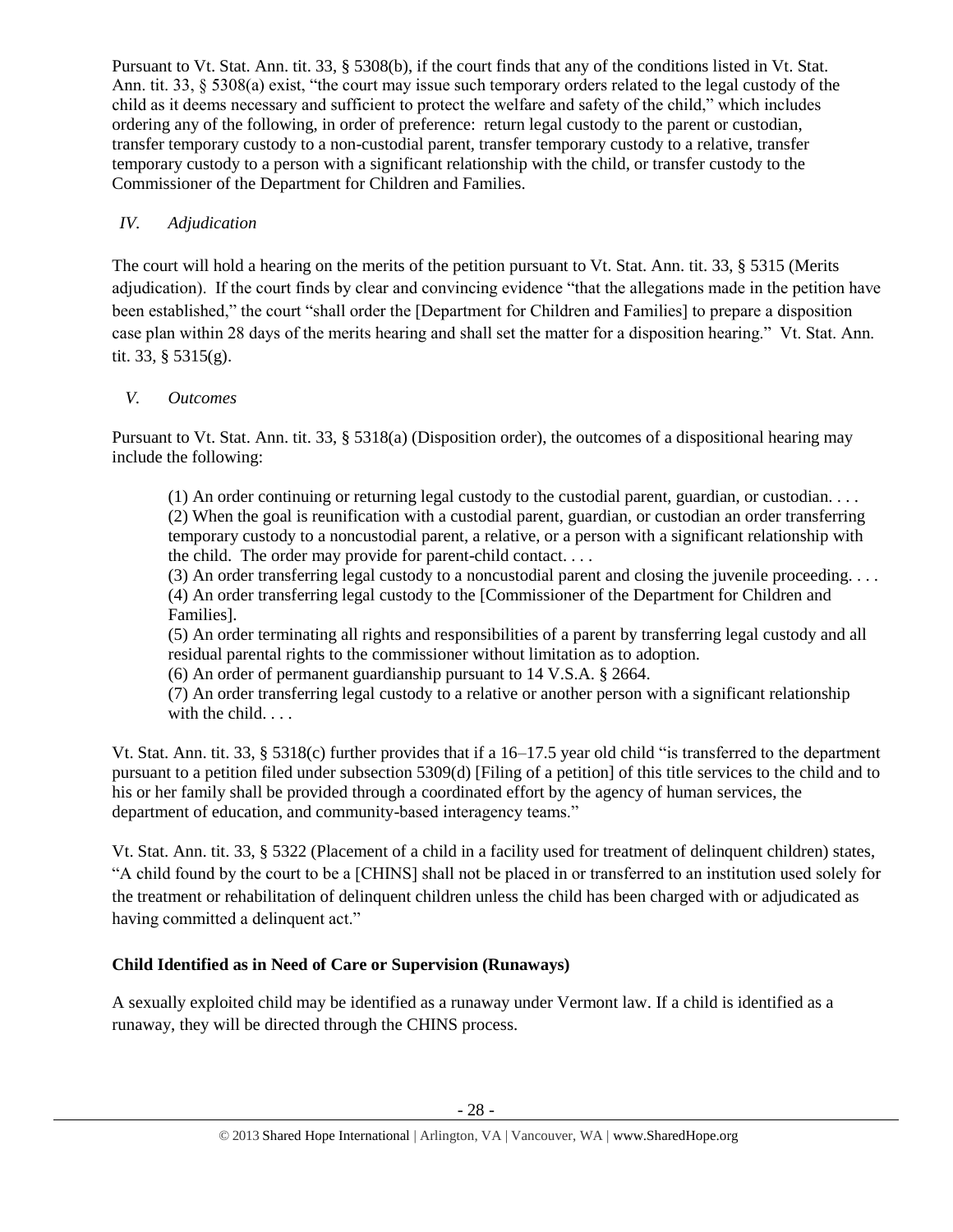# *I. Initial Custody:*

# a. Authority for initial custody

Vt. Stat. Ann. tit. 33, § 5301 states,

A child may be taken into custody:

… (3) By an officer when the officer has reasonable grounds to believe that the child has run away from a custodial parent, a foster parent, a guardian, a custodian, a noncustodial parent lawfully exercising parent-child contact, or care provider.

*b.* Placement:

Pursuant to Vt. Stat. Ann. tit. 33, § 5301(a) (Procedure for runaway children),

If an officer takes a child into custody pursuant to subdivision 5301(3) of this title, the officer shall deliver the child to:

(1) the child's custodial parent, foster parent, guardian, custodian, or noncustodial parent lawfully exercising parent-child contact; or

(2) a shelter designated by the department pursuant to section 5304 of this title as qualified to assist children who have run away for the purpose of reuniting them with their parents, guardian, or legal custodian.

# *II. Process following initial custody:*

Once a child has been placed in a shelter designated for runaway children, the parents of the child must be notified, and reasonable efforts to mediate must be attempted.<sup>72</sup>

After a child has been placed, Vt. Stat. Ann. tit. 33, § 5301(c) provides that a child may only remain at a designated shelter for seven days. Vt. Stat. Ann. tit. 33, § 5301(d) states,

Upon expiration of the seven-day period or sooner at the request of the child or the custodial parent: (1) the child shall be released to his or her custodial parent, foster parent, guardian, custodian, or noncustodial parent lawfully exercising parent-child contact; or (2) an officer shall seek an emergency care order pursuant to section 5302 of this title.

The state's attorney must request an emergency care order. Vt. Stat. Ann. tit. 33, §5302(c). If the request is denied, the child must be returned to the child's home. Vt. Stat. Ann. tit. 33, §5302(d). Pursuant to Vt. Stat. Ann. tit. 33, § 5305(a), however, "If the court determines that the child's continued residence in the home is contrary to the child's welfare, the court may issue an emergency care order transferring temporary custody of the child to the department pending a temporary care hearing."

# *III. Placement process pending adjudication:*

If the court issues an emergency care order, Vt. Stat. Ann. tit. 33, § 5307 (Temporary care hearing) states that the court shall hold a temporary care hearing "within 72 hours of the issuance of an emergency care order."

 $\overline{a}$  $72$  See Vt. Stat. Ann. tit. 33, § 5301(b).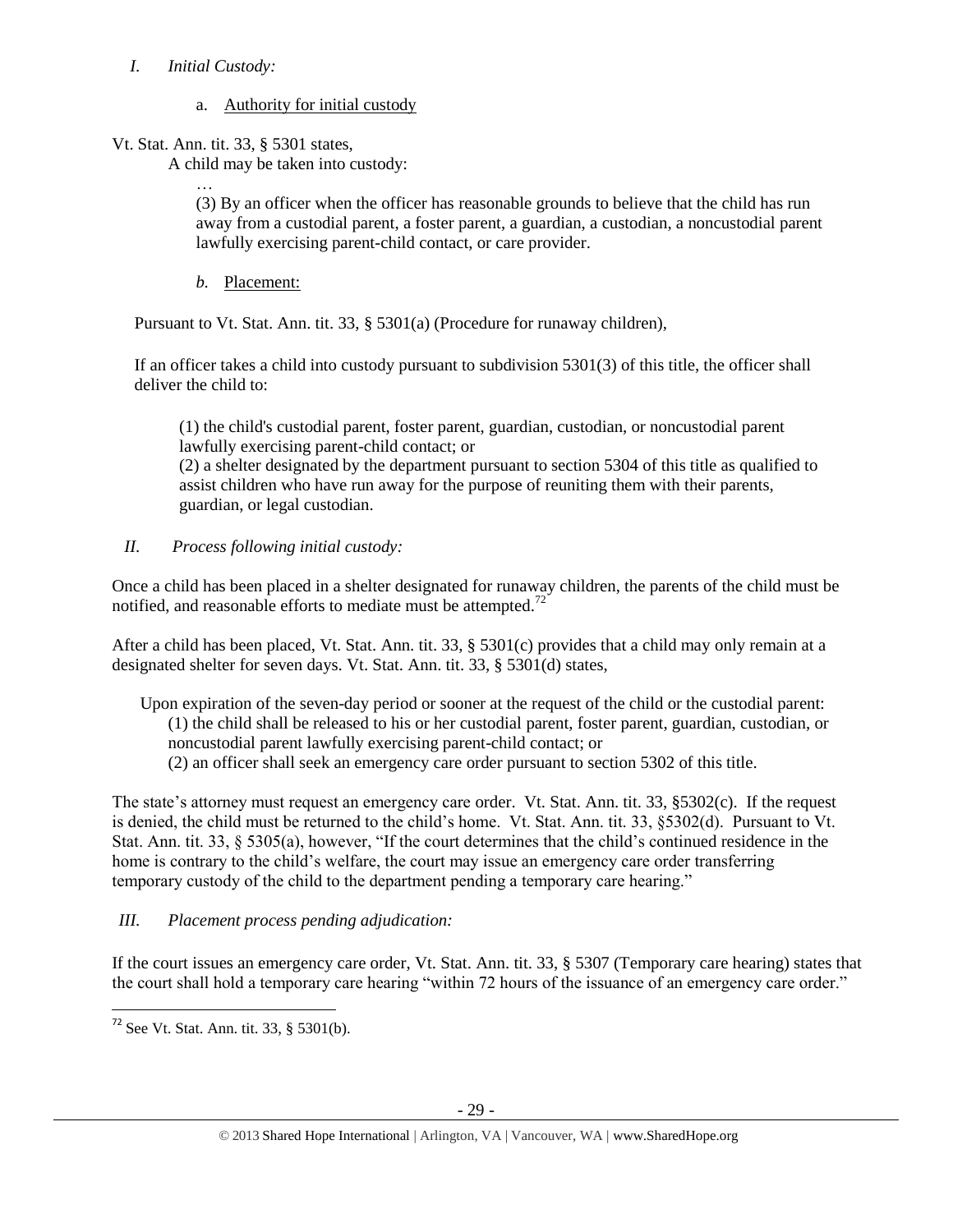At the temporary care hearing, the court must determine whether to return the child to the child's home or retain custody over the child. Vt. Stat. Ann. tit. 33, § 5308(a) (Temporary care order) states,

(a) The court shall order that legal custody be returned to the child's custodial parent, guardian, or custodian unless the court finds by a preponderance of the evidence that a return home would be contrary to the child's welfare because any one of the following exists:

(1) A return of legal custody could result in substantial danger to the physical health, mental health, welfare, or safety of the child.

(2) The child or another child residing in the same household has been physically or sexually abused by a custodial parent, guardian, or custodian, or by a member of the child's household, or another person known to the custodial parent, guardian, or custodian.

(3) The child or another child residing in the same household is at substantial risk of physical or sexual abuse by a custodial parent, guardian, or custodian, or by a member of the child's household, or another person known to the custodial parent, guardian, or custodian. It shall constitute prima facie evidence that a child is at substantial risk of being physically or sexually abused if:

(A) a custodial parent, guardian, or custodian receives actual notice that a person has committed or is alleged to have committed physical or sexual abuse against a child; and

(B) a custodial parent, guardian, or custodian knowingly or recklessly allows the child to be in the physical presence of the alleged abuser after receiving such notice.

. . . .

Pursuant to Vt. Stat. Ann. tit. 33, § 5308(b), if the court finds that any of the conditions listed in Vt. Stat. Ann. tit. 33, § 5308(a) exist, "the court may issue such temporary orders related to the legal custody of the child as it deems necessary and sufficient to protect the welfare and safety of the child," which includes ordering any of the following, in order of preference: return legal custody to the parent or custodian, transfer temporary custody to a non-custodial parent, transfer temporary custody to a relative, transfer temporary custody to a person with a significant relationship with the child, or transfer custody to the Commissioner of the Department for Children and Families.

# *IV. Adjudication*

The court will hold a hearing on the merits of the petition pursuant to Vt. Stat. Ann. tit. 33, § 5315 (Merits adjudication). If the court finds by clear and convincing evidence "that the allegations made in the petition have been established," the court "shall order the [Department for Children and Families] to prepare a disposition case plan within 28 days of the merits hearing and shall set the matter for a disposition hearing." Vt. Stat. Ann. tit. 33, § 5315(g).

# *V. Outcomes (Final permanent placement)*

Pursuant to Vt. Stat. Ann. tit. 33, § 5318(a) (Disposition order), the outcomes of a dispositional hearing may include the following:

(1) An order continuing or returning legal custody to the custodial parent, guardian, or custodian. . . . (2) When the goal is reunification with a custodial parent, guardian, or custodian an order transferring temporary custody to a noncustodial parent, a relative, or a person with a significant relationship with the child. The order may provide for parent-child contact. . . .

(3) An order transferring legal custody to a noncustodial parent and closing the juvenile proceeding. . . .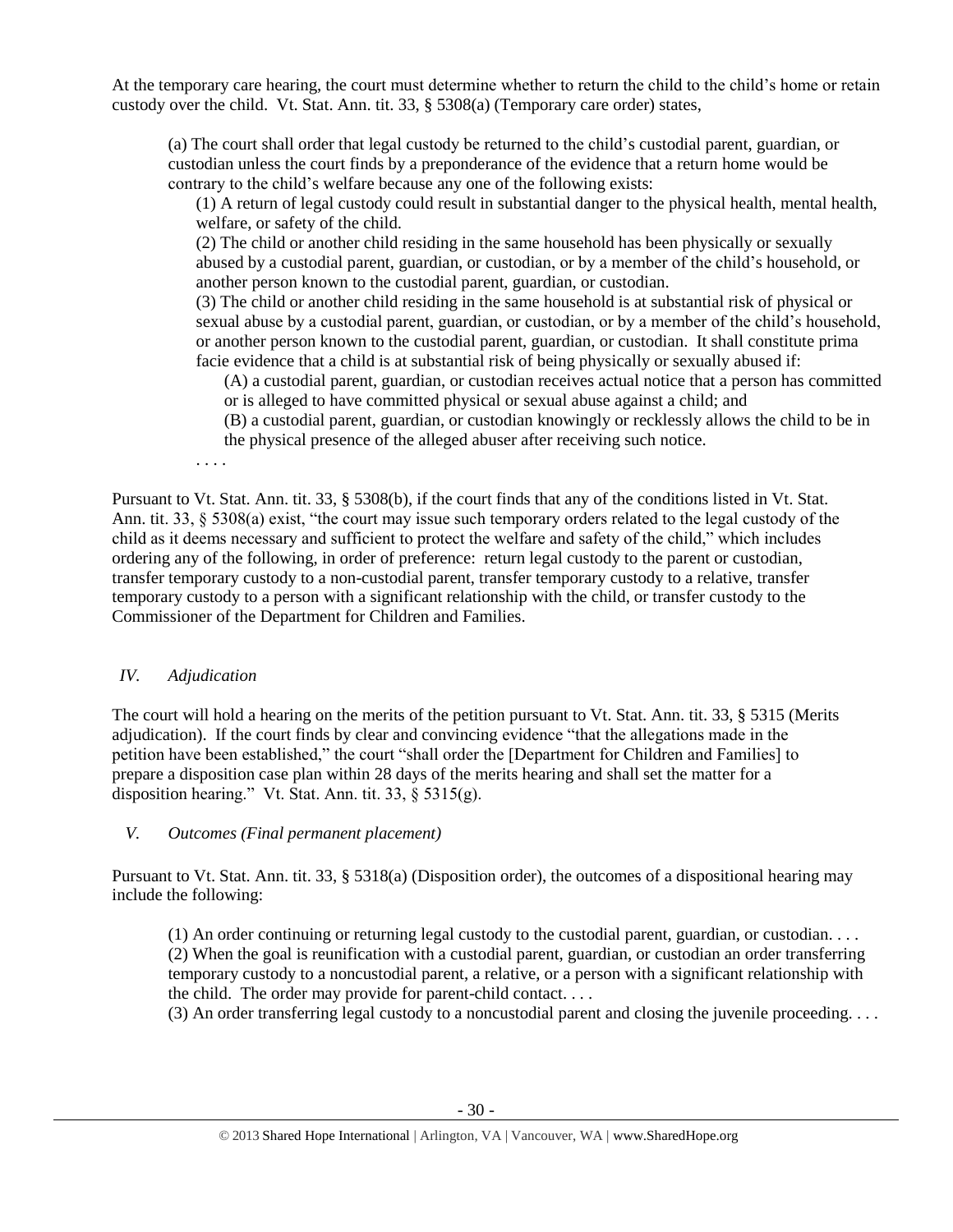(4) An order transferring legal custody to the [Commissioner of the Department for Children and Families].

(5) An order terminating all rights and responsibilities of a parent by transferring legal custody and all residual parental rights to the commissioner without limitation as to adoption.

(6) An order of permanent guardianship pursuant to 14 V.S.A. § 2664.

(7) An order transferring legal custody to a relative or another person with a significant relationship with the child. . . .

Vt. Stat. Ann. tit. 33, § 5318(c) further provides that if a 16–17.5 year old child "is transferred to the department pursuant to a petition filed under subsection 5309(d) [Filing of a petition] of this title services to the child and to his or her family shall be provided through a coordinated effort by the agency of human services, the department of education, and community-based interagency teams."

Vt. Stat. Ann. tit. 33, § 5322 (Placement of a child in a facility used for treatment of delinquent children) states, "A child found by the court to be a [CHINS] shall not be placed in or transferred to an institution used solely for the treatment or rehabilitation of delinquent children unless the child has been charged with or adjudicated as having committed a delinquent act."

# **Child Identified as Delinquent**

- *I. Initial Custody:* 
	- a. Authority for initial custody

For the purposes of delinquency proceedings, Vt. Stat. Ann. tit. 33, § 5251(3) (Taking into custody) authorizes a law enforcement officer to take a child into custody "when the officer has reasonable grounds to believe that the child has committed a delinquent  $\arctan^{73}$  and that the child's immediate welfare or the protection of the community, or both, require the child's removal from the child's current home."

Alternatively, pursuant to Vt. Stat. Ann. tit. 33, § 5221 (Citation and notice to appear at preliminary hearing),

If an officer has probable cause to believe that a child has committed or is committing a delinquent  $\arctan{74}$  and the circumstances do not warrant taking the child into custody pursuant to subchapter 3 of this chapter, the officer may issue a citation to appear before a judicial officer in lieu of arrest.

# *b.* Placement:

After taking the child into custody, the officer must "immediately notify the child's custodial parent, guardian, or custodian and release the child to the care of child's custodial parent, guardian, or custodian unless the officer determines that the child's immediate welfare or the protection of the community, or both, require the child's continued removal from the home." Vt. Stat. Ann. tit. 33, § 5252(a).

 $\overline{\phantom{a}}$ <sup>73</sup> Vt. Stat. Ann. tit. 13, § 5102(9) (Definitions and provisions of general application) defines a "delinquent act" as "an act designated a crime under the laws of this state, or of another state if the act occurred in another state, or under federal law."

<sup>74</sup> *See supra* note 80.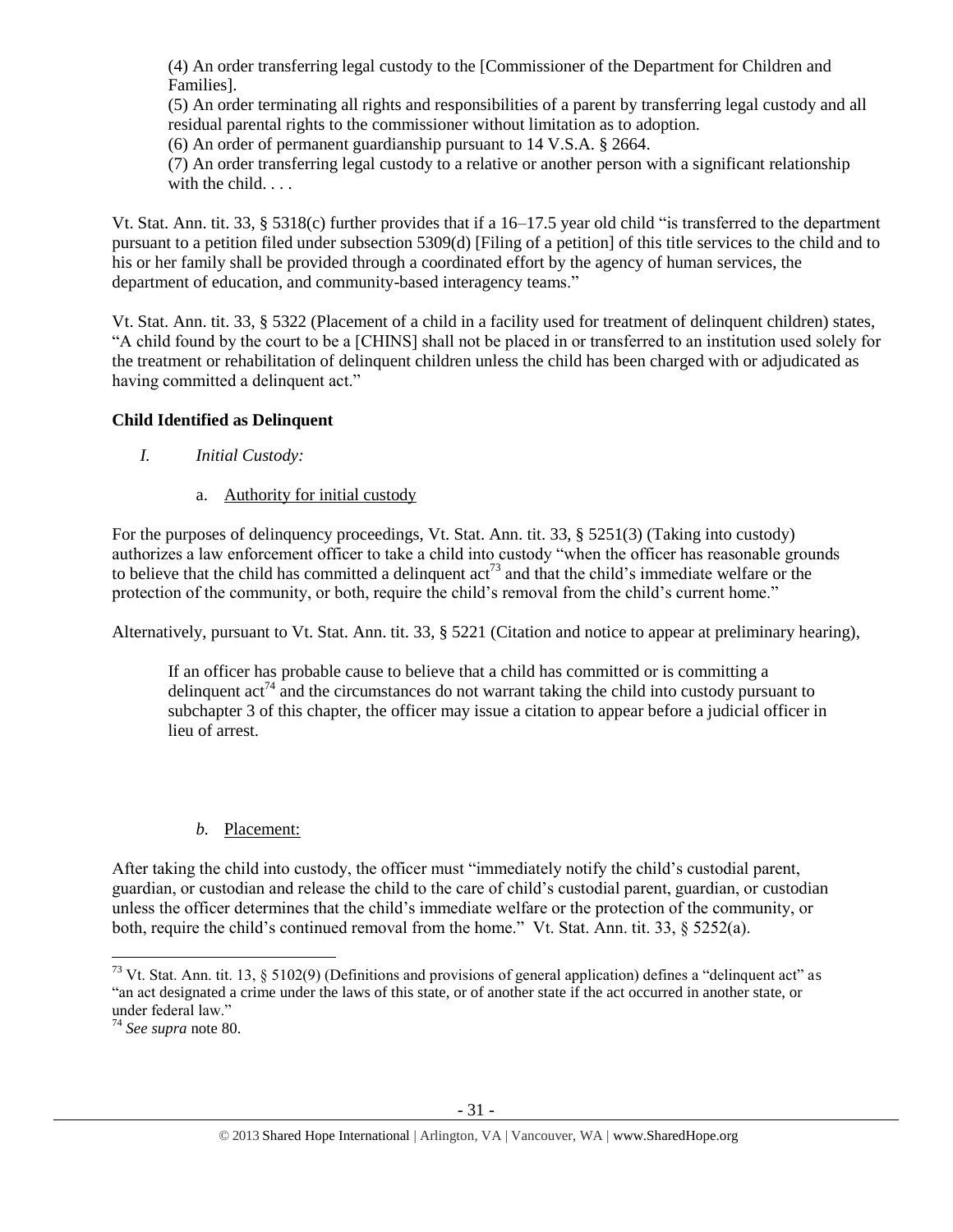Vt. Stat. Ann. tit. 33, § 5293 (Disposition of minors adjudicated as adult offenders; separation of persons under 18 years from adults) imposes additional limitations on where minors may be detained. Vt. Stat. Ann. tit. 33, § 5293(a)(1) prohibits the state of Vermont from placing minors who are detained while awaiting trial "in a facility for adult offenders unless a felony charge has been filed in the criminal division" and Vt. Stat. Ann. tit. 33  $\S 5293(a)(2)(A)$  further specifies that minors arrested for misdemeanors must "be released to his or her custodial parent, guardian, or custodian; or . . . be delivered to the criminal division of the superior court." Vt. Stat. Ann. tit. 33, § 5293(a)(2)(B)(i) explains that a minor in supervision of the criminal division may not be held in a facility for adult offenders.

### *II. Process following initial custody:*

Under Vt. Stat. Ann. tit. 33, § 5252(b) (Request for emergency care order), if the officer determines that the child must be removed from his or her home, the officer is required to take the child into custody while awaiting "the issuance of an emergency care order or direction from the state's attorney to release the child," "[p]repare an affidavit in support of a request for an emergency care order," and "provide the affidavit to the state's attorney." Vt. Stat. Ann. tit. 33, § 5252(b). The state's attorney will then request that the court issue an emergency care order. Vt. Stat. Ann. tit. 33, § 5252(c). If denied, the child must be released and returned to his or her custodial parent, guardian, or custodian. Vt. Stat. Ann. tit. 33, § 5252(d).

Vt. Stat. Ann. tit. 33, §  $5253(a)(1)$  (Emergency care order; conditional custody order) states that the court may grant an emergency care order if it determines that

- (A) there is probable cause that the child has committed a delinquent act; and
- (B) continued residence in the home is contrary to the child's welfare because:
	- (i) the child cannot be controlled at home and is at risk of harm to self or others; or

(ii) continued residence in the home will not safeguard the well-being of the child and the safety of the community because of the serious and dangerous nature of the act the juvenile is alleged to have committed.

If an officer has issued a citation without taking the child into custody, the state's attorney must file a petition alleging the child's delinquency within 10 days of the preliminary hearing specified in the citation. Vt. Stat. Ann. tit. 33,  $\S 5223(a)$ . "Prior to the preliminary hearing, the child shall be afforded an opportunity to undergo a risk and needs screening, which shall be conducted by the department or by a community provider that has contracted with the department to provide risk and need screenings for children alleged to have committed delinquent acts. If the child participates in such a screening, the department or the community provider shall report the risk level result of the screening to the state's attorney. If a charge is brought in the family division, the risk level result shall be provided to the child's attorney. Except on agreement of the parties, the results shall not be provided to the court until after a merits finding has been made." Vt. Stat. Ann. tit. 33, § 5225(b).

*III. Placement process pending adjudication:*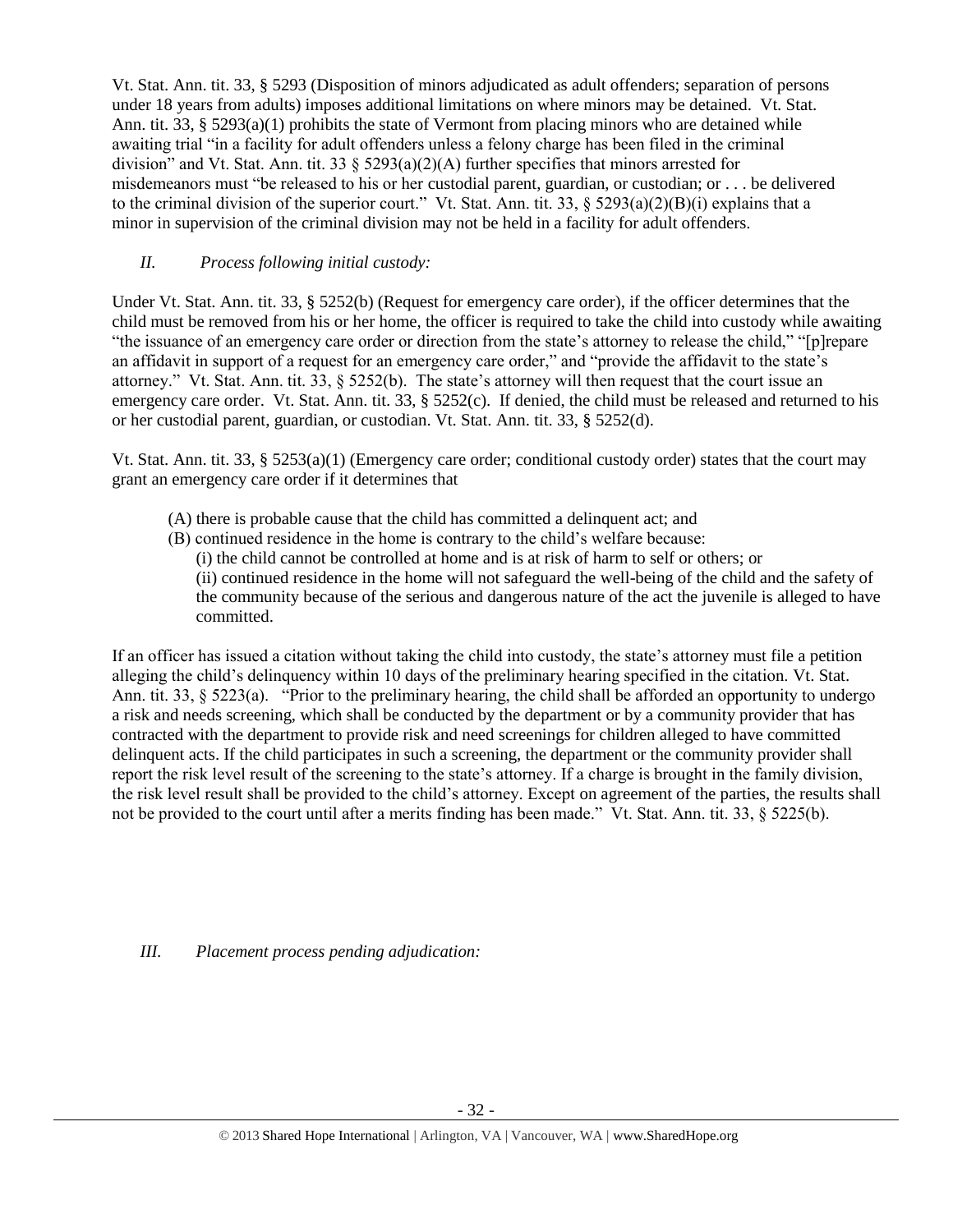A temporary care hearing must be held within 72 hours of the court's issuance of an emergency care order. Vt. Stat. Ann. tit. 33, § 5255(a). At the preliminary hearing the child may either deny or admit<sup>75</sup> the allegations and the court "may order the child to abide by conditions of release pending a merits or disposition hearing." Vt. Stat. Ann. tit. 33,  $\S$  5225(e), (f).

Pursuant to Vt. Stat. Ann. tit. 33, § 5256(a), (b) (Temporary care order) at the hearing, the court may proceed as follows:

(a) The court shall order that custody be returned to the child's custodial parent, guardian, or custodian unless the court finds by a preponderance of the evidence that return to the home would be contrary to the welfare of the child because of any of the following:

(1) The child cannot be controlled at home and is at risk of harm to self or others.

(2) Continued residence in the home will not protect the community because of the serious and dangerous nature of the act the child is alleged to have committed.

(3) The child's welfare is otherwise endangered.

(b) Upon a finding that any of the conditions set forth in subsection (a) of this section exists, the court may issue such temporary orders related to the custody of the child as it deems necessary and sufficient to protect the welfare and safety of the child, and the safety of the community, including:

(1) A conditional custody order returning custody of the child to the custodial parent, guardian, or custodian, subject to such conditions and limitation as the court may deem necessary and sufficient to protect the child and the community.

(2) An order transferring temporary custody of the child to a noncustodial parent or a relative.

(3) A temporary care order transferring temporary custody of the child to the commissioner.

- *IV. Adjudication or referral to alternate process:*
	- a. Adjudication:

At a merits hearing, conducted in accordance with Vt. Stat. Ann. tit. 33, § 5229 (Merits adjudication), the court will determine whether the allegations against the child have been "established beyond a reasonable doubt." If the court determines "beyond a reasonable doubt that the child has committed a delinquent act, the court shall order the department to prepare a disposition case plan within 28 days of the merits adjudication and shall set the matter for a disposition hearing" within 35 days of finding the child to be delinquent. Vt. Stat. Ann. tit. 33, § 5229(g).

To the extent that a domestic minor sex trafficking victim commits an offense other than one under Vt. Stat. Ann. tit. 13, ch. 59 (Lewdness and prostitution)<sup>76</sup> or ch. 63 (Obscenity), when a delinquency petition is filed for an act that "arises out of the sex trafficking or benefits the sex trafficker," Vt. Stat. Ann. tit. 13, § 2652(c)(2) (Human trafficking) allows a sex trafficking victim to "raise as an affirmative defense that he or she committed the offense as a result of force, fraud, or coercion by a sex trafficker."

 $\overline{\phantom{a}}$ <sup>75</sup> Under Vt. Stat. Ann. tit. 33, § 5225(e), "If the juvenile enters an admission, the disposition case plan required by section 5230 of this title may be waived and the court may proceed directly to disposition, provided that the juvenile, the custodial parent, the state's attorney, the guardian ad litem, and the department agree." *See supra* note 81. <sup>76</sup> Chapter 59 includes Vt. Stat. Ann. tit. 13,  $\S$  2632(a) (Prohibited acts).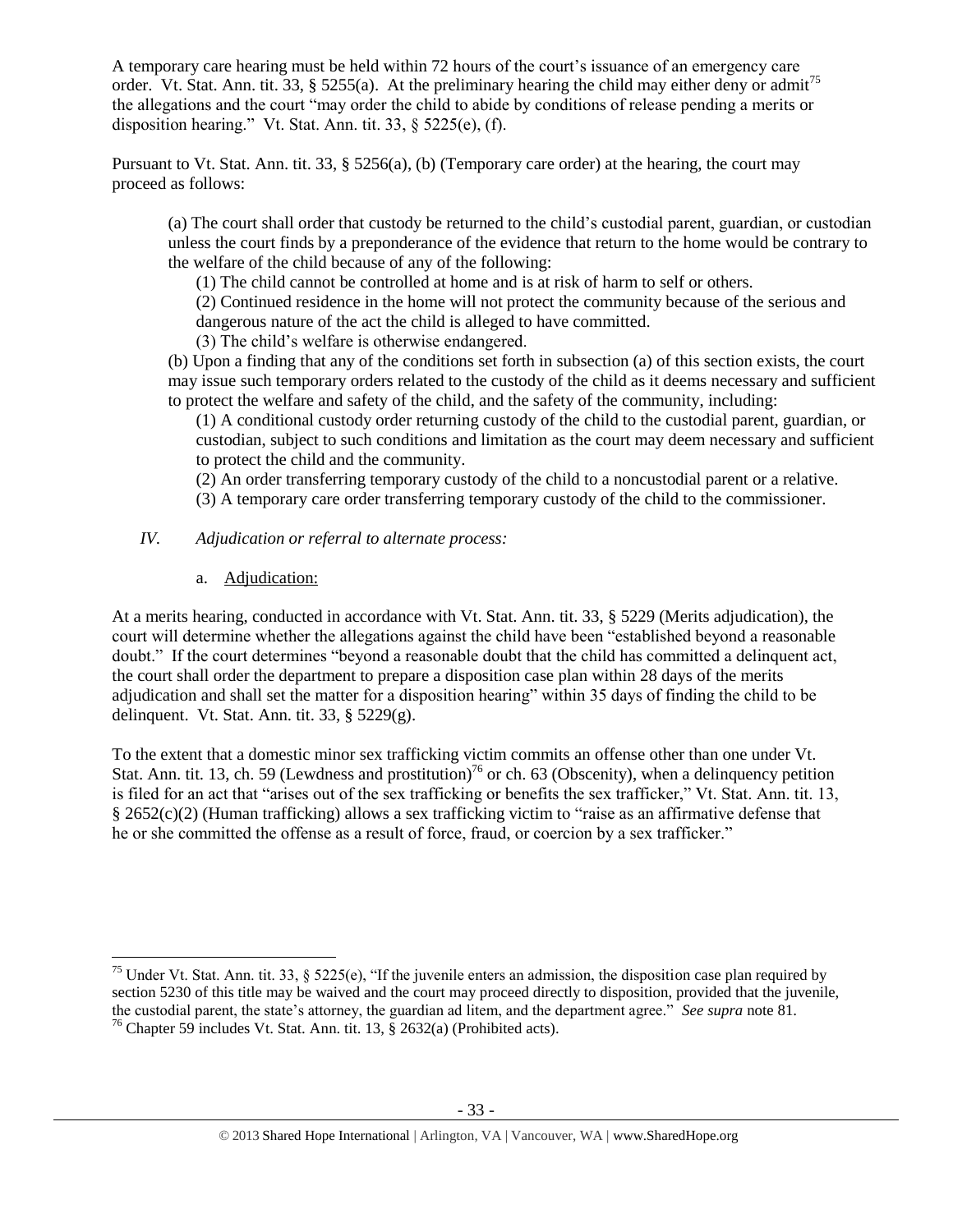### b. Diversion:

As an alternative, a juvenile diversion program may be available through Vt. Stat. Ann. tit. 3, § 163(a), (b) (Juvenile court diversion project) and is encouraged to be available at the local level. Vt. Stat. Ann. tit. 3, §  $163(a)$ , (b) states,

(a) The attorney general shall develop and administer a juvenile court diversion project for the purpose of assisting juveniles charged with delinquent acts. . . .

(b) The diversion project administered by the attorney general shall encourage the development of diversion projects in local communities through grants of financial assistance to municipalities, private groups or other local organizations. . . .

### *V. Outcomes (Final permanent placement)*

At the disposition hearing, Vt. Stat. Ann. tit. 33, § 5232(b) (Disposition order) authorizes the court to order any of the following dispositions for an adjudicated delinquent child:

(1) Place the child on probation subject to the supervision of the [Commissioner of the Department for Children and Families], upon such conditions as the court may prescribe. . . .

(2) Order custody of the child be given to the custodial parent, guardian, or custodian. . . .

(3) Transfer custody of the child to a noncustodial parent, relative, or person with a significant connection to the child.

(4) Transfer custody of the child to the commissioner.

(5) Terminate parental rights and transfer custody and guardianship to the department without limitation as to adoption.

(6) Issue an order of permanent guardianship pursuant to 14 V.S.A. § 2664 [Creation of permanent guardianship].

(7) Refer a child directly to a youth-appropriate community-based provider that has been approved by the department, which may include a community justice center or a balanced and restorative justice program. Referral to a community-based provider pursuant to this subdivision shall not require the court to place the child on probation. If the community-based provider does not accept the case or if the child fails to complete the program in a manner deemed satisfactory and timely by the provider, the child shall return to the court for disposition.

Vt. Stat. Ann. tit. 33, § 5292(a), (b) (Detention in adult facilities of minors charged or adjudicated as delinquents) states that minors adjudicated delinquent are not ordinarily to be detained with adults.<sup>77</sup>

Vt. Stat. Ann. tit. 33, § 5293(c)–(f), however, distinguishes the treatment of minors adjudicated delinquent based on the delinquent act and the age of the child. Vt. Stat. Ann. tit. 33, § 5293(c)–(f) states,

 $\overline{\phantom{a}}$ <sup>77</sup> Vt. Stat. Ann. tit. 33, § 5292(a), (b) states,

<sup>(</sup>a) A minor charged with a delinquent act shall not be detained under this chapter in a jail or other facility intended or used for the detention of adults unless the child is alleged to have committed a crime punishable by life imprisonment and it appears to the satisfaction of the court that public safety and protection reasonably require such detention.

<sup>(</sup>b) A minor who has been adjudicated as a delinquent child shall not by virtue of such adjudication be committed or transferred to an institution or other facility used primarily for the execution of sentences of persons convicted of a crime.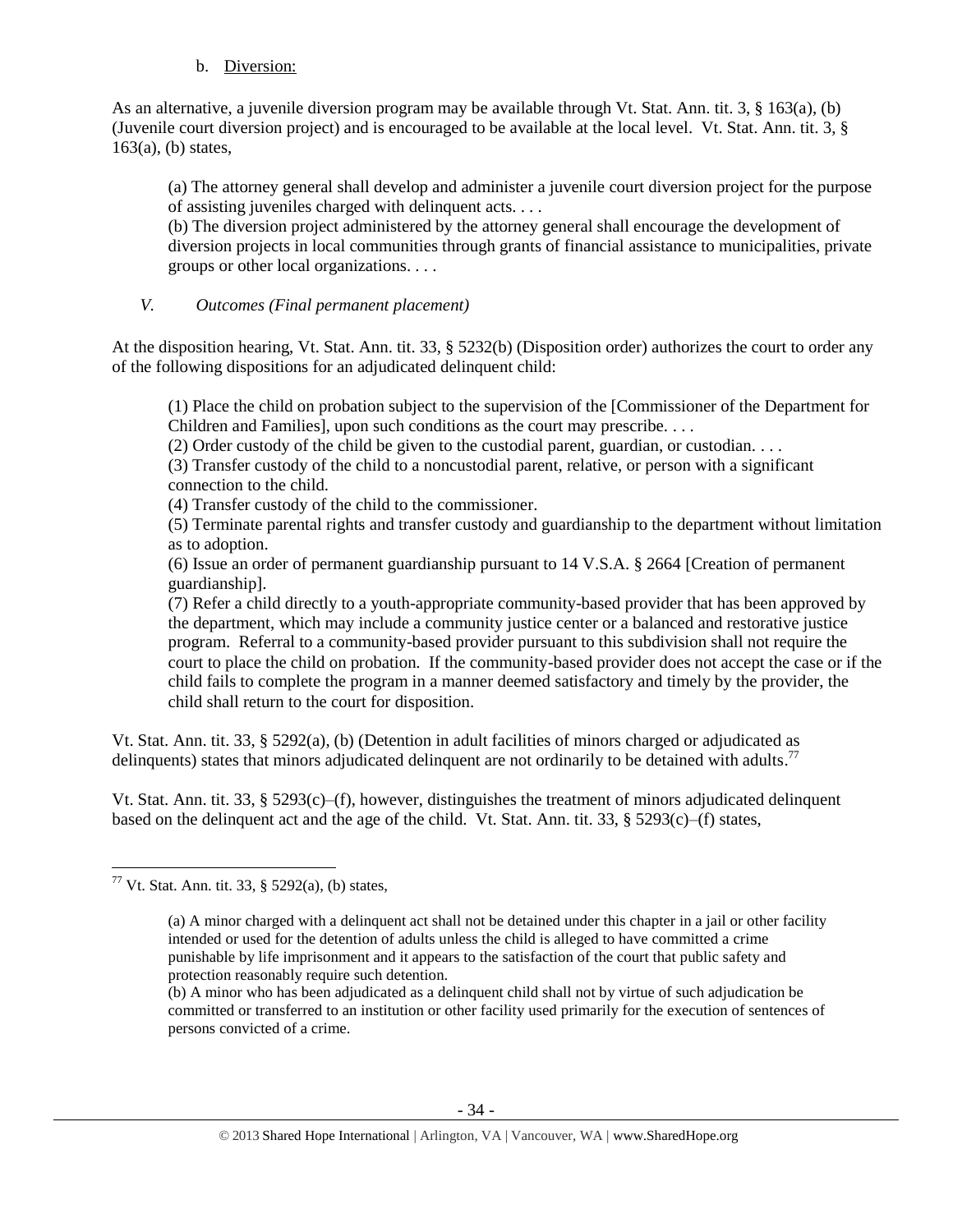(c) Placement of minors under 16.—The commissioner of corrections shall not place a minor under the age of 16 who has been sentenced to a term of imprisonment in a correctional facility used to house adult offenders.

(d) Placement of minors over 16 convicted of felony.—The commissioner of corrections may place in a facility for adult offenders a minor who has attained the age of 16 but is under the age of 18 who has been convicted of a felony and who has been sentenced to a term of imprisonment.

(e) Placement of a minor over 16 convicted of a misdemeanor.—The commissioner of corrections shall not place in a facility for adult offenders a minor who has attained the age of 16 but is under the age of 18 who has been convicted of a misdemeanor.

(f) Transfer of minor at 18th birthday.—At the 18th birthday of a minor convicted of a misdemeanor, the commissioner may transfer the minor to a facility for adult offenders.

Lastly, 2011 Vt. Acts & Resolves 55, § 3 (Services for victims of human trafficking)<sup>78</sup> authorizes the Vermont center for crime victim services to establish a task force responsible for developing a statewide protocol to provide services for victims of human trafficking.

Pursuant to 2011 Vt. Acts & Resolves 55, § 3(b), the Vermont center for crime victims services may enter into contracts with individuals and government organizations in order to develop a statewide protocol and to coordinate services to victims of human trafficking . . . . [which] may include

- (1) Case management;
- (2) Emergency temporary housing;
- (3) Health care;
- (4) Mental health counseling;
- (5) Drug addiction screening and treatment;
- (6) Language interpretation and translation services;
- (7) English language instruction;
- (8) Job training and placement assistance;
- (9) Post-employment services for job retention; and

(10) Services to assist the victim of human trafficking and any of his or her family members to establish a permanent residence in Vermont or the United States.

*5.5 Commercial sexual exploitation is identified as a type of abuse and neglect within child protection statutes.*

Vermont expressly identifies commercial sexual exploitation as a type of child abuse. For the purposes of Vermont's child abuse reporting statutes, Vt. Stat. Ann. tit. 33, § 4912(2), (8) (Definitions) contains the following definitions related to the abuse of a child:

(2) An "abused or neglected child" means a child whose physical health, psychological growth and development or welfare is harmed or is at substantial risk of harm by the acts or omissions of his or her parent or other person responsible for the child's welfare. An "abused or neglected child" also means a child who is sexually abused or at substantial risk of sexual abuse by any person.

. . . .

l

(8) "Sexual abuse" consists of any act or acts by any person involving sexual molestation or exploitation of a child including but not limited to incest, prostitution, rape, sodomy, or any lewd and lascivious conduct involving a child. Sexual abuse also includes the aiding, abetting, counseling, hiring, or procuring of a child to perform or participate in any photograph, motion picture, exhibition,

<sup>78</sup> 2011 Vt. Acts & Resolves 55 became effective on July 1, 2011, but Section 3 is not codified. *See* http://www.leg.state.vt.us/DOCS/2012/ACTS/ACT055.PDF (last checked October 29, 2013).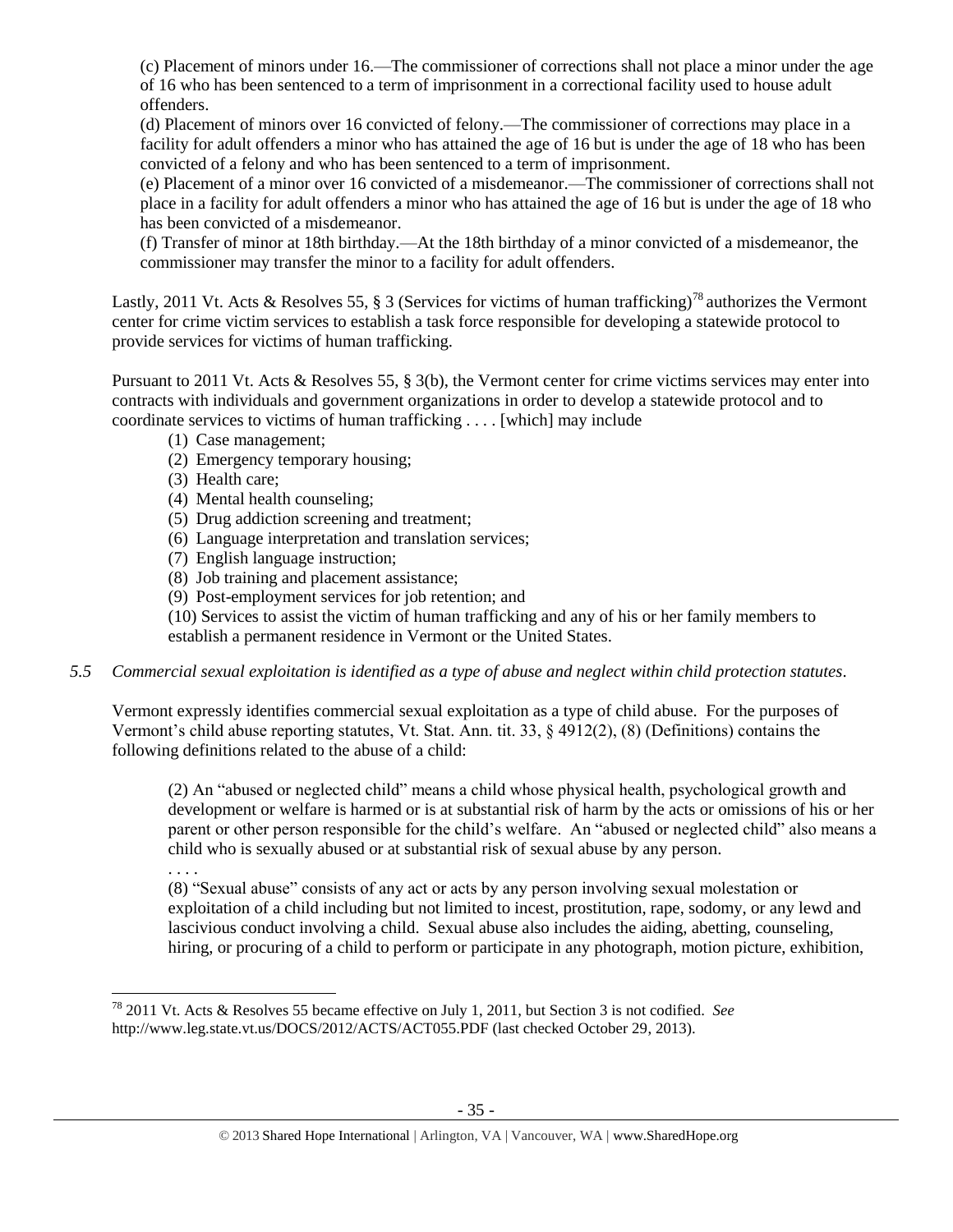show, representation, or other presentation which, in whole or in part, depicts a sexual conduct, sexual excitement or sadomasochistic abuse involving a child.

- 5.5.1 Recommendation: Amend Vt. Stat. Ann. tit. 33, § 4912(8) (Definitions) to enumerate sex trafficking as an act constituting "sexual abuse."
- *5.6 The definition of "caregiver" (or similar term) in the child welfare statutes is broad enough to include a trafficker who has custody or control of a child in order to bring a trafficked child into protection of child protective services.*

For purposes of Vermont's laws regarding juvenile proceedings, which includes laws related to children in need of care or supervision, Vt. Stat. Ann. tit. 33, § 5102(1) (Definitions and provisions of general application) defines "care provider" as "a person other than a parent, guardian, or custodian who is providing the child with routine daily care but to whom custody rights have not been transferred by a court."

Additionally, for the purposes of Vermont's laws regarding child abuse reporting, Vt. Stat. Ann. tit. 33, § 4912(5) (Definitions) defines "a person responsible for a child's welfare" as including

the child's parent; guardian; foster parent; any other adult residing in the child's home who serves in a parental role; an employee of a public or private residential home, institution or agency; or other person responsible for the child's welfare while in a residential, educational, or child care setting, including any staff person.

*5.7 Crime victims' compensation is specifically available to a child victim of sex trafficking or commercial sexual exploitation of children (CSEC) without regard to ineligibility factors.*

Commercially sexually exploited children may be eligible to receive crime victims' compensation although they are not specifically mentioned in Vermont's crime victim compensation statutes.

Vt. Stat. Ann. tit. 13, § 5353(a) (Application for compensation) establishes certain eligibility requirements for a victim to receive compensation. Vt. Stat. Ann. tit. 13, § 5353(a) states,

- (a) A victim or a dependent of a victim<sup>79</sup> shall, upon application, be eligible for compensation if: (1) a law enforcement official has filed a report concluding that a crime was committed which resulted in the injury or death of the victim; and
	- (2) the crime was committed in this state; or

(3) the victim is a Vermont resident, the state in which the crime occurred does not have an eligible crime victim's compensation program and the applicant would have been eligible for compensation under this chapter if the crime had been committed in this state; or

(4) the victim is a Vermont resident who is injured or killed by an act of terrorism outside the United States, to the extent that compensation is not otherwise available under federal law.

If "a preponderance of the evidence shows that as a direct result of the crime an injury occurred which resulted in a pecuniary loss<sup>80</sup> to the victim," the victims compensation board shall award compensation to an applicant. Vt. Stat. Ann. tit. 13, § 5355(a).

<sup>79</sup> *See supra* Section 5.1 for the definition of victim under Vt. Stat. Ann. tit. 13, § 5351(7) (Definitions).

<sup>80</sup> Vt. Stat. Ann. tit. 13, § 5351(5) states,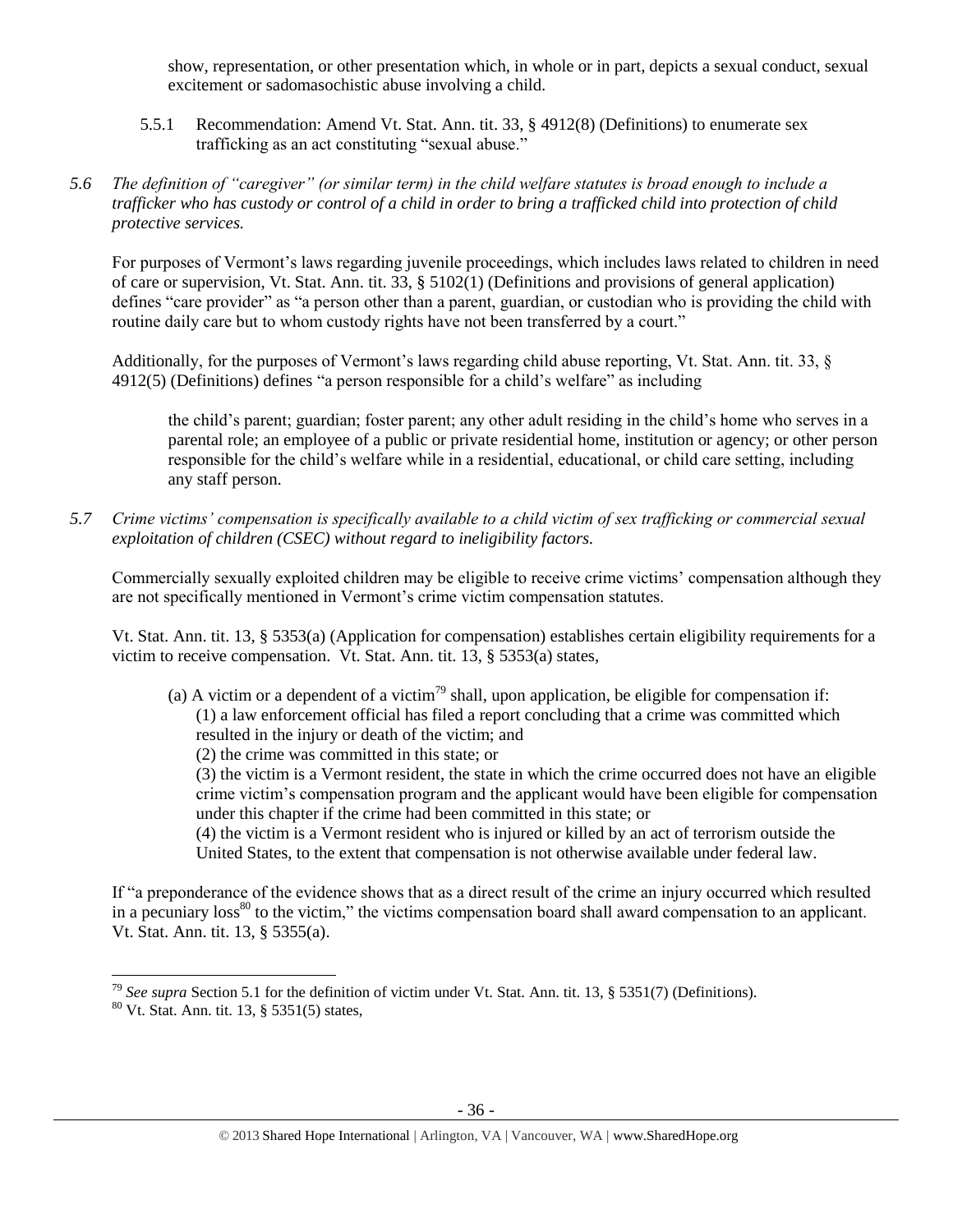Even if a commercially sexually exploited child meets the basic eligibility requirements, certain additional requirements may make a commercially sexually exploited child ineligible to receive compensation. Vt. Stat. Ann. tit. 13, § 5355(b) (Approval or rejection of application) states,

(b) An application for assistance shall be denied if any of the following apply: (1) The application was not made within the period of time permitted for commencing prosecution of the crime. The board may extend the time for filing for good cause shown. (2) The victim violated a criminal law of this state which caused or contributed to the victim's injuries or death.

Vt. Stat. Ann. tit. 13, § 5355(b) may, however, have limited applicability to victims of human trafficking, given that Vt. Stat. Ann. tit. 13, § 2652(c)(1)(A) (Human trafficking) protects victims of human trafficking from being "found in violation of" crimes outlined in Vt. Stat. Ann. tit. 13, Ch. 59 (Lewdness and prostitution) or Ch. 63 (Obscenity).

5.7.1 Recommendation: Amend Vt. Stat. Ann. tit. 13, § 5355(b) (Approval or rejection of application) to specify an exception for minor victims of sex trafficking and commercial sexual exploitation of children to ensure that listed ineligibility criteria do not prevent access to crime victim compensation.

# *5.8 Victim-friendly procedures and protections are provided in the trial process for minors under 18.*

l

Vermont affords some specific criminal justice protections to domestic minor sex trafficking victims. Vt. Stat. Ann. tit. 13, § 3255(a) (Evidence) provides evidentiary protection to victims as follows:

(a) In a prosecution for a crime defined in this chapter and in sections 2601 [Lewd and lascivious conduct] and 2602 [Lewd or lascivious conduct with child] of this title, for human trafficking or aggravated human trafficking under chapter 60 of this title . . .

(1) Neither opinion evidence of, nor evidence of the reputation of the complaining witness' sexual conduct shall be admitted.

(2) Evidence shall be required as it is for all other criminal offenses and additional corroborative evidence heretofore set forth by case law regarding sexual assault shall no longer be required. (3) Evidence of prior sexual conduct of the complaining witness shall not be admitted; provided, however, where it bears on the credibility of the complaining witness or it is material to a fact at issue and its probative value outweighs its private character, the court may admit:

(A) Evidence of the complaining witness' past sexual conduct with the defendant;

(B) Evidence of specific instances of the complaining witness' sexual conduct showing the source of origin of semen, pregnancy or disease;

(C) Evidence of specific instances of the complaining witness' past false allegations of violations of this chapter.

<sup>&</sup>quot;Pecuniary loss" means, in the case of a victim, the amount of medical or medically-related expenses, loss of wages, and any other expenses which the board feels became necessary as a direct result of the crime. Medical or medically-related expenses may include, but are not limited to, the costs of individual or family psychological, psychiatric or mental health counseling and the costs of replacing or repairing eyeglasses, hearing aids, dentures or any prosthetic devices which were taken, lost or destroyed during the commission of the crime. In the case of a dependent, "pecuniary loss" means the cost of psychological, psychiatric or mental health counseling, funeral expenses for the victim and upon demonstration of financial hardship, temporary living expenses.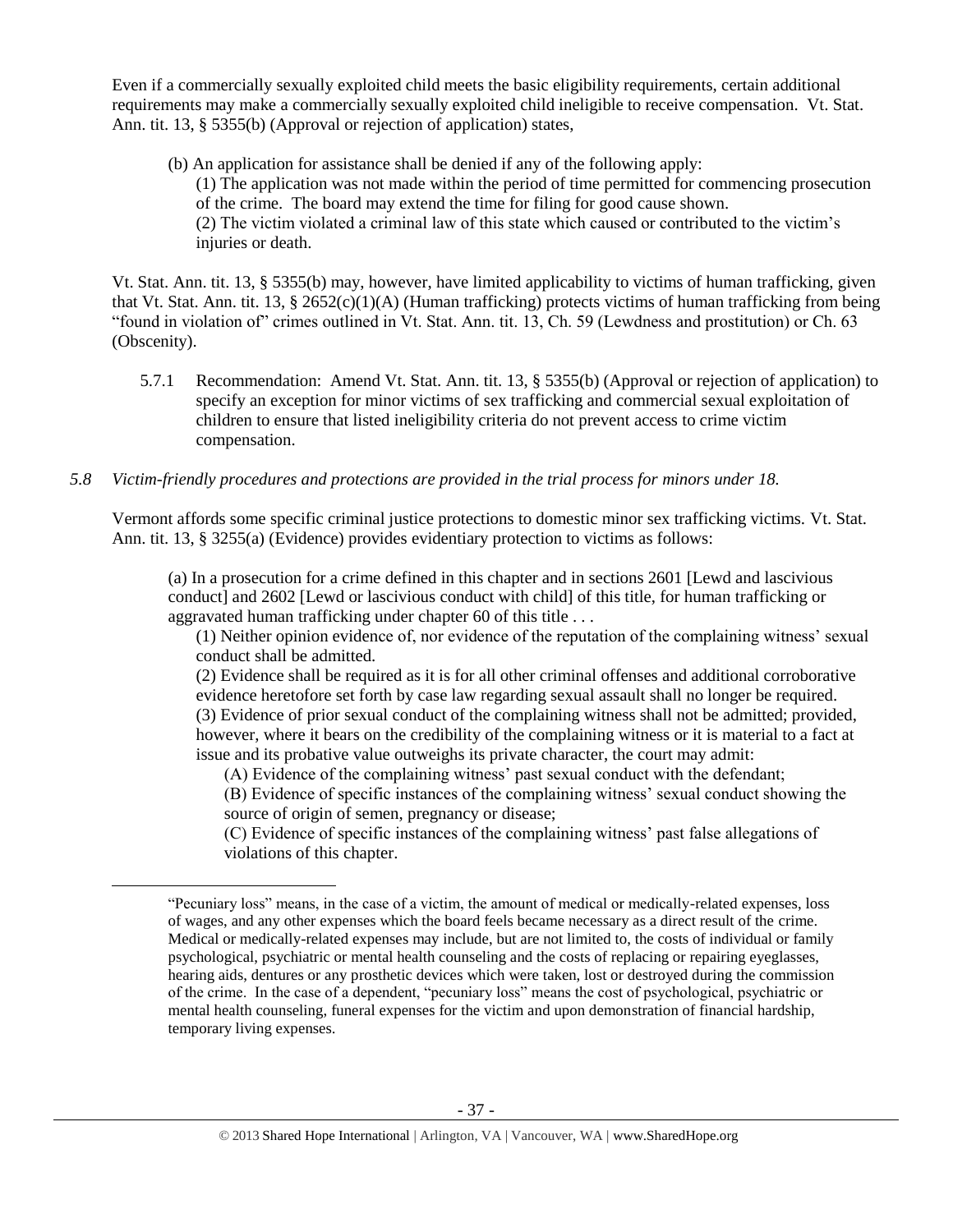Under Vermont law, victims<sup>81</sup> of certain crimes, including victims of human trafficking or aggravated human trafficking, are entitled to certain procedural protections. Vt. Stat. Ann. tit. 13, § 5301(7)(DD), (EE). Victims have the right to be notified of motions filed in the case that might substantially change the proceeding and the right to be notified of and present at their defendant's arraignment and further court proceedings. Vt. Stat. Ann. tit. 13, §§ 5308, 5309, 5312(a). Additionally, Vt. Stat. Ann. tit. 13, § 5313 (Limitations on employer) prohibits an employer from discharging or disciplining "a victim of a listed crime or a victim's family member or representative for honoring a subpoena to testify."

Vt. Stat. Ann. tit. 13, § 5314 (Information from law enforcement agency) requires law enforcement to give victims of certain crimes, including victims of human trafficking or aggravated human trafficking, information about their rights including the right to refuse to answer questions unless they are at a deposition or in court, the availability of assistance or protection, the identity of the accused, the case number and contact information for the law enforcement officer assigned to the case, the name and contact information of the prosecutor, and whether the accused has been taken into custody.

Additionally, Vt. Stat. Ann. tit. 13, § 5316 (Complete identification by prosecution and defense) states, "Any individual associated with the prosecution or defense of a listed crime, including attorneys, investigators or experts, who comes in contact with the victim or the victim's family shall properly identify himself or herself and by whom he or she is employed." Lastly, Vt. Stat. Ann. tit. 13, § 5321(d), (e) (Appearance by victim) states,

(d) At or before the sentencing hearing, the prosecutor's office shall instruct the victim of a listed crime, in all cases where the court imposes a sentence which includes a period of incarceration, that a sentence of incarceration is to the custody of the commissioner of corrections and that the commissioner of corrections has the authority to affect the actual time the defendant shall serve in incarceration through good time credit, furlough, work-release and other early release programs. in [sic] addition, the prosecutor's office shall explain the significance of a minimum and maximum sentence to the victim and shall also explain the function of parole and how it may affect the actual amount of time the defendant may be incarcerated.

(e) The prosecutor's office shall use all reasonable efforts to keep the victim informed and consult with the victim throughout the plea agreement negotiation process in any case involving a victim of a listed crime.

Pursuant to Vt. Stat. Ann. tit. 13, § 5306 (Victim advocates), victim advocates are authorized to carry "out the provisions of the victims assistance program." Additionally, Vt. Stat. Ann. tit. 13, § 5310 (Nondisclosure of information about victim) helps keeps victims' information confidential by prohibiting a witness from disclosing a victim's address or place of employment unless the "nondisclosure of the information will prejudice the defendant." Moreover, Vt. Stat. Ann. tit. 13, § 5322 (Confidentiality) states,

When responding to a request for public records, or on any state website or state payment report, the state of Vermont shall not disclose to the public the name or any other identifying information, including the town of residence or the type or purpose of the payment, of an applicant to the victim's compensation program, a victim named in a restitution judgment order, or a recipient of the domestic and sexual violence survivors' transitional employment program.

 $\overline{a}$ <sup>81</sup> *See supra* note [38](#page-10-0) for the definition of "victim" under Vt. Stat. Ann. tit. 13,  $\S$  5301(4).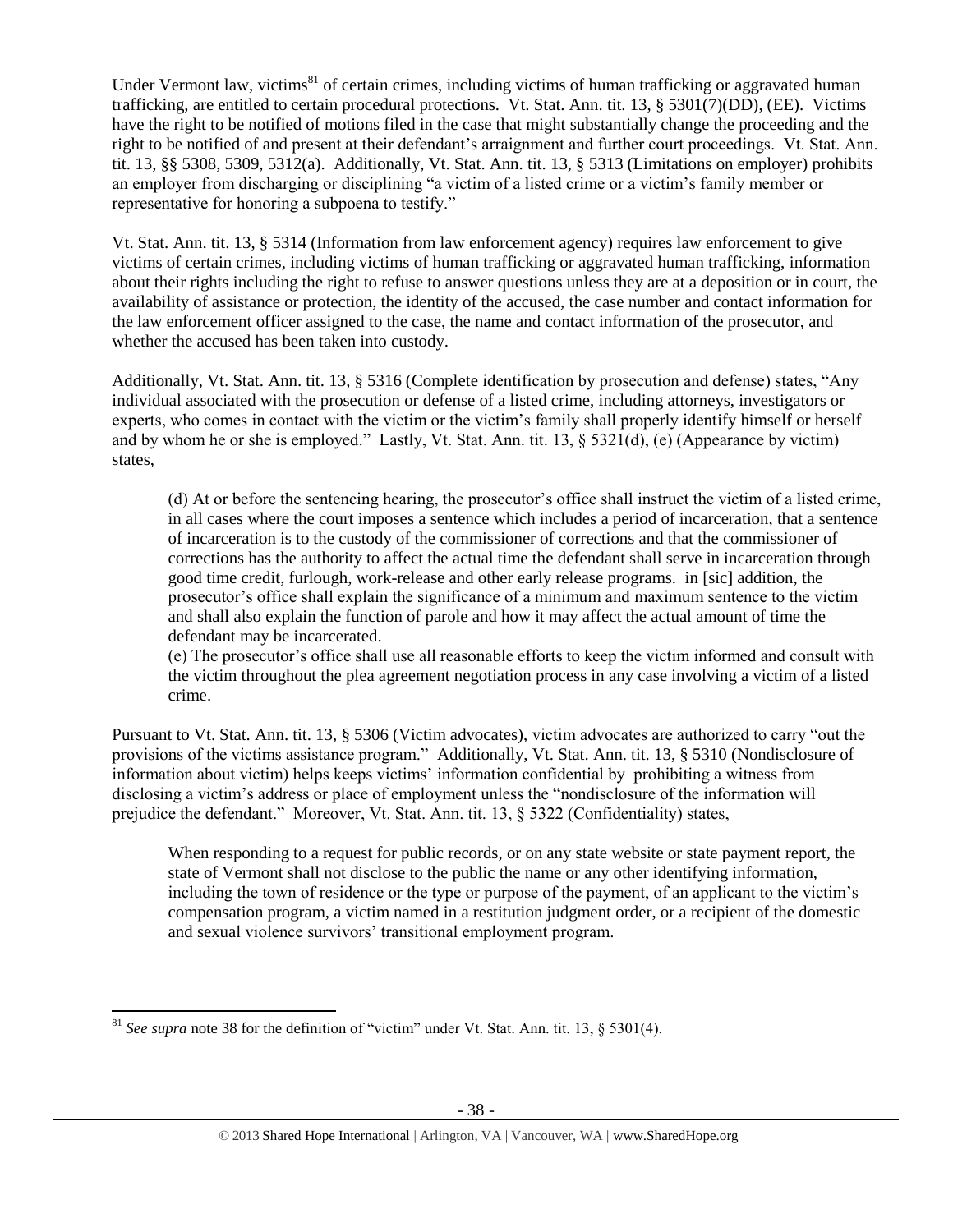Additionally, Vt. Stat. Ann. tit. 13, § 5321(a)–(c) (Appearance by victim) protects the victims' right to be informed and to participate in certain aspects of the trial, stating the following:

(a) The victim of a crime has the following rights in any sentencing proceedings concerning the person convicted of that crime:

(1) to be given advance notice by the prosecutor's office of the date of the proceedings; and (2) to appear, personally, to express reasonably his or her views concerning the crime, the person

convicted, and the need for restitution.

(b) Sentencing shall not be delayed or voided by reason of the failure to give the victim the required notice or the failure of the victim to appear.

(c) In accordance with court rules, at the sentencing hearing, the court shall ask if the victim is present and, if so, whether the victim would like to be heard regarding sentencing. [In] imposing sentence, the court shall consider any views offered at the hearing by the victim. [If] the victim is not present, the court shall ask whether the victim has expressed, either orally or in writing, views regarding sentencing and shall take those views into consideration in imposing sentence.

Additional protections may apply to the extent that a domestic minor sex trafficking victim is also the victim of certain sex related crimes. Vt. R. Evid. 807 (Testimony where victim is a minor, a mentally ill person or a mentally retarded person) authorizes the court to allow children 12 years of age or under who are victims of Vt. Stat. Ann. tit. 13, § 3252 (Sexual assault), § 3253 (Aggravated sexual assault), or § 2602 (Lewd or lascivious conduct with child), among others, to provide testimony via a two-way closed circuit television under certain circumstances. Pursuant to Vt. R. Evid. 807(c), "The court shall make an order for two-way closed-circuit television or recorded testimony under this rule only upon a finding that requiring the child or mentally ill or mentally retarded person to testify in court will present a substantial risk of trauma to the child or mentally ill or mentally retarded person which would substantially impair the ability of the child or mentally ill or mentally retarded person to testify." If testimonial protection for the child is authorized, Vt. R. Evid. 807(e) permits the court to allow a person "whose presence the court finds would contribute to the welfare and well-being of the child . . . [to] be present in the room with the child."

Human trafficking victims may also participate in the address confidentiality program under Vt. Stat. Ann. tit. 15, § 1152(a)<sup>82</sup> (Address confidentiality program; application; certification), which states,

[A] parent or legal guardian acting on behalf of a minor . . . may apply to the secretary of state to have an address designated by the secretary serve as the person's address or the address of the minor or incapacitated person. The secretary of state shall approve an application if it is filed in the manner and on the form prescribed by the secretary of state, and if it contains:

(1) a statement made under oath by the applicant that:

 $\overline{\phantom{a}}$ 

(A) the applicant, or the minor  $\ldots$  on whose behalf the application is made, is a victim of  $\ldots$ human trafficking,<sup>83</sup>

(B) the applicant fears for his or her safety or his or her children's safety, or the safety of the minor . . . on whose behalf the application is made;

(C) the parent or legal guardian applying on behalf of a minor . . . has legal authority to act on the person's behalf;

 $82$  Here and elsewhere in this report that Vt. Stat. Ann. tit. 15, § 1152 is quoted or cited, it has been updated to reflect the amendments added by the passage of Senate Bill 47. S. 47, 2013 Gen. Assemb., Leg. Sess. (Vt. 2013) (effective July 1, 2013).

<sup>&</sup>lt;sup>83</sup> Pursuant to Vt. Stat. Ann. tit. 15, § 1151 (Definitions), "'[h]uman trafficking' means conduct prohibited by 13 V.S.A. § 2652 or § 2653, and includes a threat of such, regardless of whether the conduct or threat of conduct have been reported to law enforcement officers." *See supra* note [66.](#page-23-0)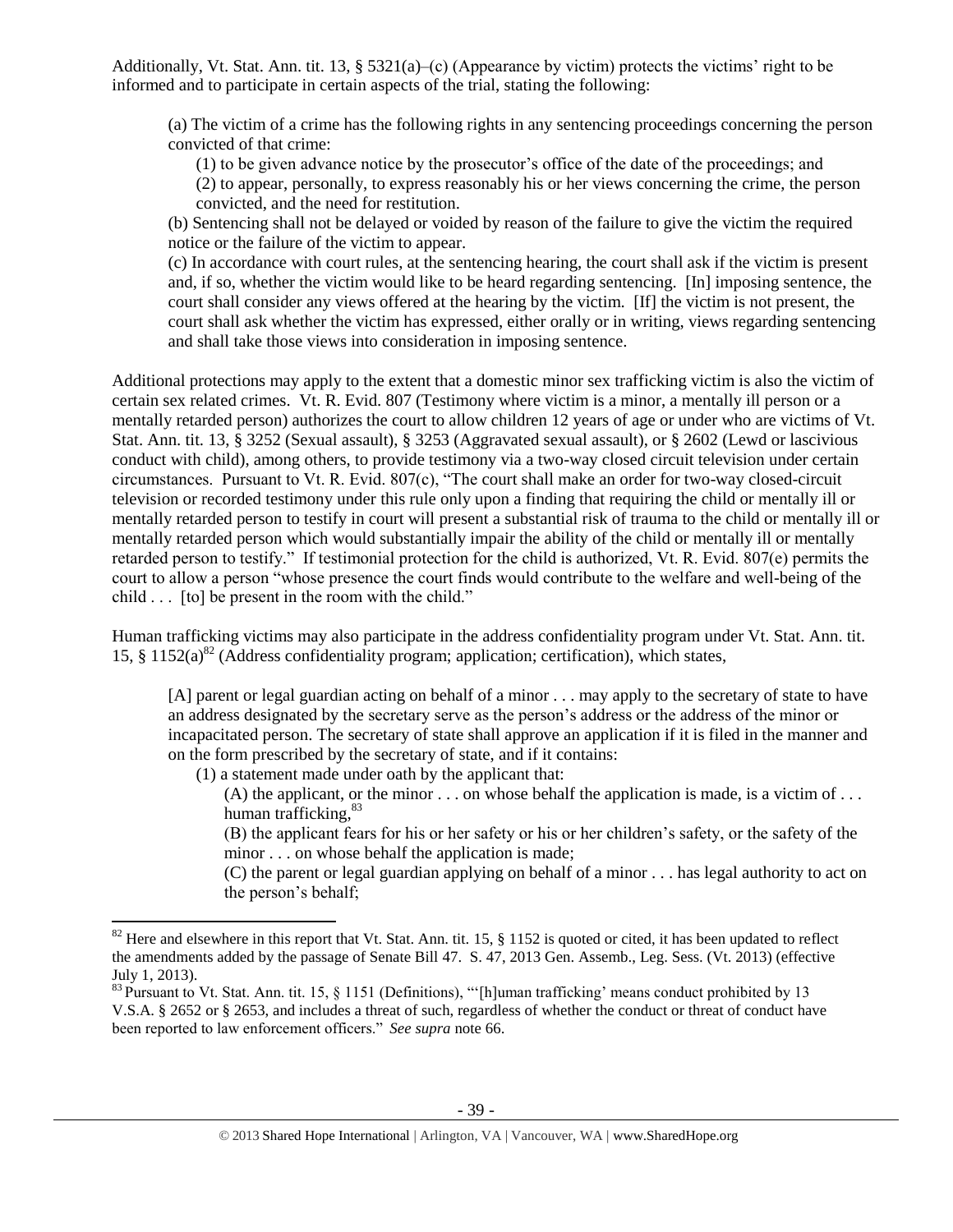(4) the new address or addresses that the applicant requests not be disclosed for the reason that disclosure will increase the risk of domestic violence, sexual assault or, stalking, or human trafficking;

. . . .

. . . .

. . . .

In addition, a human trafficking victim "may file a petition for a protective order in the county in which he or she resides or in Washington County to protect the confidentiality of his or her address." Vt. Stat. Ann. tit. 15, § 1152(f).

Pursuant to Vt. Stat. Ann. tit. 15, § 1152(c), "Applicants shall be certified for four years following the date of filing, unless the certification is withdrawn or cancelled before that date. . ." Under Vt. Stat. Ann. tit. 15, § 1157 (Assistance for program applicants), "The secretary of state shall make available a list of state and local agencies and nonprofit agencies that provide counseling and shelter services to victims of domestic violence, sexual assault and, stalking, and human trafficking to assist persons applying to be program participants. . ." Vt. Stat. Ann. tit. 15, § 1160 (Adoption of rules) further provides, "The secretary of state shall adopt rules necessary to perform his or her duties under this subchapter relating to: program application and certification; certification cancellation; agency use of designated addresses and exceptions; voting by program participants; and recording of vital statistics for program participants. All such rules . . . shall be designed with an understanding of the needs and circumstances of victims of domestic violence, sexual assault and, stalking, and human trafficking."

Lastly, Vt. Stat. Ann. tit. 12, § 1646(a)(3) (Evidence of sexual conduct) prohibits evidence of sexual behavior in civil cases as follows:

(3) Evidence of prior sexual conduct of the complaining witness shall not be admitted; provided, however, where it bears on the credibility of the complaining witness or it is material to a fact at issue and its probative value outweighs its private character, the court may admit:

(A) evidence of the complaining witness' past sexual conduct with the defendant;

(B) evidence of specific instances of the complaining witness' sexual conduct showing the source of origin of semen, pregnancy or disease;

(C) evidence of specific instances of the complaining witness' past false allegations of wrongful sexual activity.

### *5.9 Expungement or sealing of juvenile delinquency records resulting from arrests or adjudications for prostitution-related offenses committed as a result of, or in the course of, the commercial sexual exploitation of a minor is available within a reasonable time after turning 18.*

Vt. Stat. Ann. tit. 33, § 5119(c) (Sealing of records)<sup>84</sup> governs sealing a child's record who has been adjudicated a child in need of care or supervision. Vt. Stat. Ann. tit. 33, § 5119(c) states,

(c) On application of a person who, while a child, was found to be in need of care or supervision or, on the court's own motion, after notice to all parties of record and hearing, the court may order the sealing of all files and records related to the proceeding if it finds:

(1) the person has reached the age of majority; and

 $84$  A committee established by the House Bill 751 Report will study changes to the juvenile justice system, which may include the automatic expungement of criminal convictions for nonviolent offenses committed by children under 18. The committee will report its finding and make recommendations to the state legislature. H.B. 751, 2012 Gen. Assemb., Leg. Sess. (Vt. 2012).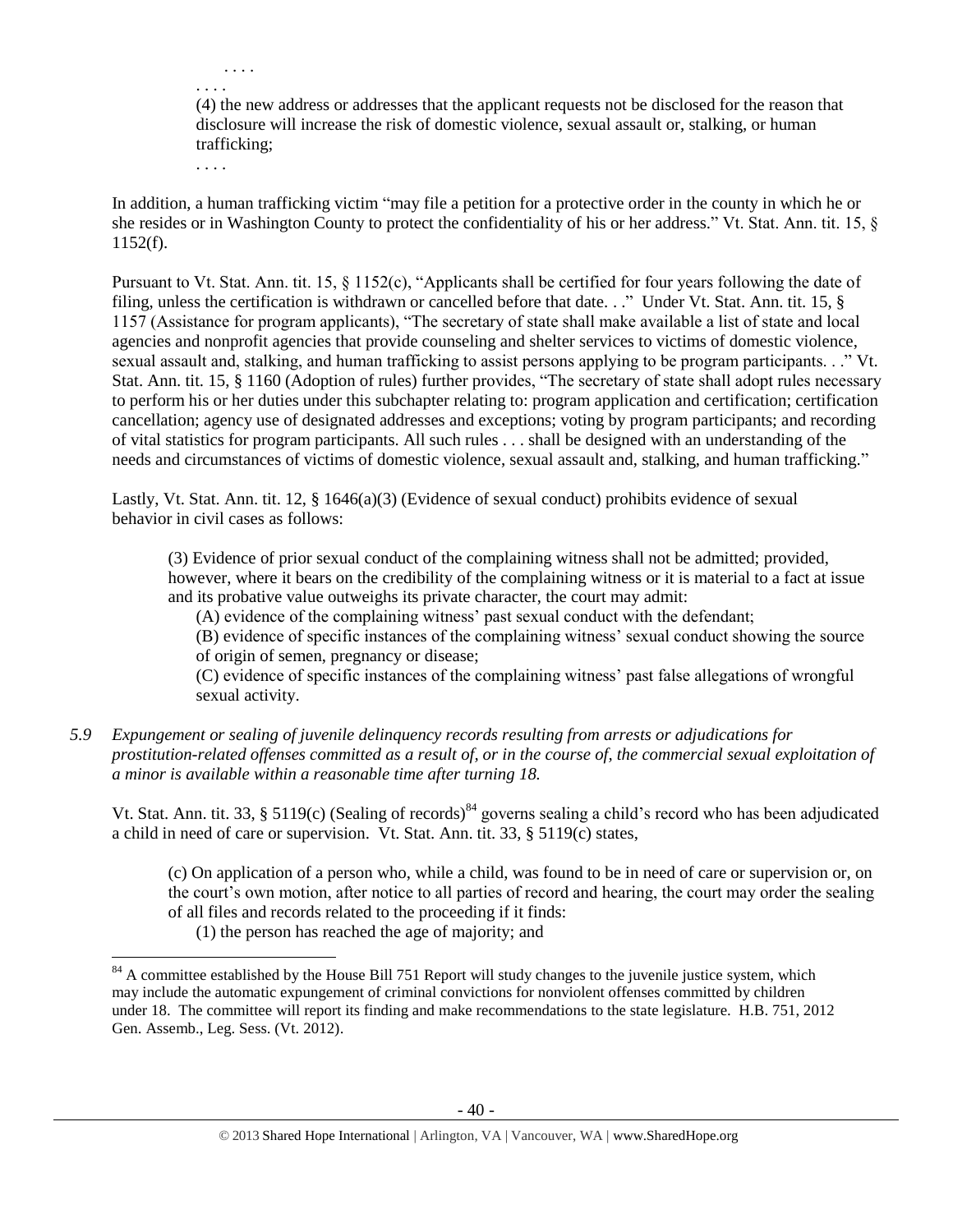(2) sealing the person's record is in the interest of justice.

Similarly, Vt. Stat. Ann. tit. 33, § 5119(a) governs sealing a child's record who has been adjudicated delinquent after July 1, 1996. Vt. Stat. Ann. tit. 33, § 5119(a) states,

(1) . . . the court shall order the sealing of all files and records related to the proceeding if two years have elapsed since the final discharge of the person unless, on motion of the state's attorney, the court finds:

(A) the person has been convicted of a listed crime as defined in 13 V.S.A. § 5301 [Definitions] or adjudicated delinquent of such an offense after such initial adjudication, or a proceeding is pending seeking such conviction or adjudication; or

(B) rehabilitation of the person has not been attained to the satisfaction of the court.

(2) At least 60 days prior to the date upon which a person is eligible to have his or her delinquency record automatically sealed pursuant to subdivision (1) of this subsection, the court shall provide such person's name and other identifying information to the state's attorney in the county in which the person was adjudicated delinquent. The state's attorney may object, and a hearing may be held to address the state's attorney's objection.

(3) The order to seal shall include all the files and records relating to the matter in accordance with subsection (d) of this section; however, the court may limit the order to the court files and records only upon good cause shown by the state's attorney.

. . . .

If a commercially sexually exploited minor participates in a juvenile diversion program, Vt. Stat. Ann. tit. 3, § 163(e), (f) (Juvenile court diversion project) allows juvenile records to be sealed after the successful completion of a diversion program. Vt. Stat. Ann. tit. 3, § 163(e), (f) states,

(e) Within 30 days of the two-year anniversary of a successful completion of juvenile diversion, the court shall order the sealing of all court files and records, law enforcement records other than entries in the juvenile court diversion project's centralized filing system, fingerprints, and photographs applicable to a juvenile court diversion proceeding unless, upon motion, the court finds:

(1) the participant has been convicted of a subsequent felony or misdemeanor during the two-year period, or proceedings are pending seeking such conviction; or

(2) rehabilitation of the participant has not been attained to the satisfaction of the court.

(f) Upon the entry of an order sealing such files and records under this section, the proceedings in the matter under this section shall be considered never to have occurred, all index references thereto shall be deleted, and the participant, the court, and law enforcement officers and departments shall reply to any request for information that no record exists with respect to such participant inquiry in any matter. Copies of the order shall be sent to each agency or official named therein.

# *5.10 Victim restitution and civil remedies for victims of domestic minor sex trafficking or commercial sexual exploitation of children (CSEC) are authorized by law.*

Vt. Stat. Ann. tit. 13, § 7043(a)(1) (Restitution) states that the court shall consider restitution "in every case in which the victim of a crime<sup>85</sup>... has suffered a material loss."<sup>86</sup> As a result, a commercially sexually exploited child whose offender is convicted under any of Vermont's laws may be able to receive restitution. Moreover, commercially sexually exploited children whose offenders are convicted under Vt. Stat. Ann. tit. 13, § 2652(a)

l

<sup>85</sup> *See supra* note [40.](#page-11-0) 

<sup>86</sup> *See supra* Section 2.8 for the definition of "material loss."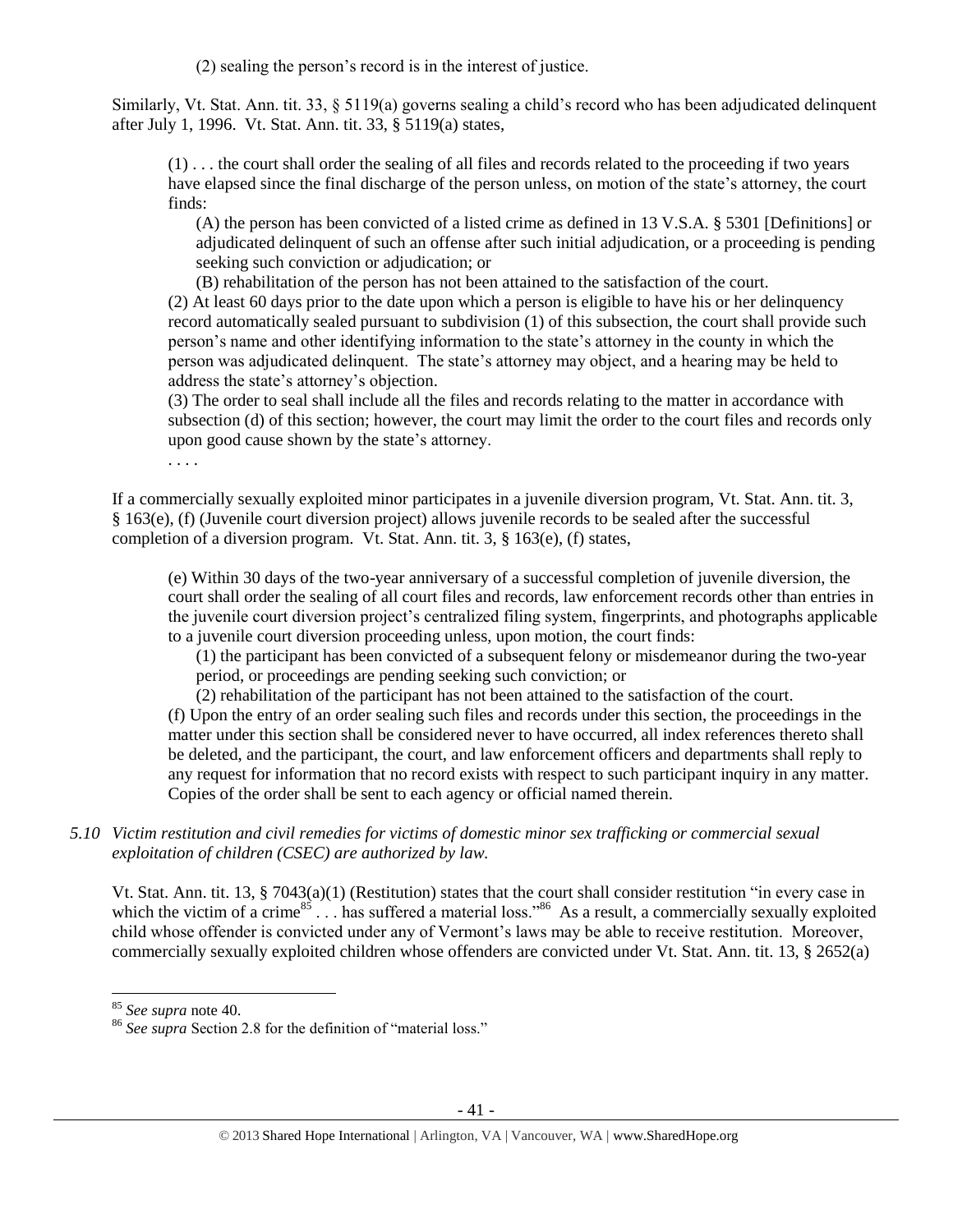(Human trafficking), § 2653(a) (Aggravated human trafficking), or § 2655(a) (Solicitation) are eligible to receive restitution under Vt. Stat. Ann. tit. 13, § 2657 (Restitution), which states,

(a) A person convicted of a violation of this subchapter [Criminal Acts] shall be ordered to pay restitution to the victim pursuant to section 7043 [Restitution] of this title.

(b) If the victim of human trafficking<sup>87</sup> to whom restitution has been ordered dies before restitution is paid, any restitution ordered shall be paid to the victim's heir or legal representative, provided that the heir or legal representative has not benefited in any way from the trafficking.

(c) The return of the victim of human trafficking to his or her home country or other absence of the victim from the jurisdiction shall not limit the victim's right to receive restitution pursuant to this section.

Vt. Stat. Ann. tit. 13,  $\S$  7043(a)(3) further explains,

(3) In cases where restitution is ordered to the victim as a result of a human trafficking conviction under chapter 60 of this title, "material loss" shall also mean:

- (A) attorney's fees and costs; and
- (B) the greater of either:

(i) the gross income or value of the labor performed for the offender by the victim; or (ii) the value of the labor performed by the victim as guaranteed by the minimum wage and overtime provisions of 21 V.S.A. Section 385 [Administration].

In certain circumstances, the victim's offender need not be convicted of a crime in order for the victim to be eligible to receive restitution. Vt. Stat. Ann. tit. 13, § 7043(e)(3) states, "An order of restitution may require the offender to pay restitution for an offense for which the offender was not convicted if the offender knowingly and voluntarily executes a plea agreement which provides that the offender pay restitution for that offense."

Additionally, Vt. Stat. Ann. tit. 13, § 7043(h) states that "[r]estitution ordered under this section shall not preclude a person from pursuing an independent civil action for all claims not covered by the restitution order."

Commercially sexually exploited children whose offenders are convicted under Vt. Stat. Ann. tit. 13, § 2652(a), § 2653(a), or § 2655(a) may pursue civil remedies as Vt. Stat. Ann. tit. 13, § 2662 (Private cause of action) authorizes victims of human trafficking to bring a civil claim against their offenders. Vt. Stat. Ann. tit. 13, § 2662 provides,

(a) A victim of human trafficking may bring an action against the offender in the civil division of the superior court for damages, injunctive relief, punitive damages in the case of a willful violation, and reasonable costs and attorney's fees. Actual damages may include any loss for which restitution is available under section 2657 [Restitution] of this chapter.

(b) If the victim is deceased or otherwise unable to represent himself or herself, the victim may be represented by a legal guardian, family member, or other representative appointed by the court, provided that the legal guardian, family member, or other representative appointed by the court has not benefited in any way from the trafficking.

(c) In a civil action brought under this section, the victim's alleged consent to the human trafficking is immaterial and shall not be admitted.

 $\overline{a}$ <sup>87</sup> *See supra* note [6](#page-1-0) for the definition of "victim of human trafficking."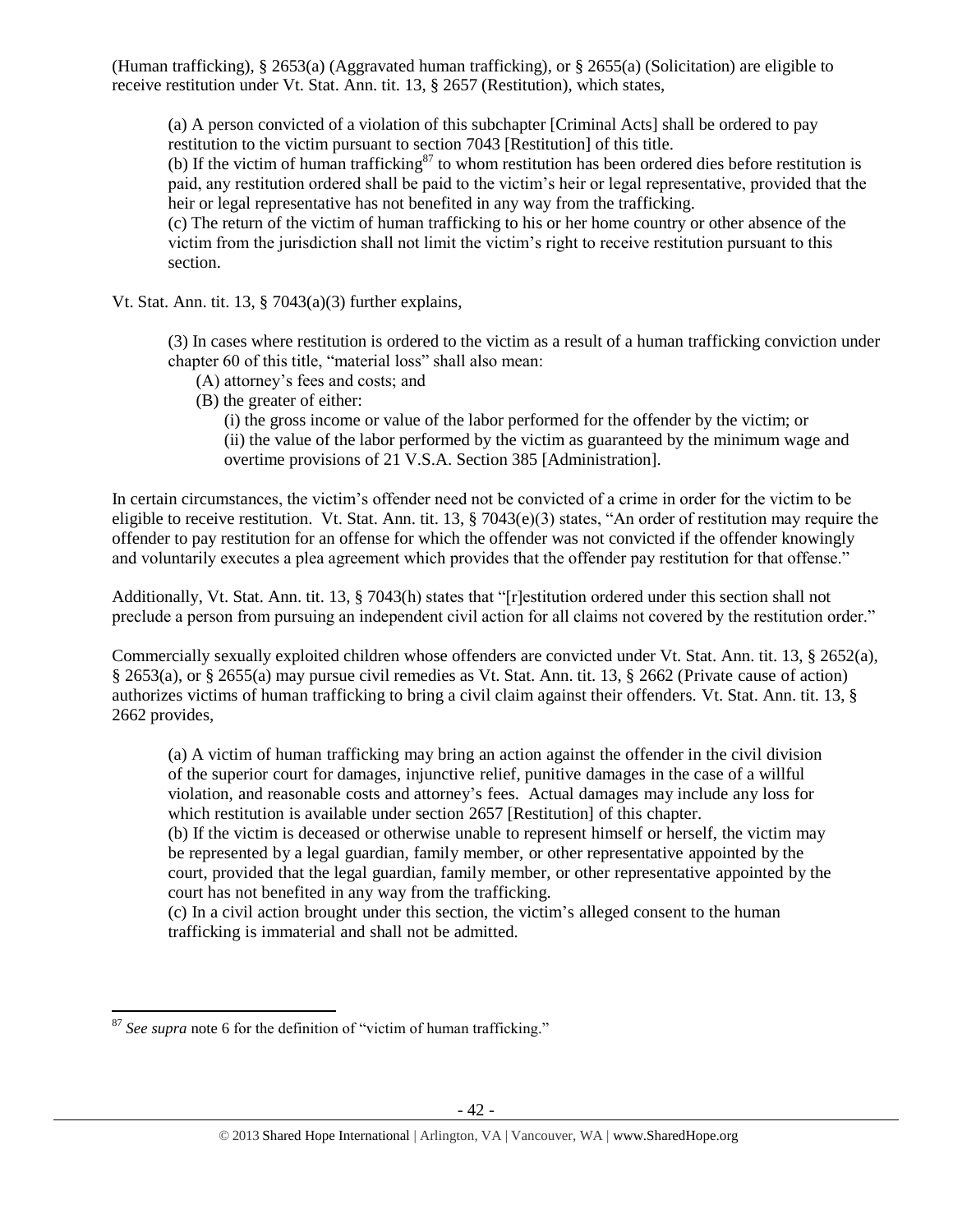*5.11 Statutes of limitations for civil and criminal actions for child sex trafficking or commercial sexual exploitation of children (CSEC) offenses are eliminated or lengthened sufficiently to allow prosecutors and victims a realistic opportunity to pursue criminal action and legal remedies.*

In regards to statutes of limitations applicable to criminal prosecutions, Vt. Stat. Ann. tit. 13, § 4501(a)<sup>88</sup> (Limitation of prosecutions for certain crimes) eliminates the statute of limitations for prosecuting violations of Vt. Stat. Ann. tit. 13, § 3253 (Aggravated sexual assault), § 3253(a) (Aggravated sexual assault of a child), § 2652(a) (Human trafficking), and § 2653(a) (Aggravated human trafficking). Vt. Stat. Ann. tit. 13, § 4501(b) establishes that prosecutions must be commenced within 6 years for Vt. Stat. Ann. tit. 13, § 2252 (Sexual assault), "lewd and lascivious behavior"<sup>89</sup>, and "sexual exploitation of children," which includes Vt. Stat. Ann. tit. 13, § 2822(a) (Use of a child in a sexual performance), § 2823 (Consenting to a sexual performance), § 2824 (Promoting a recording of sexual conduct), § 2827 (Possession of child pornography), and § 2828 (Luring a child). For other felonies, Vt. Stat. Ann. tit. 13,  $§$  4501(c), (e) states,

- (c) Prosecutions for any of the following offenses alleged to have been committed against a child under
- 18 years of age shall be commenced within 40 years after the commission of the offense, and not after: (1) sexual assault;
	- (2) lewd and lascivious conduct;
	- (3) sexual exploitation of a minor as defined in subsection  $3258(c)^{90}$  of this title; and
	- (4) lewd or lascivious conduct with a child.

. . . .

(e) Prosecutions for other felonies and for misdemeanors shall be commenced within three years after the commission of the offense, and not after.

Vt. Stat. Ann. tit. 13, § 2662 (Private cause of action) does not specify a statute of limitations within its provisions. Therefore, Vermont's generally applicable 6-year statute of limitations for civil actions, codified at Vt. Stat. Ann. tit. 12, § 511 (Civil action), is applicable.

However, Vt. Stat. Ann. tit. 12, § 551(a) (Minority, insanity or imprisonment) provides, "When a person entitled to bring an action specified in this chapter is a minor . . . at the time the cause of action accrues, such person may bring such action within the times in this chapter respectively limited, after the disability is removed." Accordingly, if the victim of human trafficking is a minor, the victim will be able to bring a civil claim under Vt. Stat. Ann. tit. 13, § 2662 within 6 years of the minor's 18th birthday. Vt. Stat. Ann. tit. 1,

- (1) the actor is at least 48 months older than the minor; and
- (2) the actor is in a position of power, authority, or supervision over the minor by virtue of the actor's undertaking the responsibility, professionally or voluntarily, to provide for the health or welfare of minors, or guidance, leadership, instruction, or organized recreational activities for minors.

. . . .

 $\overline{\phantom{a}}$ 

(c) A person who violates subsection (a) of this section and who abuses his or her position of power, authority, or supervision over the minor in order to engage in a sexual act shall be imprisoned for not more than five years or fined not more than \$10,000.00, or both.

<sup>&</sup>lt;sup>88</sup> Here and elsewhere in this report that Vt. Stat. Ann. tit. 13,  $\S$  4501 is quoted or cited, it has been updated to reflect the amendments added by the passage of Senate Bill 20. H. 20, 2013 Gen. Assemb., Leg. Sess. (Vt. 2013) (effective June 3, 2013).

<sup>89</sup> *See* Vt. Stat. Ann. tit. 13, § 2601 (Lewd and lascivious conduct) and § 2602 (Lewd or lascivious conduct with child).

 $90$  Vt. Stat. Ann. tit. 13, § 3258(a), (c) states:

<sup>(</sup>a) No person shall engage in a sexual act with a minor if: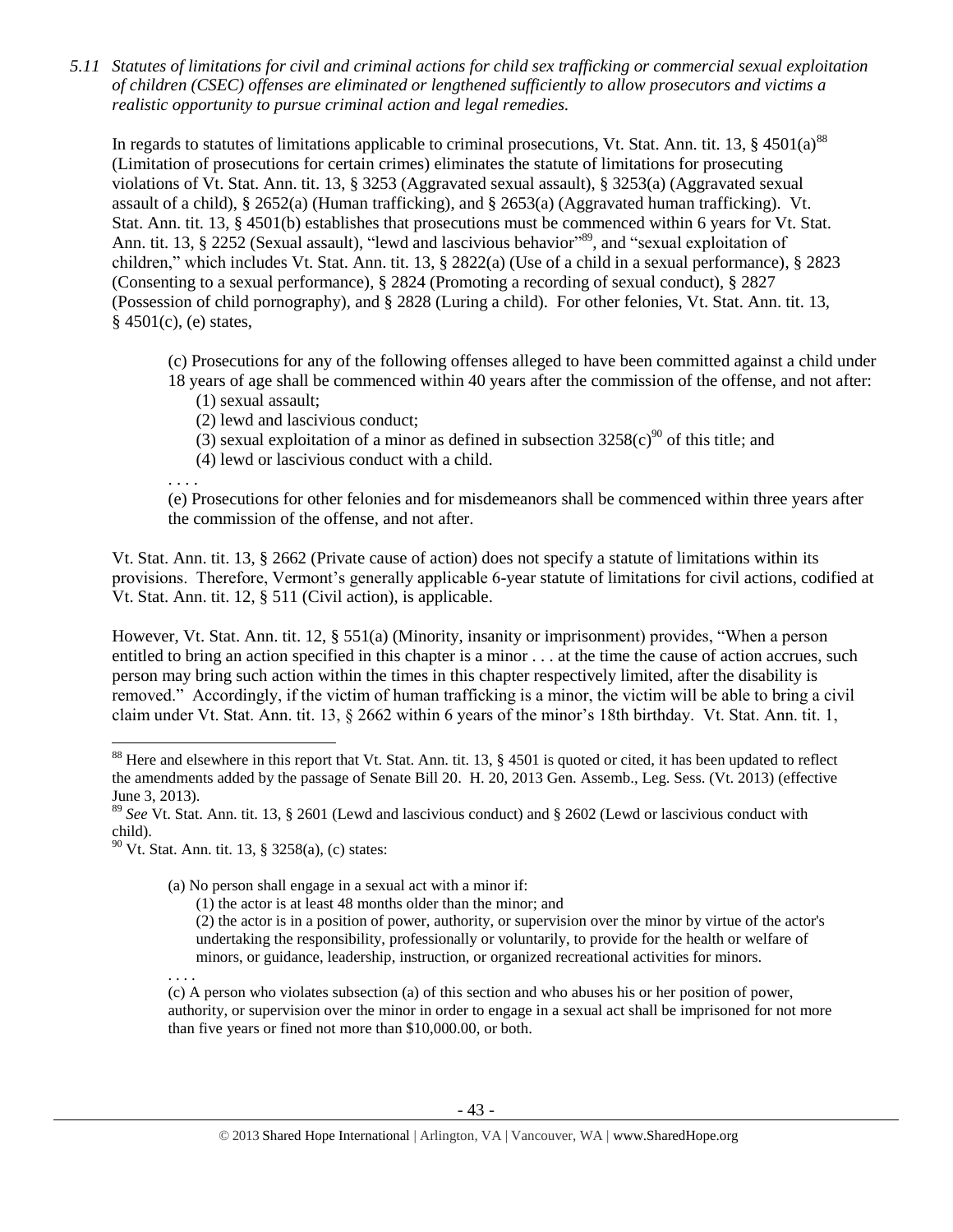§ 173, tit. 12, §§ 511, 551(a).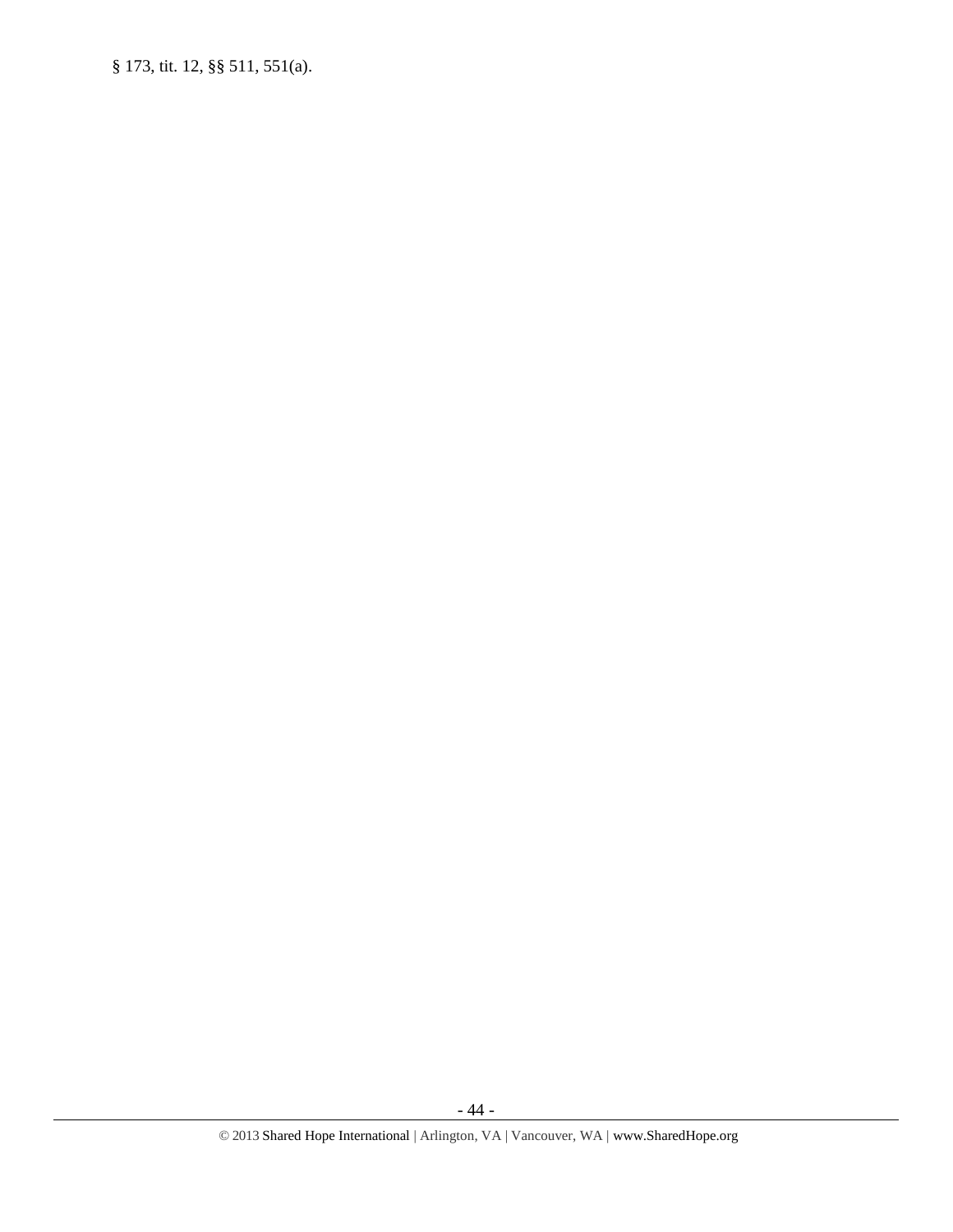### **FRAMEWORK ISSUE 6: CRIMINAL JUSTICE TOOLS FOR INVESTIGATION AND PROSECUTIONS**

### *Legal Components:*

- *6.1 Training on human trafficking and domestic minor sex trafficking for law enforcement is statutorily mandated or authorized.*
- *6.2 Single party consent to audiotaping is permitted in law enforcement investigations.*
- *6.3 Wiretapping is an available tool to investigate domestic minor sex trafficking.*
- *6.4 Using a law enforcement posing as a minor to investigate buying or selling of commercial sex acts is not a defense to soliciting, purchasing, or selling sex with a minor.*
- *6.5 Using the Internet to investigate buyers and traffickers is a permissible investigative technique.*
- *6.6 Law enforcement and child welfare agencies are mandated to promptly report missing and recovered children. \_\_\_\_\_\_\_\_\_\_\_\_\_\_\_\_\_\_\_\_\_\_\_\_\_\_\_\_\_\_\_\_\_\_\_\_\_\_\_\_\_\_\_\_\_\_\_\_\_\_\_\_\_\_\_\_\_\_\_\_\_\_\_\_\_\_\_\_\_\_\_\_\_\_\_\_\_\_\_\_\_\_\_\_\_\_\_\_\_\_\_\_\_\_*

# *Legal Analysis:*

*6.1 Training on human trafficking and domestic minor sex trafficking for law enforcement is statutorily mandated or authorized.*

Vermont does not specifically require law enforcement to receive training on human trafficking or domestic minor sex trafficking. 2011 Vt. Acts & Resolves 55, § 3 (Services for victims of human trafficking), however, authorizes the Vermont center for crime victim services to "convene a task force to assist . . . law enforcement agencies . . . to develop a statewide protocol to provide services for victims of human trafficking. The protocol may include a public awareness and education campaign."

- 6.1.1 Recommendation: Enact a law that authorizes law enforcement to receive training on human trafficking, including domestic minor sex trafficking.
- *6.2 Single party consent to audiotaping is permitted in law enforcement investigations.*

Vermont's statutes do not address whether single party or two-party consent to audiotaping is required.

- 6.2.1 Recommendation: Enact a law permitting single party consent audiotaping.
- *6.3 Wiretapping is an available tool to investigate domestic minor sex trafficking.*

Vermont code does not address whether wiretapping is permitted for domestic minor sex trafficking or any other crime.

- 6.3.1 Recommendation: Should Vermont enact a law authorizing wiretapping by law enforcement, include investigations related to Vt. Stat. Ann. tit. 13, § 2822(a) (Use of a child in a sexual performance), § 2823 (Consenting to a sexual performance), § 2652(a) (Human trafficking), § 2653(a) (Aggravated human trafficking), and § 2655(a) (Solicitation).
- *6.4 Using a law enforcement posing as a minor to investigate buying or selling of commercial sex acts is not a defense to soliciting, purchasing, or selling sex with a minor.*

Vermont does not expressly permit the use of a decoy by law enforcement for the purposes of investigating prostitution or sex trafficking cases. Vt. Stat. Ann. tit. 13, § 2828(a) (Luring a child), does, however, make it a crime for a person to "knowingly solicit, lure, or entice, or to attempt to solicit, lure, or entice, a child under the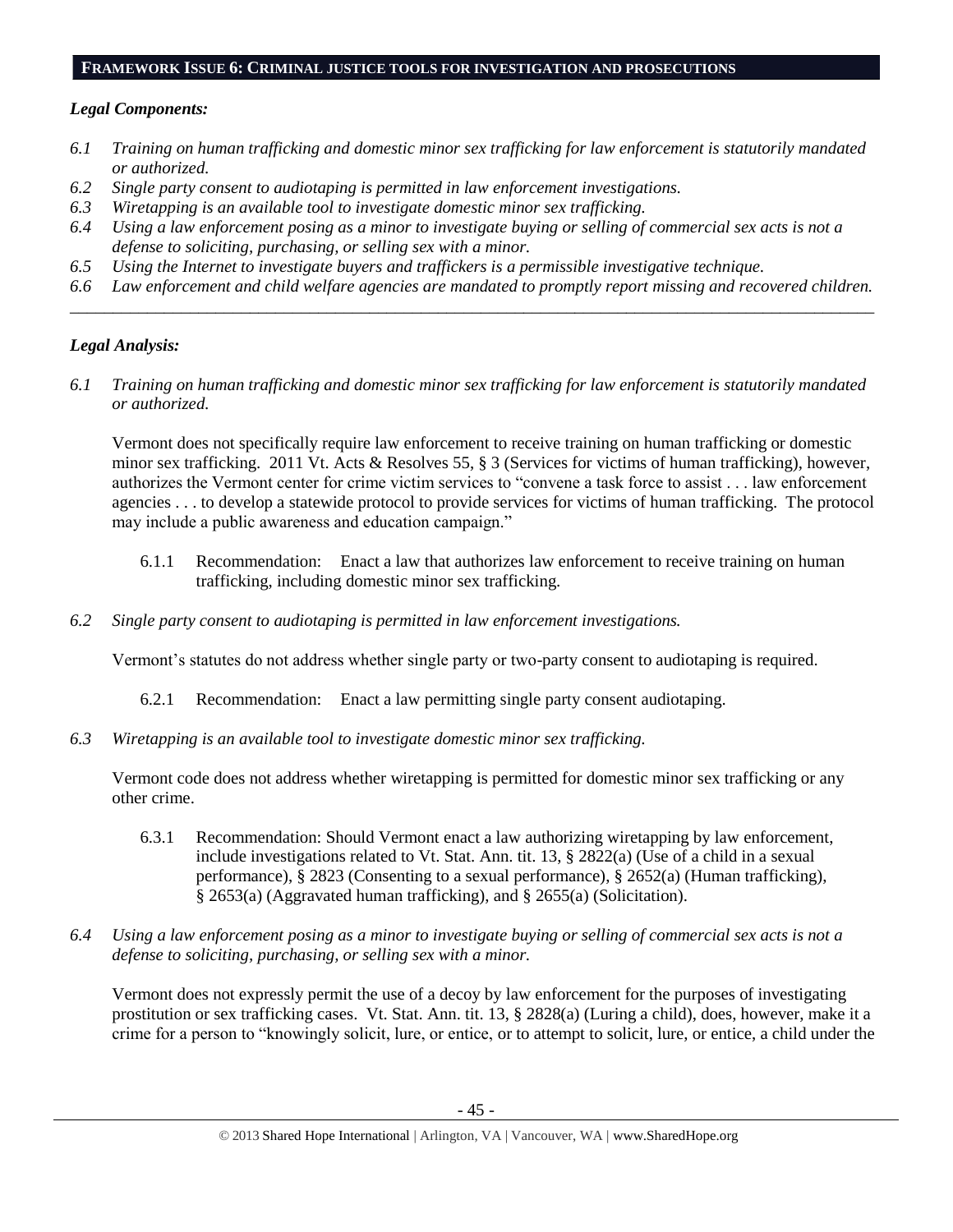age of 16 or another person believed by the person to be a child under the age of 16." This statute suggests that Vermont law may permit law enforcement to use decoys while investigating violations of Vt. Stat. Ann. tit. 13, § 2828(a).

# *6.5 Using the Internet to investigate buyers and traffickers is a permissible investigative technique.*

Vermont has no law expressly authorizing law enforcement to use the Internet to investigate buyers and traffickers. However, Vt. Stat. Ann. tit. 13, § 2828(a) (Luring a child) makes it illegal for an offender to "knowingly solicit, lure, or entice, or to attempt to solicit, lure, or entice, a child under the age of 16 or another person believed by the person to be a child under the age of 16." Vt. Stat. Ann. tit. 13, § 2828(b) further explains that "[t]his section applies to solicitation, luring, or enticement by any means, including in person, through written or telephonic correspondence or electronic communication." Although not explicit, together these two phrases suggest that law enforcement may use the Internet to investigate buyers and traffickers.

# *6.6 Law enforcement and child welfare agencies are mandated to promptly report missing and recovered children.*

Vt. Stat. Ann. tit. 20,  $\S 1820(1)^{91}$  (Definitions) defines a "missing person" as "an individual: whose whereabouts is unknown; and with either a physical disability, a mental disability, or a developmental disability; or who is an unemancipated minor." Once a person files a missing person complaint pursuant to Vt. Stat. Ann. tit. 20, § 1821 (Missing person complaint), Vt. Stat. Ann. tit.  $20.8$  1822<sup>92</sup> (Missing person report) requires the law enforcement agency that receives the complaint to "prepare a missing person report," which must "include all information contained in the missing person complaint and any information or evidence gathered by a preliminary investigation, if one was made." Vt. Stat. Ann. tit. 20,  $\frac{1823(a)^{93}}{2}$  (Dissemination of missing person report) requires the law enforcement agency next to forward copies of the report to "all law enforcement agencies within the jurisdiction where the missing person lives or was last seen, and other law enforcement agencies that can reasonably be expected to be involved in any investigation." Furthermore, Vt. Stat. Ann. tit. 20, § 1823(b) mandates that law enforcement forward the report to

(1) all law enforcement agencies to which the complainant reasonably requests the report be sent;

(2) any law enforcement agency requesting a copy of the missing person report; and

(3) all media in the region in which the missing person lives, or was last seen, unless such disclosure would impede an ongoing investigation or unless otherwise requested by the complainant.

Vt. Stat. Ann. tit. 20, § 1824(a)<sup>94</sup> (Searches for missing persons) requires any law enforcement agency that receive a missing persons report to "commence a search for a missing person as soon as a report is received." If the "missing person complaint involves an unemancipated minor, including a runaway child as defined in 13 V.S.A. § 1311 [Unlawful sheltering; aiding a runaway child], the law enforcement agency shall transmit the

<sup>&</sup>lt;sup>91</sup> Here and elsewhere in this report that Vt. Stat. Ann. tit. 20,  $\S$  1820 is quoted or cited, it has been updated to reflect the amendments added by the passage of House Bill 182. H. 182, 2013 Gen. Assemb., Leg. Sess. (Vt. 2013) (effective May 13, 2013).

 $92$  Here and elsewhere in this report that Vt. Stat. Ann. tit. 20, § 1822 is quoted or cited, it has been updated to reflect the amendments added by the passage of House Bill 182. H. 182, 2013 Gen. Assemb., Leg. Sess. (Vt. 2013) (effective May 13, 2013).

 $^{93}$  Here and elsewhere in this report that Vt. Stat. Ann. tit. 20, § 1823 is quoted or cited, it has been updated to reflect the amendments added by the passage of House Bill 182. H. 182, 2013 Gen. Assemb., Leg. Sess. (Vt. 2013) (effective May 13, 2013).

 $^{94}$  Here and elsewhere in this report that Vt. Stat. Ann. tit. 20, § 1824 is quoted or cited, it has been updated to reflect the amendments added by the passage of House Bill 182. H. 182, 2013 Gen. Assemb., Leg. Sess. (Vt. 2013) (effective May 13, 2013).